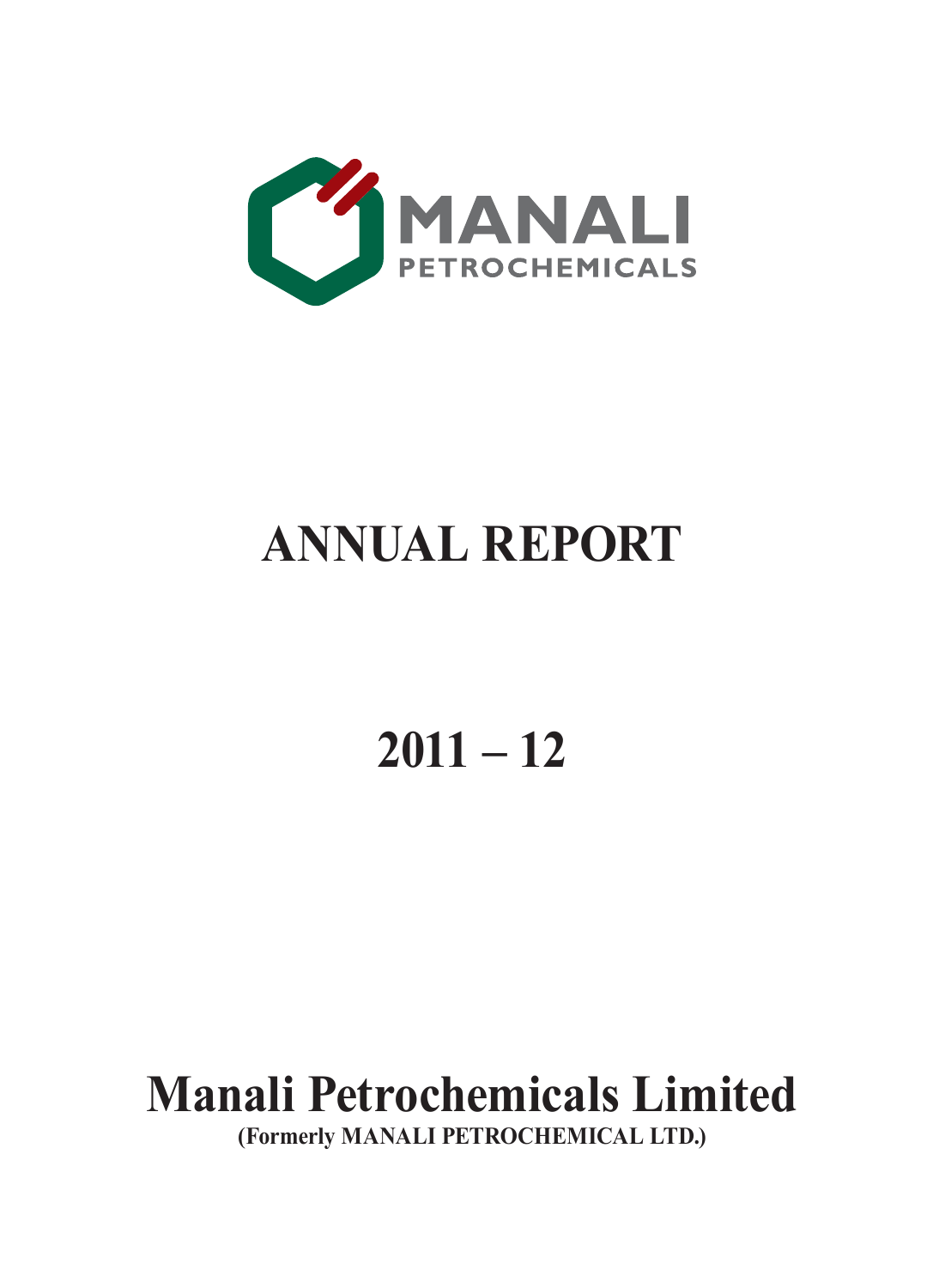

## **Board of Directors**

Ashwin C Muthiah Chairman T K Arun (Nominee of TIDCO) Director Babu K Verghese Director Brig (Retd.) Harish Chandra Chawla Director Sanjiv Ralph Noronha<br>
Director Muthukrishnan Ravi Managing Director

## **Audit Committee**

Sanjiv Ralph Noronha Chairman Brig (Retd.) Harish Chandra Chawla Member T K Arun Member

## **Chief Financial Officer**

S Vasudevan

**Company Secretary** R Kothandaraman

## **Registered Office**

SPIC HOUSE 88 Mount Road Guindy, Chennai 600 032

## **Principal Office & Plant - 1**

Ponneri High Road Manali, Chennai 600 068

## **Plant - 2**

Sathangadu Village Manali, Chennai 600 068

## **Auditors**

Deloitte Haskins & Sells ASV N Ramana Towers 52, Venkatnarayana Road T Nagar Chennai 600 017

## **Cost Auditor**

S Gopalan & Associates F-1, Nethrambigai Apartments 15, Vembuli Amman Koil Street K K Nagar West Chennai 600078

## **Bankers**

State Bank of India State Bank of Hyderabad State Bank of Patiala Indian Bank Canara Bank Punjab National Bank Corporation Bank State Bank of Bikaner and Jaipur

## **Registrars and Share Transfer Agent**

Cameo Corporate Services Limited Subramanian Building 1 Club House Road Chennai 600 002

# **CONTENTS**

| 1.             |                       |  |
|----------------|-----------------------|--|
| 2.             | Directors' Report and |  |
| 3.             |                       |  |
| 4.             |                       |  |
| -5.            |                       |  |
| 6.             |                       |  |
| 7 <sub>1</sub> |                       |  |
| 8.             |                       |  |
|                |                       |  |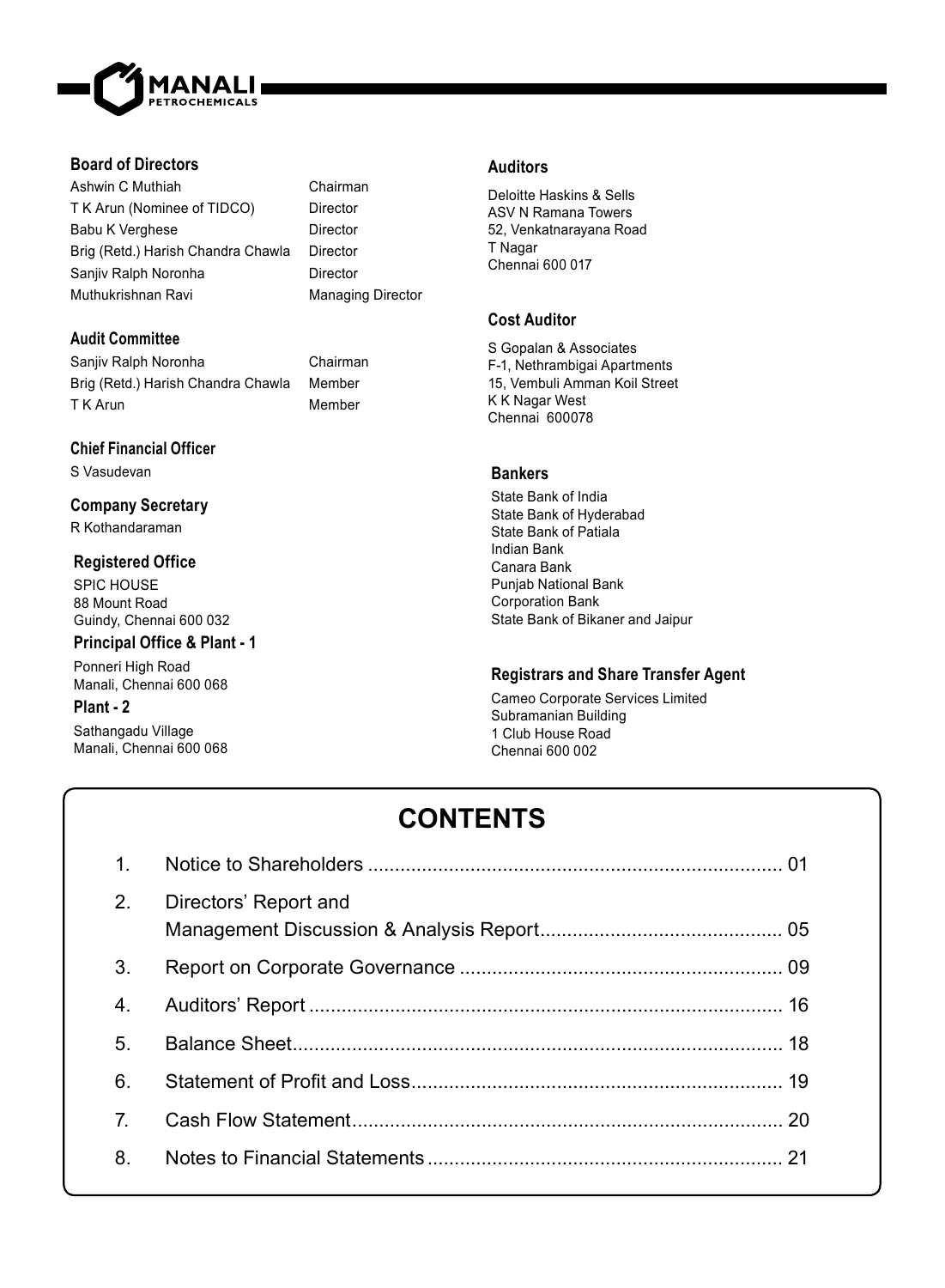

# **Notice to Shareholders**

**NOTICE** is hereby given that the 26th Annual General Meeting of the Members of Manali Petrochemicals Limited will be held at Rajah Annamalai Mandram, 5, Esplanade Road (Near High Court), Chennai – 600 108, on Friday the 3rd August 2012 at 10.15 a.m. to transact the following business:

#### **ORDINARY BUSINESS**

- 1. To receive, consider and adopt the audited Balance Sheet of the Company as at 31<sup>st</sup> March 2012, the Profit and Loss Account and the Cash Flow Statement for the year ended on that date and the Reports of the Directors and Auditors thereon.
- 2. To declare a dividend.
- 3. To appoint a Director in the place of Mr. T K Arun who retires by rotation and being eligible offers himself for re-election.
- 4. To consider and if thought fit, to pass, with or without modification, the following as an **ORDINARY RESOLUTION:**

 RESOLVED THAT pursuant to Section 224 of the Companies Act, 1956, M/s. Deloitte Haskins and Sells, Chartered Accountants, Chennai, the retiring Auditors with ICAI Registration Number 008072S, be and are hereby re-appointed as the Auditors of the Company, to hold office from the conclusion of this Annual General Meeting until the conclusion of the next Annual General Meeting on a remuneration to be fixed by the Board of Directors of the Company.

#### **SPECIAL BUSINESS**

5. To consider and if thought fit, to pass, with or without modification, the following as an **ORDINARY RESOLUTION:**

 RESOLVED THAT pursuant to Section 257 of the Companies Act, 1956 and the Articles of Association of the Company, Brig (Retd.) Harish Chandra Chawla be and is hereby appointed as a Director of the Company, liable to retire by rotation.

6. To consider and if thought fit, to pass, with or without modification, the following as an **ORDINARY RESOLUTION:**

 RESOLVED THAT pursuant to Section 257 of the Companies Act, 1956 and the Articles of Association of the Company, Mr. Saniiv Ralph Noronha be and is hereby appointed as a Director of the Company, liable to retire by rotation.

7. To consider and if thought fit, to pass, with or without modification, the following as an **ORDINARY RESOLUTION:** RESOLVED THAT pursuant to Section 257 of the Companies

Act, 1956, and the Articles of Association of the Company, Mr. Muthukrishnan Ravi be and is hereby appointed as a Director of the Company, not liable to retire by rotation.

8. To consider and if thought fit, to pass, with or without modification, the following as a **SPECIAL RESOLUTION:**

 RESOLVED THAT pursuant to the provisions of Sections 198, 269, 309, 310 and 311, Schedule XIII and other applicable provisions of the Companies Act, 1956, and the Articles of Association and subject to such approvals as may be required, consent of the Company be and is hereby accorded for the appointment of Mr. Muthukrishnan Ravi, as the Wholetime Director/Managing

Date 25th April 2012 *Registered Of¿ ce:* SPIC HOUSE 88 Mount Road, Guindy, Chennai - 600 032.

Director of the Company on the terms and conditions as detailed below:

- a Period of Appointment 3 years (29-07-2011 to 28-07-2014)
- b Nature of Appointment Contractual
- c Remuneration

Mr. Muthukrishnan Ravi shall be paid remuneration as detailed below:

- i. Basic Salary Rs. 1,50,000 per month
- ii. Allowances Rs. 2,77,310 per month

In addition to the above, Mr. Muthukrishnan Ravi shall be eligible for annual performance pay not exceeding Rs.10 lakhs for the period till 31<sup>st</sup> March 2012 and Rs.20 lakhs from 1<sup>st</sup> April 2012, allowance in lieu of superannuation contribution @ 15% of basic salary, medical reimbursement and leave travel concession, each not exceeding one month's basic pay per annum.

Contribution to Provident and other Funds, leave, gratuity and other benefits shall be in accordance with the applicable law/service rules of the Company.

The following shall not be included in the computation of the ceiling of remuneration to Mr. Muthukrishnan Ravi:

- Encashment of leave as per the Rules of the Company.
- Provision of car with driver for business and personal use.
- Provision of telephone at residence and cellular phone.
- Reimbursement of entertainment expenses and travelling expenses actually incurred for the conduct of the business of the Company, subject to a reasonable ceiling as may be fixed by the Board from time to time.
- d Payment of minimum remuneration in the event of loss or inadequacy of profits:

In the event of inadequacy of profits, the aforesaid remuneration shall be the minimum remuneration payable to Mr. Muthukrishnan Ravi.

> By Order of the Board For **Manali Petrochemicals Limited**

> > **R Kothandaraman** Company Secretary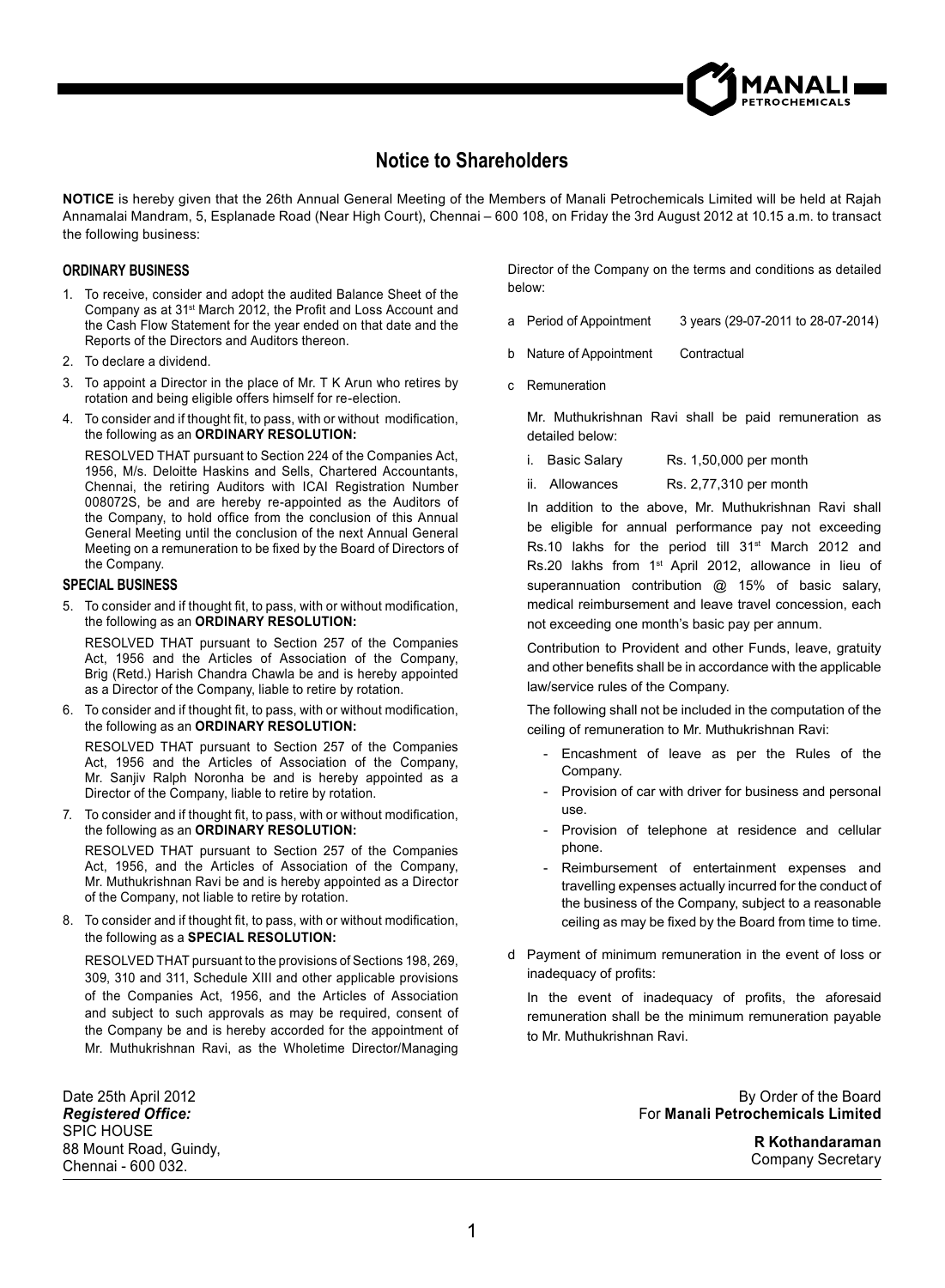

#### **Notes:**

- 1. A Member entitled to attend and vote at the meeting is entitled to appoint a proxy to attend and to vote on poll on his behalf and the proxy need not be a Member of the Company.
- 2. The proxies in order to be valid must be received by the Company at its Registered Office / Principal Office at Ponneri High Road, Manali not less than 48 hours before the commencement of the meeting.
- 3. Members / Proxies should bring the attendance slip duly filled in and signed and hand over the same at the entrance of the hall for attending the meeting. Members are requested to indicate their Folio No. / DP ID and Client ID numbers in the attendance slip.
- 4. Members are requested to bring their copies of the Annual Report.
- 5. The Register of Members and the Share Transfer Books of the Company will remain closed from July 23, 2012 to August 3, 2012 (both days inclusive).
- 6. Members are requested to furnish the details of their nomination (if not already sent) in the prescribed form to M/s Cameo Corporate Services Limited, Chennai, the Registrars and Share Transfer Agent (RTA) of the Company.
- 7. To avoid postal delays, misplacement and fraudulent encashment of the dividend warrants, Members are requested to avail ECS facility for receipt of dividend. The form for this purpose is available on the Company's website www.manalipetro.com and Members desirous of using the facility may send the same duly completed to the RTA. Members holding shares in demat form are requested to update their bank mandates with their respective Depository Participants.
- 8. Explanatory Statement pursuant to Section 173 of the Companies Act, 1956 and a brief resume of the Director seeking re-election at the AGM are annexed to this notice.
- 9. The complete Annual Report for the years 2007-08, 2008-09, 2009-10, 2010-11 and 2011-12 are available in the Company's website www.manalipetro.com.
- 10. In terms of the Green Initiative in Corporate Governance of the Ministry of Corporate Affairs, communicated vide General Circular No. 17/2011 dated 21-04-2011 read with General Circular No. 18/2011 dated 29-04-2011, the Annual Reports, notice of meetings and other statutory documents required to be furnished by the Company to the Members can be sent in electronic mode. For this purpose, the Members are requested to register their e-mail addresses with the RTA, for receiving the aforesaid information in electronic mode.

## **Annexure to Notice EXPLANATORY STATEMENT PURSUANT TO SECTION 173 OF THE COMPANIES ACT, 1956**

## **Item No. 5, 6 and 7**

## **Appointment of Directors under Section 257 of the Companies Act, 1956**

The Board appointed Brig (Retd.) Harish Chandra Chawla, Mr. Sanjiv Ralph Noronha and Mr. Muthukrishnan Ravi as Additional Directors of the Company on 29th July 2011. Pursuant to Section 260 of the Companies Act, 1956, (the Act) they hold office till the ensuing Annual General Meeting. It is proposed to appoint them as Directors of the Company for which notices have been received from Members under Section 257 of the Act.

Mr. Ravi was also appointed as the Whole Time Director of the Company for a period of 3 years with effect from the said date and as the Managing Director from 1st October 2011. Mr. Chawla and Mr. Noronha will be liable to retire by rotation and in terms of Article 148 of the Articles of Association, Mr. Ravi, being the Managing Director will not be liable to retire by rotation. Brief profiles of the proposed appointees are as below:

*Brig (Retd.) Harish Chandra Chawla* holds a master's degree in science and is an M. Tech from IIT, Delhi, a Fellow of the Institution of Electronic and Telecom Engineers and a Member of Computer Society of India. He has done Finance Course in IIM, Bangalore and Executive Management Course in ISB, Hyderabad.

Mr. Chawla served the Indian Army in various capacities for 36 years and retired as a Brigadier. During his tenure with the Army, he has handled managerial, administrative and technical functions and in the last 3 years of his service, he held strategic level positions in a project of national importance and was involved in project planning and execution of a large project relating to development of equipment.

Post retirement from the Army, Mr. Chawla has 11 years experience in the private sector, including as Managing Director/Director for about six years. He was the Chairman of Modern Protection and Investigation, Mumbai a security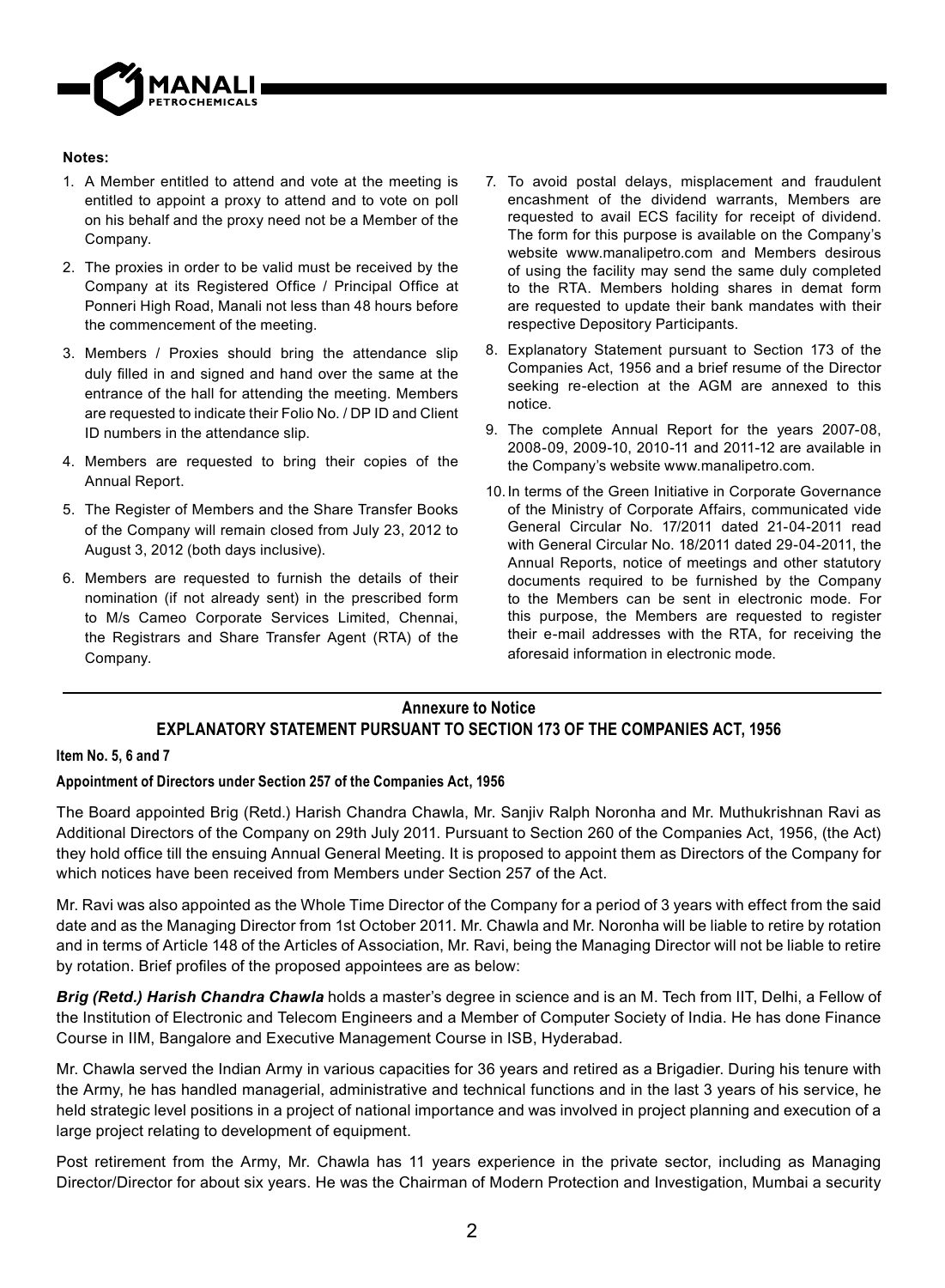

services company, Managing Director of ISS SDB Services Pvt. Ltd. and Director of Innovative Salary Services and Payroll Advisor Pvt. Ltd. He is a Director of Security Knowledge & Skill Development Council, a Section 25 company.

Mr. Chawla does not hold any shares in MPL.

*Mr. Sanjiv Ralph Noronha* received his Bachelor's Degree in Mechanical Engineering from Shivaji University in India. He completed his Masters in Business Management from the Asian Institute of Management in the Philippines.

Mr. Noronha is the Managing Director and Founder of SEAI International Pte Ltd. Prior to founding SEAI in September 2007, he was the Group Managing Director for Chemoil Energy Limited, a company listed on the Singapore Stock Exchange. He joined Chemoil in 1993 and from infancy grew the company to a US\$ 6 billion Corporation with offices and operations around the globe. During his tenure in Chemoil, he built its new ventures: a Global Shipping Company and an Oil Storage Facility.

Mr. Noronha has had a wide spectrum of experience in various functional areas across the world. His extensive experience includes general management, new business start up, providing strategy, strategy implementation and turnaround management. Prior to joining Chemoil, he had 4 years of experience in banking in Manila, Philippines and automobile manufacturing in India.

Mr. Noronha does not hold any shares in MPL. He is a Director of SEAI International Pte Ltd., Singapore, Wilson International Trading Private Limited, Singapore, Greenstar Fertilizers Limited, Chennai and PSA SICAL Terminals Limited, Chennai.

Profile of Mr. Muthukrishnan Ravi is given under Item No. 8

The Board recommends the resolutions for the consideration of the members. Except the respective appointees, none of the other Directors is interested or concerned in the resolutions.

#### **Item No. 8**

## **Approval for appointment and remuneration of Mr. Muthukrishnan Ravi as the Managing Director of the Company**

*Mr. Muthukrishnan Ravi*, a B.Tech., MBA started his career as an Assistant Engineer in Indian Organic Chemicals Ltd., Chennai in 1982. He was associated with reputed organizations like Madras Refineries Ltd (now CPCL), SADAF, Saudi Arabia and ESSO Singapore. He was the Commercial Head for Asia Pacific and Country Head for Indian Sub Continent, DOW Chemicals from 1997 to 2009 and took over as Executive Vice President for Strategy and Global Sourcing of Sanmar Chemplast in 2009.

Mr. Ravi joined Manali Petrochemicals as the Chief Operating Officer from 1st April 2011. He was appointed as an Additional Director of the Company at the Board Meeting held on 29th July 2011. He was appointed as a Whole Time Director for a period of 3 years on the remuneration recommended by the Remuneration Committee and approved by the Board. Mr. Ravi took over as the Managing Director of the Company from 1st October 2011.

At the meeting held on 25th April 2012, Board has, based on the recommendation of the Remuneration Committee, increased the annual performance pay to Mr. Ravi from Rs. 10 lakhs to Rs. 20 lakhs with effect from 1st April 2012.

Mr. Ravi does not hold any shares in MPL and also does not hold directorship in any other company.

Statement pursuant to Clause (iv) of proviso to Sub paragraph C of Paragraph 1 of Section II of Part II of Schedule XIII to the Act is enclosed to the extent applicable.

The Board recommends the resolution for the consideration of the Members. Except Mr. Muthukrishnan Ravi, none of the other Directors is interested or concerned in the resolution.

Date 25th April 2012 *Registered Of¿ ce:* SPIC HOUSE 88 Mount Road, Guindy, Chennai - 600 032.

By Order of the Board For **Manali Petrochemicals Limited**

> **R Kothandaraman** Company Secretary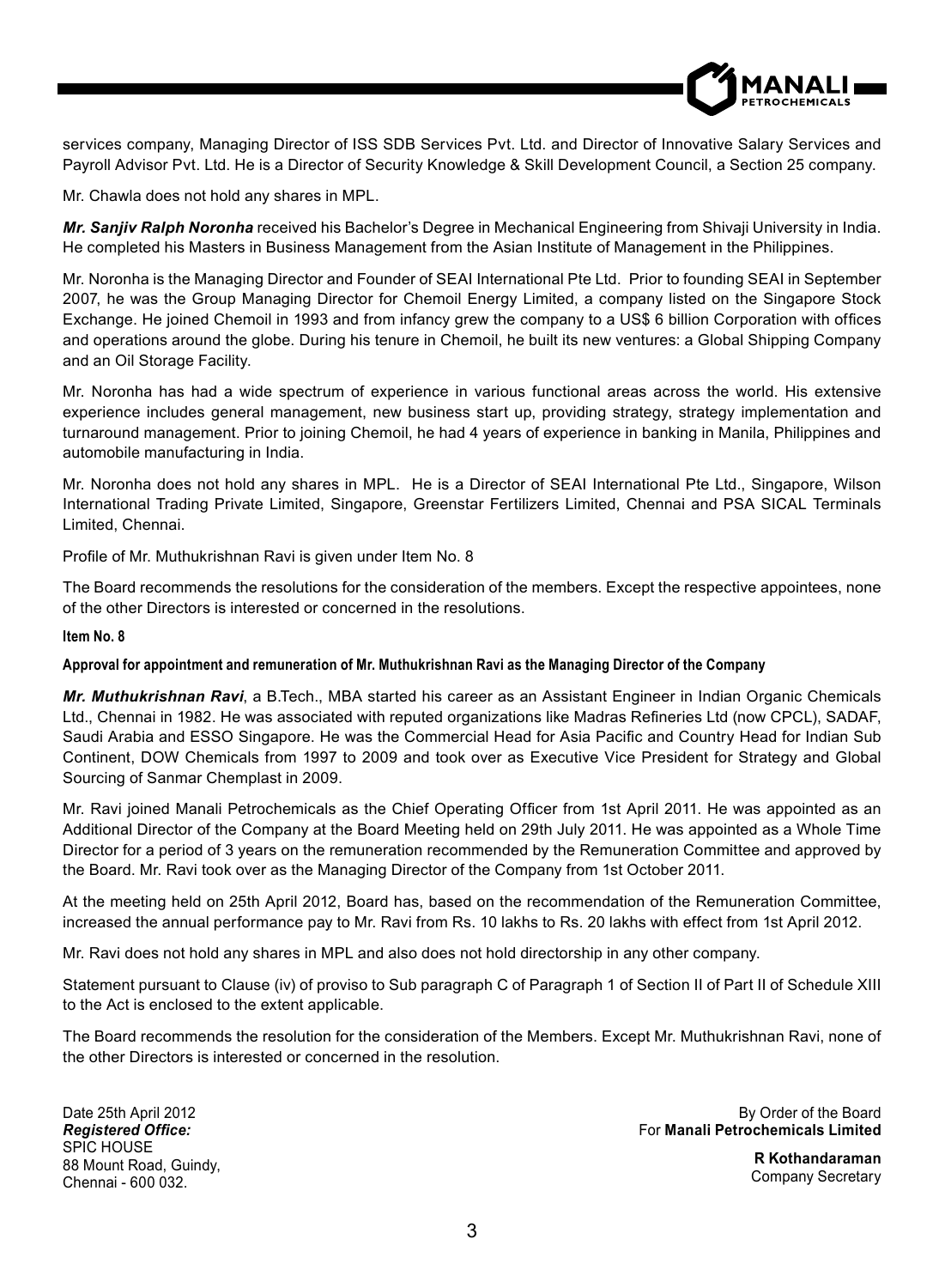

## **Statement pursuant to Clause (iv) of proviso to Sub-paragraph C of Paragraph 1 of Section II of Part II of Schedule XIII to the Act**

#### **A. GENERAL INFORMATION**

| (1) | Nature of industry                            | Petrochemicals - Manufacture of Propylene Oxide, Propylene Glycol<br>and Polyols, intermediates with applications across a spectrum<br>industries including Pharmaceuticals, Polyurethane, Resin,<br>of<br>Fragrances, Food, Refrigeration, Oil Drilling, etc. |              |             |
|-----|-----------------------------------------------|----------------------------------------------------------------------------------------------------------------------------------------------------------------------------------------------------------------------------------------------------------------|--------------|-------------|
| (2) | Year of Commencement of commercial production | 1990                                                                                                                                                                                                                                                           |              |             |
| (3) | Financial performance                         |                                                                                                                                                                                                                                                                |              | (Rs. lakhs) |
|     |                                               | <b>YEAR</b>                                                                                                                                                                                                                                                    | <b>SALES</b> | PAT         |
|     |                                               | 2009-10                                                                                                                                                                                                                                                        | 38,869.81    | 2,106.27    |
|     |                                               | 2010-11                                                                                                                                                                                                                                                        | 45,190.27    | 2,527.75    |
|     |                                               | 2011-12                                                                                                                                                                                                                                                        | 57,303.22    | 4,367.97    |
| (4) | Export performance                            | <b>YEAR</b>                                                                                                                                                                                                                                                    |              | (Rs. lakhs) |
|     |                                               | 2009-10                                                                                                                                                                                                                                                        | 83.46        |             |
|     |                                               | 2010-11                                                                                                                                                                                                                                                        | 251.54       |             |
|     |                                               | 2011-12                                                                                                                                                                                                                                                        | 340.89       |             |

#### **B. INFORMATION ABOUT THE APPOINTEE**

|    | (1) | Background details                                                                                                         | Furnished under Item 8 of the Explanatory statement                                                                                                                                                                                                                                                                                                                                                                                                           |
|----|-----|----------------------------------------------------------------------------------------------------------------------------|---------------------------------------------------------------------------------------------------------------------------------------------------------------------------------------------------------------------------------------------------------------------------------------------------------------------------------------------------------------------------------------------------------------------------------------------------------------|
|    | (2) | Past remuneration                                                                                                          | This is the first appointment of Mr. Ravi as the Managing Director of<br>the Company.                                                                                                                                                                                                                                                                                                                                                                         |
|    | (3) | Job profile and his suitability                                                                                            | As Managing Director of the Company he will be responsible for<br>the management of the Company, subject to the superintendence,<br>quidance and control of the Board of Directors of the Company.<br>Taking into account his previous experience, educational background,<br>knowledge about the industry and the nature and size of operations<br>of the Company, he is a fit and proper person to be appointed as the<br>Managing Director of the Company. |
|    | (4) | Remuneration proposed                                                                                                      | Details furnished in the relevant resolution.                                                                                                                                                                                                                                                                                                                                                                                                                 |
|    | (5) | Comparative remuneration profile with respect to industry,<br>size of the company profile of the position and person.      | The proposed remuneration is reasonable with respect to the industry.<br>size of the company and job profile of the proposed appointee.                                                                                                                                                                                                                                                                                                                       |
|    | (6) | Pecuniary relationship directly or indirectly with the<br>Company or relationship with the managerial personnel,<br>if any | <b>NIL</b>                                                                                                                                                                                                                                                                                                                                                                                                                                                    |
| C. |     | <b>DISCLOSURES</b>                                                                                                         |                                                                                                                                                                                                                                                                                                                                                                                                                                                               |
|    | (1) | Information on remuneration package                                                                                        | Details furnished in the relevant resolution.                                                                                                                                                                                                                                                                                                                                                                                                                 |
|    | (2) | Other disclosures                                                                                                          | Information on elements of remuneration, components, terms of service                                                                                                                                                                                                                                                                                                                                                                                         |

#### **Brief Resume of Mr. T K Arun, seeking re-appointment at the 26th Annual General Meeting**

and stock option are furnished in the resolution / report on Corporate Governance annexed to the Report of the Board of Directors.

*Mr. T K Arun* holds a Bachelor's Degree in Commerce and is an Associate Member of the Institute of Company Secretaries of India, New Delhi. He is the General Manager and Secretary of Tamilnadu Industrial Development Corporation Limited (TIDCO), wholly owned by the Government of Tamilnadu. He also serves as Nominee Director in companies assisted by TIDCO.

Mr. Arun's expertise includes structuring of Public Private Partnerships (PPPs) for Infrastructure Projects including Water, Ports and Roads, PPP documentation viz., Concession Agreements and related Contracts, Bid Process Structuring, Bid Process Management; Contract drafting / negotiation, Contract Management and Arbitration.

Mr. Arun does not hold any equity shares in the Company. He is a Director of Cheslind Textiles Limited, Tamilnadu Petroproducts Limited, Southern Petrochemical Industries Corporation Limited, Ascendas IT Park (Chennai) Limited, DLF Infopark Developers (Chennai) Limited, Sree Maruthi Marine Industries Limited, Tanflora Infrastructure Park Limited and TIDEL Park Limited.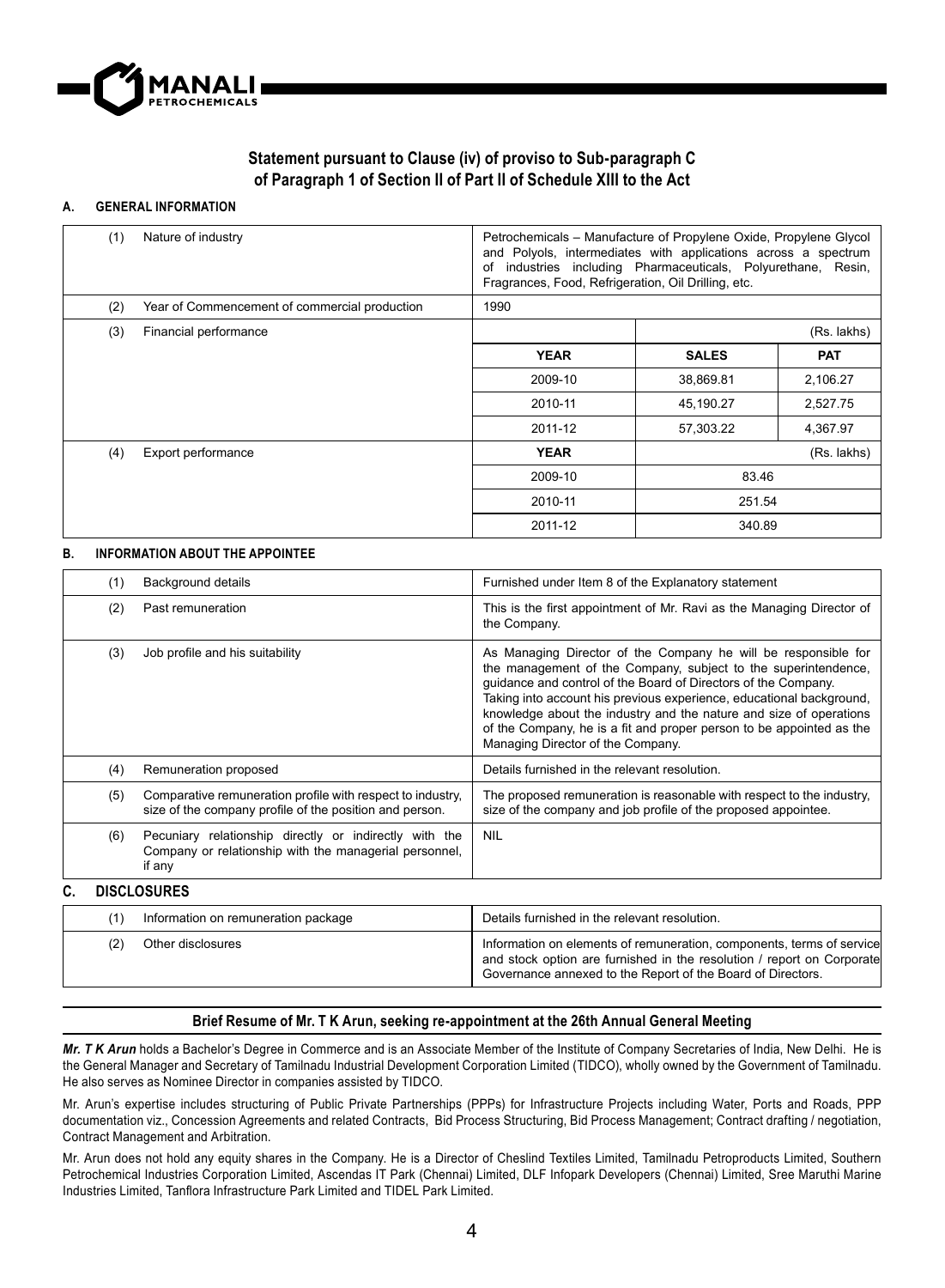

# **Directors' Report and Management Discussion & Analysis Report**

#### To

### **The Shareholders**

The Directors present their 26th Annual Report on the business and operations of your Company and the Audited Statement of Accounts for the year ended 31st March 2012.

(Rs. in crore)

| <b>Description</b>            | 2011-12 | 2010-11            |
|-------------------------------|---------|--------------------|
| Profit Before Interest &      | 66.69   | 40.76              |
| Depreciation                  |         |                    |
| Interest                      | 1.92    | 1.54               |
| Depreciation                  | 5.88    | 4.91               |
| <b>Profit Before Tax</b>      | 58.89   | 34.31              |
| <b>Provision for Taxation</b> | 15.21   | 9.04               |
| Profit After Tax              | 43.68   | $25.\overline{27}$ |
| Cash Profit                   | 49.87   | 31.60              |

Cash Profit **49.87** 49.87 **49.87** 49.87 **1** 49.87 **1** 31.60 Rs. 58.89 crore and a profit after tax of Rs. 43.68 crore.

## **Operational Highlights**

During the year under review, the process units were continued to be operated at higher capacity and production was stepped up and streamlined. The Company embarked on capital proposals for adding certain balancing equipments and facilities to optimize the capacity utilization. The new polyol facility in Plant 2, which was commissioned in Feb. 2011, was operated satisfactorily during the year. The bio-mass fired 4.2 MW co-generation captive power plant also performed well, enabling the Company to overcome the problems on account of restrictions imposed on power consumption.

In order to ensure availability of sufficient quantities of Propylene Oxide (PO) for the derivative plants, your Company has entered into agreement for storage of imported PO in bulk, which is expected to be ready by early 2013.

During the year, 1,14,51,053 equity shares were transferred by SPIC to Dr. A C Muthiah and SIDD Life Sciences Private Limited as inter se transfer among promoters.

The Registrar of Companies, Tamil Nadu, Chennai accorded his approval for change of the name of the Company as **Manali Petrochemicals Limited** vide fresh certificate of incorporation dated 18th August 2011.

#### **Dividend**

Your Directors recommend a 12 % dividend i.e. sixty paise for every equity share of Rs. 5/- each fully paid-up, for the year 2011-12, aggregating to Rs. 10.32 crore, excluding dividend distribution tax.

#### **Market Scenario**

The Company achieved a turnover of Rs. 630.45 crore against Rs. 497.63 crore in FY 2010-11, an increase of 27%. This was possible due to better selling price for the products and a marginal increase in sales volume.

During the year under review, the country witnessed a slowdown in economic growth and the manufacturing sector's performance was adversely affected due to various factors like high inflation, higher interest rates and frequent power cuts etc. Contrary to the general trend, the Indian Polyurethane market registered a positive growth in the last financial year. Sale of various grades of polyol like base polyol, slab stock polyol and elastomers improved considerably. However, reduction of duty on polyols to zero percent under Free Trade Agreements with ASEAN countries caused severe margin pressure on your Company. This was managed by a combination of better raw material sourcing and restructuring of the product portfolio.

#### **Future Outlook and New Products**

Indian Polyurethane industry's performance during 2007-2012 has been impressive with double-digit growth. The industry is expected to grow further in the medium term and your Company is confident of increasing its market share. Steps have also been initiated to foray into new segments by developing polyols for visco elastic and flexible slab stock memory foam application and to improve physical properties of moulded foam. In keeping with its commitment to environment, your Company is developing formulations that are more environment friendly and widely based on the international markets.

#### **Opportunities and Threats**

The Company is poised to increase its market share in the pharmaceutical and industrial application segments, where the value addition is more. However, as stated earlier, duty concessions for import of polyols and other products under the Free Trade Agreements with ASEAN countries have opened up stiff competition. The Company would have to operate with thin margins to ward off the competition. Protective actions are contemplated to overcome the situation through better value addition and new products.

#### **Risks and Concerns**

Availability of PO for the derivative plants at a reasonable cost could be a major risk, as the Company has facilities to produce only 36,000 TPA of PO with limited scope for expansion. Import of PO in ISO tankers would not be economical. However, on the storage facility of imported PO in bulk becoming operational, your Company would be in a position to meet its requirement of PO, without much difficulty and at a reasonable cost.

## **Environment and Safety**

The periodic surveillance audits of ISO 9001 and ISO 14000 have been done regularly and the re-certification audits were conducted in March 2012.

#### **Conservation of Energy**

As required under Section 217(1)(e) of the Companies Act, 1956 ('the Act') read with Rule 2 of the Companies (Disclosure of Particulars in the Report of Board of Directors) Rules, 1988, information on conservation of energy, technology absorption, foreign exchange earnings and outgo, to the extent applicable are annexed and form part of this report.

#### **Fixed Deposits**

Your company has not accepted any deposits from the public during the year under report.

#### **Industrial Relations**

As on 31st March 2012, your company had 332 employees on its roll including Engineers, Technicians and Trainees. Wherever necessary, training is imparted at all levels.

#### **Particulars of Employees**

Details prescribed under Section 217 (2A) of the Act, read with Companies (Particulars of Employees) Rules, 1975, as amended are attached to this Report.

#### **Directors**

Mr. M Sivagnanam, Director resigned on 29th July 2011 and on 30th September 2011, Mr. G Ramachandran, Managing Director took early retirement and Mr. K K Rajagopalan, Director (Finance) retired. The Board wishes to place on record its appreciation for the services rendered by Mr. Sivagnanam, Mr.Ramachandran and Mr.Rajagopalan during their association with the Company.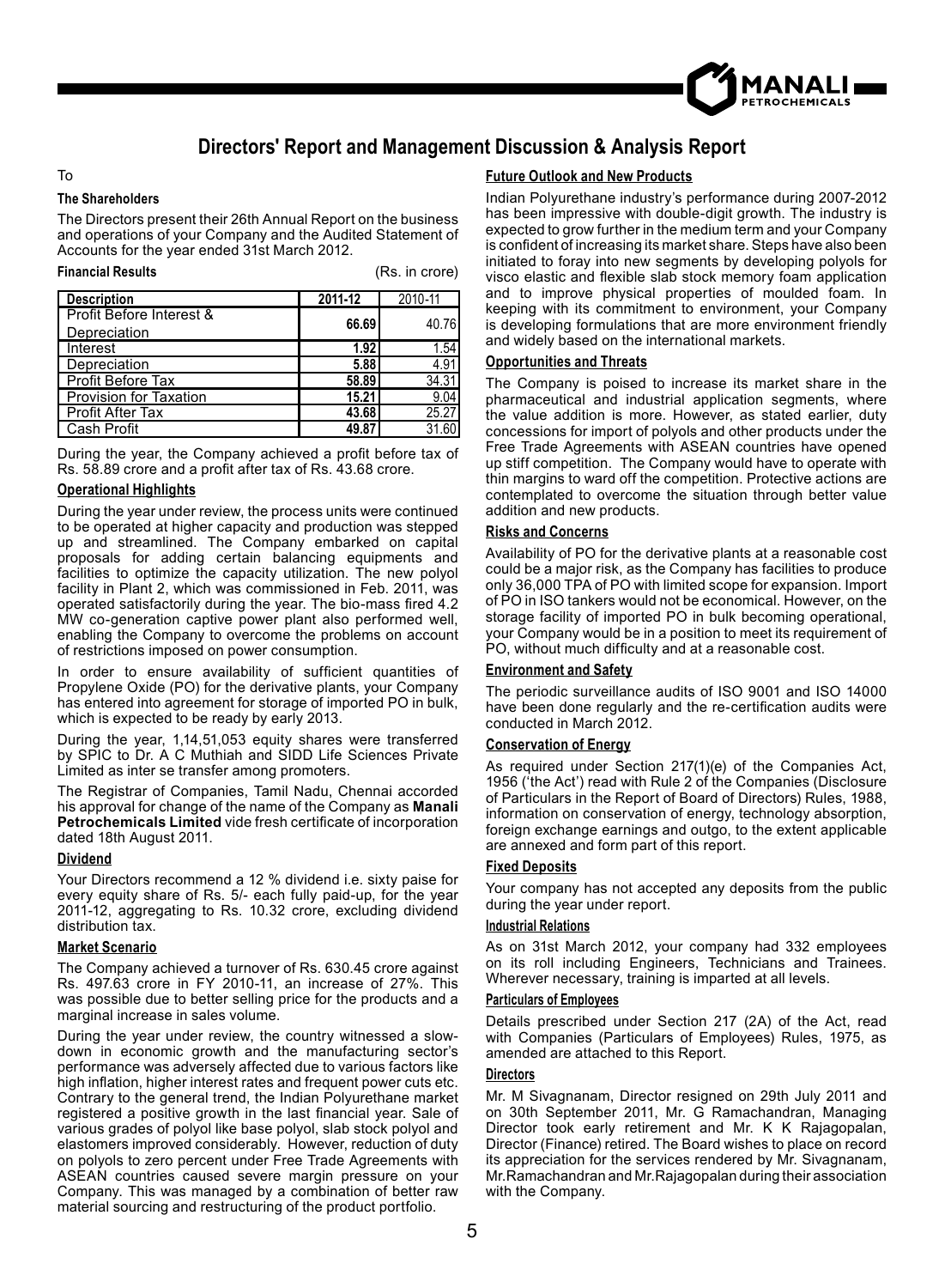

Brig (Retd.) Harish Chawla, Mr. Sanjiv Noronha and Mr. Muthukrishnan Ravi were appointed as Additional Directors on 29th July 2011 to hold office till the ensuing Annual General Meeting (AGM). Pursuant to Section 257 of the Act, notices have been received from Members proposing their appointment as Directors of the Company at the ensuing AGM.

Mr. Muthukrishnan Ravi was also appointed as a Whole-time Director on the said date and he became the Managing Director of the Company from 1st October 2011. The proposal seeking approval of his appointment and remuneration is being placed before the Members at the ensuing AGM.

Pursuant to the provisions of the Act and the Articles of Association of the Company Mr. T K Arun, Director retires by rotation and being eligible, offers himself for re-election.

#### **Directors' Responsibility Statement**

Pursuant to the requirement under Section 217(2AA) of the Act, it is hereby confirmed that:

- (a) in the preparation of the annual accounts for the Financial Year ended 31st March 2012, the applicable Accounting Standards had been followed along with proper explanation relating to material departures;
- (b) the Directors had selected such accounting policies and applied them consistently and made judgments and estimates that were reasonable and prudent so as to give a true and fair view of the state of affairs of the Company at the end of the financial year and of the profit of the Company for the year under review;
- (c) the Directors had taken proper and sufficient care for the maintenance of adequate accounting records in accordance with the provisions of the Act, for safeguarding the assets of the Company and for preventing and detecting fraud and other irregularities and
- (d) the Directors had prepared the accounts for the Financial Year ended 31st March 2012 on a going concern basis.

## **Corporate Governance**

Your Company has complied with the requirements of Corporate Governance as required under Clause 49 of the Listing Agreement entered into with the Stock Exchanges. A Report on Corporate Governance is made a part of this Report and a Certificate from the Auditors regarding compliance with the requirements of Corporate Governance is attached to this Report.

#### **Details of unclaimed Share Certificates**

As required under Clause 5A of the Listing Agreement, three reminders were sent to the concerned shareholders during the year.

As per the information provided by the Registrars and Share Transfer Agent, the following are the details of unclaimed share certificates:

# 25th April 2012 Chairman

| <b>Particulars</b>             | No. of<br>shareholders | No. of<br>shares |
|--------------------------------|------------------------|------------------|
| Balance as on 01-04-2011       | 7.177                  | 17,43,308        |
| Add: Returned during the year  | 656                    | 98.400           |
| Less: Released during the year | 429                    | 55.855           |
| Balance as on 31-03-2012       | 7.404                  | 17.85.853        |

Dematerializing the balance shares remaining unclaimed by the shareholders and transfer of the same to a separate demat account in accordance with the requirements of the said Clause 5A is under process.

#### **Cost Audit**

The Government of India has ordered the Company to conduct audit of the cost accounts in respect of 'Chemicals' manufactured by the Company and accorded its approval for appointment of Mr. S Gopalan, Proprietor, S Gopalan & Associates, Cost Accountants, Chennai as the Cost Auditor of the Company for the year 2011-12. The Cost Audit Report for the year 2010-11 was filed with the Central Government on 17-08-2011.

#### **Auditors**

Your Company's Statutory Auditors M/s. Deloitte Haskins & Sells, Chartered Accountants, Chennai, retire at the conclusion of this Annual General Meeting and are eligible for re-appointment.

#### **Adequacy of Internal Controls**

Your company has in place adequate internal control systems combined with delegation of powers. The control system is also supported by internal audits and management reviews with documented policies and procedures.

#### **Acknowledgement**

Your Directors express their grateful thanks for the assistance, co-operation and support extended to the Company by the Government of India, the Government of Tamilnadu, the Promoters and the consortium of Banks. The Directors wish to thank the shareholders for their continued support.

The Directors also place on record their appreciation of the consistent good work put in by all cadres of employees.

#### **Disclaimer**

The Management Discussion and Analysis contained herein is based on the information available to the Company and assumptions based on experience in regard to domestic and global economy, on which the Company's performance is dependent. It may be materially influenced by macro economic/environment changes, on which the Company may have no control and impact the views perceived or expressed herein.

For and on behalf of the Board

Chennai **Ashwin C Muthiah**

**Statement pursuant to Section 217(2A) of the Companies Act, 1956 read with the Companies (Particulars of Employees) Rules 1975.**

| Name                                 | Current<br><b>Designation</b> | Age         | Qualification          | <b>Experience</b> | Last employment<br>and post held                                                                         | Date of<br>Commencement<br>of employment | Gross<br>Remuneration<br>Rs. |
|--------------------------------------|-------------------------------|-------------|------------------------|-------------------|----------------------------------------------------------------------------------------------------------|------------------------------------------|------------------------------|
| Muthukrishnan Ravi Managing Director |                               | 52<br>vears | B. Tech.<br>MBA (XLRI) | 30 years          | Sanmar Chemplast<br>Limited as<br><b>Executive Vice</b><br>President for Strategy<br>and Global Sourcing | 01-04-2011                               | 70,00,000                    |

#### **Notes:**

The appointment is contractual.

Mr. Ravi was appointed as the Chief Operating Officer on 01-04-2011 and as an Additional/Wholetime Director on 29-07-2011. He took over as the Managing Director w.e.f. 01-10-2011.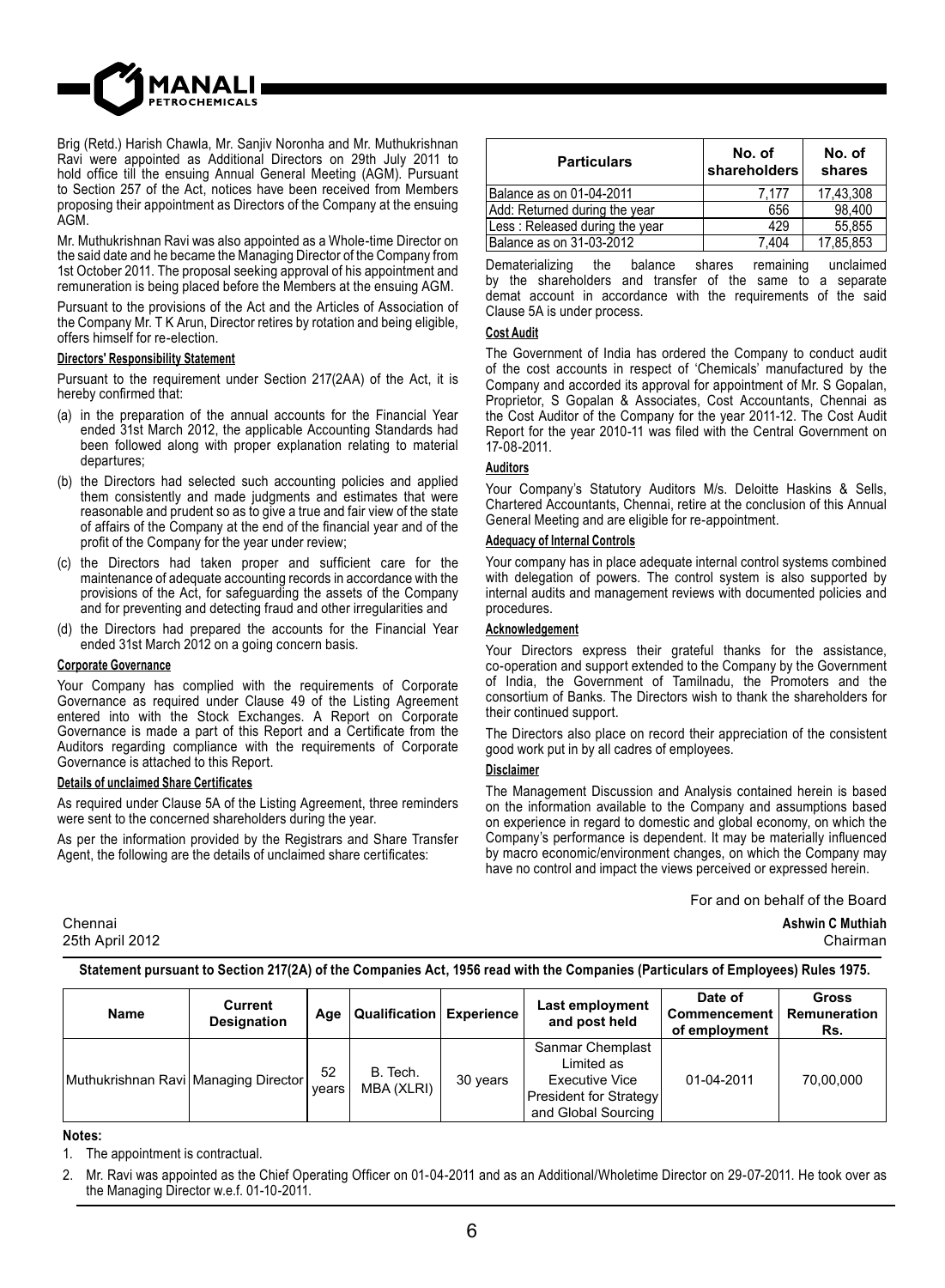

# **Annexure to Directors' Report**

Particulars as required under Companies (Disclosure of Particulars in the Report of Board of Directors) Rules, 1988 for the year ended 31st March 2012, are furnished below to the extent applicable:

## **A. Conservation of Energy**

(a) Energy conservation measures taken :

- The Mono Propylene Glycol Column 1 at Plant II has been modified to operate at lower temperatures and savings in steam achieved.
- The pressure steam from Propylene Glycol plant has been recovered and utilized for Milk of Lime, resulting in savings in steam consumption.
- Saving in furnace oil and diesel through reduction in downtime of Captive Power Plant by operating the boiler at a lower temperature.
- (b) Additional investments and proposals being implemented for reduction of consumption of energy:
	- Saponifier top stream in Propylene Oxide plant will be fed directly instead of through compressor, resulting in savings of steam.
	- Productivity at polyol plant to be augmented without any substantial increase in power consumption.
- (c) Impact of the measures at (a) & (b) above for reduction of energy consumption and consequent impact on the cost of production of goods :
	- Impact of energy conservation and productivity improvement measures at (a) is expected to be about Rs. 1.50 Crore per annum.
	- The savings envisaged by implementing the energy conservation measures as at (b) for reduction of energy consumption and consequent impact on the cost of production of goods estimated to be around Rs. 1.00 crore per annum.
- (d) Details of total energy consumption and energy consumption per unit of production are furnished in Form A below:

|     | <b>FORM A</b>                                                         |                 |                 |
|-----|-----------------------------------------------------------------------|-----------------|-----------------|
|     |                                                                       | Year ended      | Year ended      |
|     |                                                                       | March 31, 2012  | March 31, 2011  |
| (A) | <b>Power and Fuel Consumption</b>                                     |                 |                 |
|     | 1. Electricity                                                        |                 |                 |
|     | Purchased<br>(a)                                                      |                 |                 |
|     | Units                                                                 | 66,73,870       | 29,09,232       |
|     | Amount (Rs.) (i.e. cost paid to TNEB)                                 | 3,17,34,816     | 1,50,70,998     |
|     | Rate per Unit (Rs.)                                                   | 4.76            | 5.18            |
|     | MD Charges (Rs./ KVA)                                                 | 300             | 300             |
|     | Own Generation<br>(b)                                                 |                 |                 |
|     | i. Through Diesel Generator (Units)                                   | 15,46,917       | 20,81,919       |
|     | Unit per litre of diesel                                              | 3.57            | 3.48            |
|     | Cost per unit (Rs.)                                                   | 11.49           | 11.15           |
|     | ii. Through Steam Turbine (Gross)                                     | 2,79,38,495     | 2,90,30,150     |
|     | Through Steam Turbine (Net)                                           | 2,26,06,826     | 2,40,17,525     |
|     | Units per MT of wood, net of cogeneration steam                       | 550             | 590             |
|     | Cost per unit (Rs.)                                                   | 4.94            | 4.22            |
|     | 2. Coal                                                               | Nil             | Nil             |
|     | 3. Furnace Oil (Qty in KL)                                            | 5,607           | 6,024           |
|     | Amount (Rs.)                                                          | 19,46,83,658    | 15,20,41,739    |
|     | Average Rate (Rs./KL)                                                 | 34,719          | 25,241          |
|     | 4. Others                                                             |                 |                 |
|     | Wood Qty. (MT)                                                        | 41.090          | 40.732          |
|     | Amount in (Rs.)                                                       | 11, 16, 88, 123 | 10, 14, 19, 263 |
|     | Average Rate (Rs. /MT)                                                | 2,718           | 2,490           |
| (B) | Consumption per unit of production                                    |                 |                 |
|     | Production (in MT)                                                    | 58,887          | 54,740          |
|     | Electricity (in Units)                                                | 519             | 521             |
|     | Furnace Oil (in KL) (**)                                              | 0.172           | 0.140           |
|     | Coal                                                                  | Nil             | Nil             |
|     | Others - Wood (in MT) (++)                                            | 1.370           | 1.880           |
|     | <b>Applicable for Plant I Only</b><br>++ Applicable for Plant II Only |                 |                 |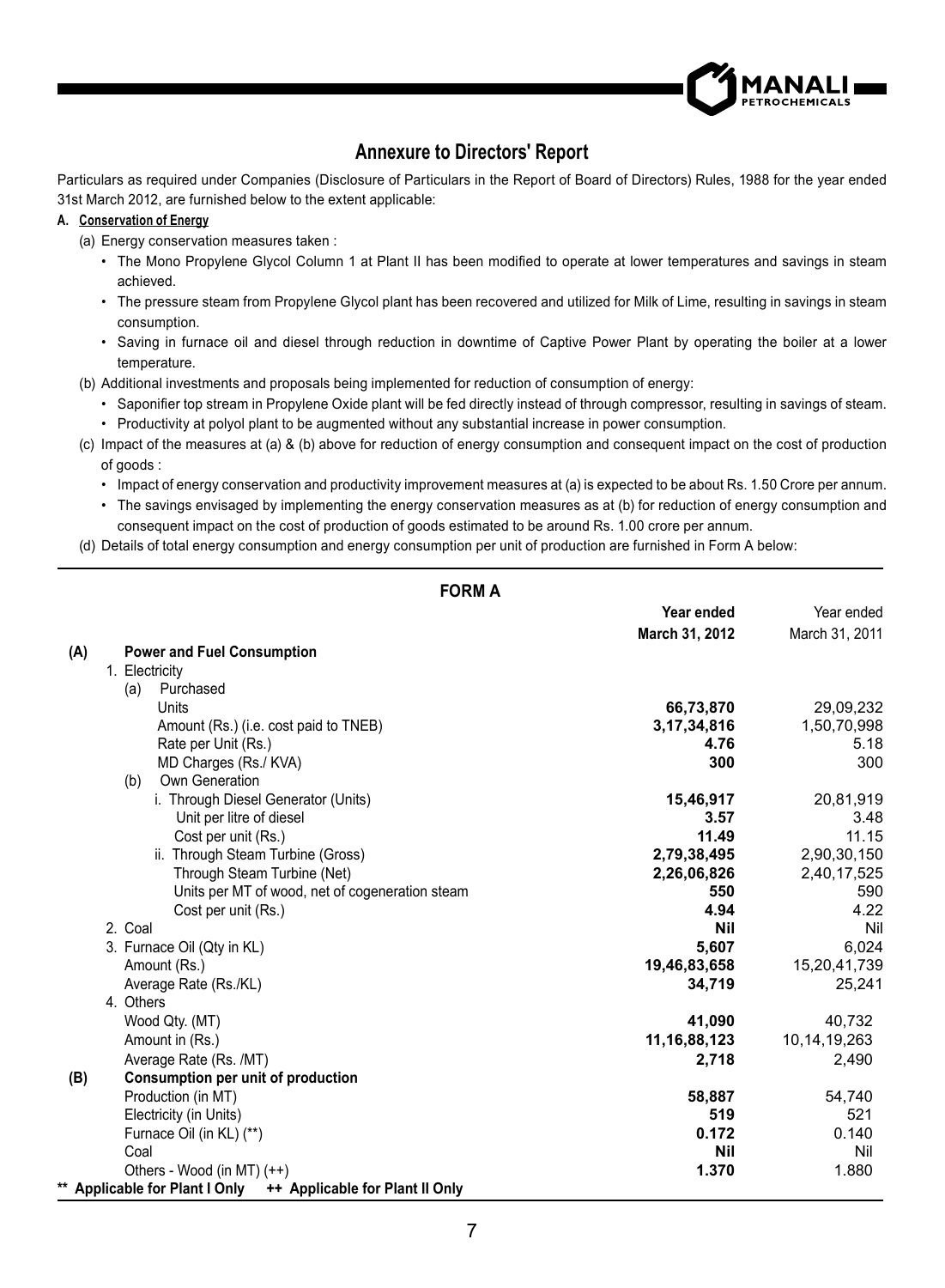

## **B. Technology Absorption:**

Efforts made in technology absorption are shown in Form B below:

## **FORM B**

## **I. Research and Development (R&D) :**

- **1. Specific areas in which R&D carried out by the Company:**
	- Formulation improvements.
	- Cost reduction exercises.
	- Visco-elastic polyol systems for flexible moulded memory foam.
	- High functionality polyols.
	- Clouding polyols for oil field.

## **2. Benefits derived as a result of above:**

- Improved production and sales of polyols.
- Reduction in operating cost.

## **3. Future Plan of Action :**

- Develop a polyol for visco elastic and flexible slab stock memory foam application.
- Introduce formulations for alternative blowing agents to phase out HCFC as per country's programme.
- Develop special polyol for improved physical properties of moulded foam

| 4. Expenditure on R & D :                                                      | (Rs. in Lakhs) |
|--------------------------------------------------------------------------------|----------------|
| (a) Capital                                                                    | : 15.93        |
| (b) Recurring                                                                  | 64.90          |
| (c) Total                                                                      | 80.83          |
| (d) Total R&D expenditure as a percentage of total turnover $\therefore$ 0.13% |                |

## **II.Technology Absorption, Adaptation and Innovation :**

- 1. Efforts, in brief, made towards technology absorption, adaptation and innovation : Technology has already been fully absorbed.
- 2. Benefits derived as a result of the above efforts e.g. product improvement, cost reduction, product development, import substitution etc.:

 Use of Indigenous chemicals has reduced the cost of production. By development of CFC free formulations, we continue to retain our market share, thus avoiding imports into the country.

## **C. Foreign Exchange Earnings and outgo**

- a. Efforts: Possibilities for increasing the export of products are being explored.
- b. Foreign Exchange earnings and outgo:

|                           | (Rs. in Lakhs) |
|---------------------------|----------------|
| i. Earnings               | 340.89         |
| ii. Outgo (on cash basis) | 12.609.63      |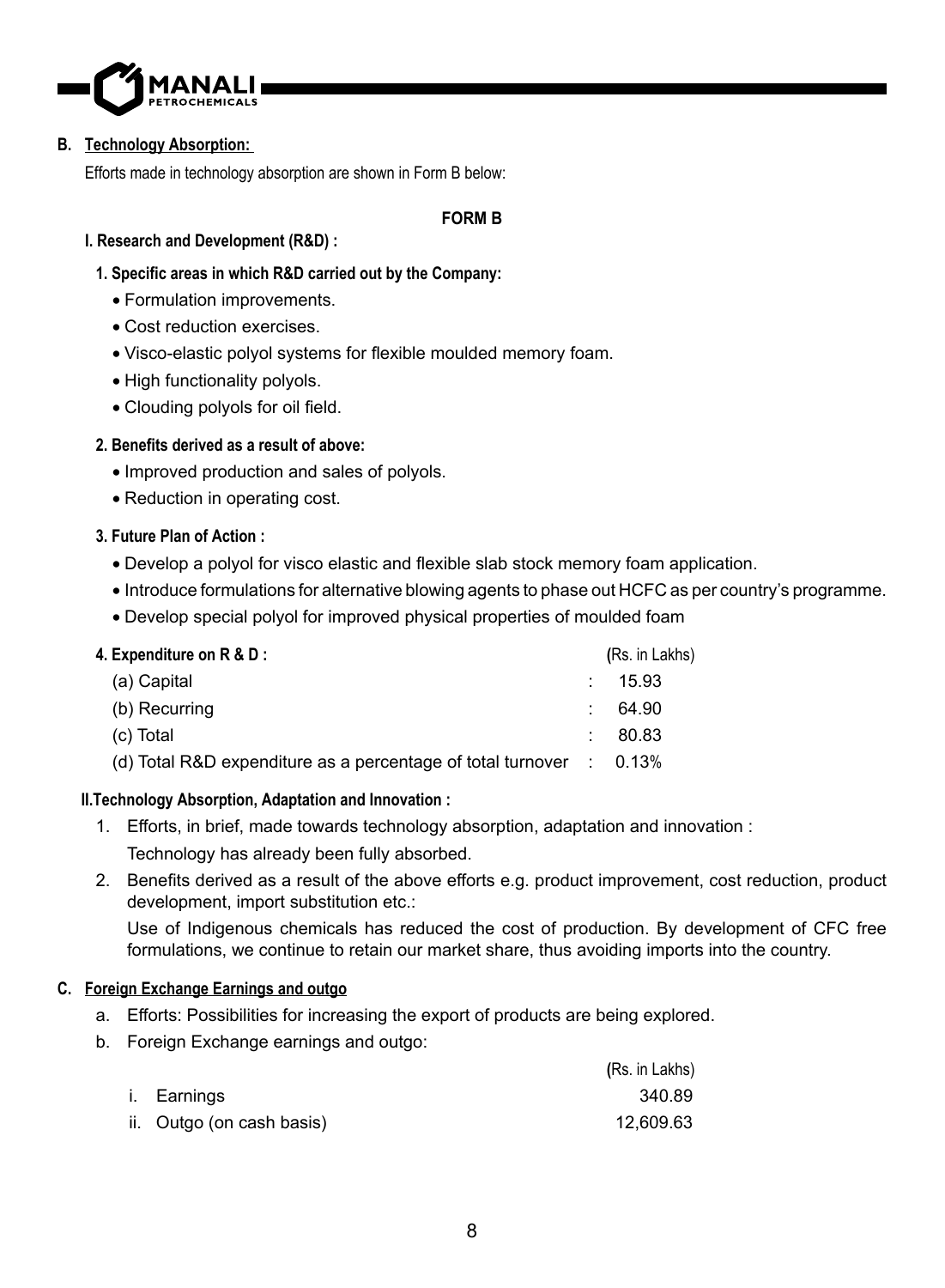

# **REPORT ON CORPORATE GOVERNANCE**

## **1. Company's philosophy on Code of Corporate Governance:**

 The Board of Directors of your Company strongly supports the principles of Corporate Governance. Emphasis is laid on transparency, accountability and integrity in all operations and dealings with all the stakeholders. Your Company has been following the best practices in corporate governance much before the same was made mandatory by SEBI. This report covers the corporate governance aspects in your Company relating to the year ended 31st March 2012.

## **2. Board of Directors:**

## **(i) Composition and membership in other Boards and Board Committees:**

As on 31st March 2012, the Board comprised of six directors, as detailed below:

|                                           |                                | Membership   |                    |  |
|-------------------------------------------|--------------------------------|--------------|--------------------|--|
| Name                                      | Category                       | Other Boards | <b>Other Board</b> |  |
|                                           |                                |              | <b>Committees</b>  |  |
| Mr. Ashwin C Muthiah, Chairman            | Non Executive, Non Independent | 3(1)         |                    |  |
| Mr. T K Arun, Nominee of TIDCO            | Non Executive, Independent     | 8            | 8(1)               |  |
| Mr. Babu K Verghese                       | Non Executive, Independent     |              |                    |  |
| Brig (Retd.) Harish Chandra Chawla        | Non Executive, Independent     |              |                    |  |
| Mr. Sanjiv Ralph Noronha                  | Non Executive, Independent     | 2            |                    |  |
| Mr. Muthukrishnan Ravi, Managing Director | Executive, Non Independent     |              |                    |  |

## **Notes:**

- (a) Other Directorships exclude foreign companies, private limited companies, Section 25 companies and alternate directorships.
- (b) Only Membership in Audit Committees and Shareholders/Investors Grievance Committees (other than in MPL) are reckoned for Other Board Committee Memberships.
- (c) Figures in brackets denote the number of companies/committees in which the Director is Chairman.
- (d) Other than Mr. Babu K Verghese, who holds 300 equity shares, no other Director holds any shares in the Company.

## (**ii) Board Meetings, Annual General Meeting (AGM) and attendance thereat**

The Board of Directors met five times during the year 2011-12 viz., on 27th April 2011, 29th July 2011, 12th October 2011, 19th October 2011, and 18th January 2012. The 25<sup>th</sup> AGM of the Company was held on 29th July 2011 and except Mr. G Raghavendran, all the other directors attended the AGM.

## **The details of attendance of the Directors at the Board Meetings are as follows:**

| <b>Name</b>                         | Period of Office held<br>during the year | No. of meetings held during the<br>period of office | No. of Meetings<br>attended |
|-------------------------------------|------------------------------------------|-----------------------------------------------------|-----------------------------|
| Mr. Ashwin C Muthiah                | Full year                                |                                                     | 5                           |
| Mr. G Raghavendran *                | 01-04-2011 to 29-07-2011                 |                                                     | <b>NIL</b>                  |
| Mr. M Sivagnanam #                  | 01-04-2011 to 29-07-2011                 |                                                     |                             |
| Mr. T K Arun                        | Full year                                | 5                                                   | 4                           |
| Mr. Babu K Verghese                 | Full year                                | 5                                                   | 4                           |
| Brig (Retd) Harish Chandra Chawla # | 29-07-2011 to 31-03-2012                 |                                                     | 3                           |
| Mr. Sanjiv Ralph Noronha #          | 29-07-2011 to 31-03-2012                 |                                                     | 3                           |
| Mr. N Suryanarayanan                | 01-04-2011 to 27-04-2011                 |                                                     |                             |
| Mr. G Ramachandran                  | 01-04-2011 to 30-09-2011                 | っ                                                   | 2                           |
| Mr. K K Rajagopalan                 | 01-04-2011 to 30-09-2011                 |                                                     | 2                           |
| Mr. Muthukrishnan Ravi #            | 29-07-2011 to 31-03-2012                 |                                                     |                             |

# Appointed / ceased as Director of the Company at the Board Meeting held after the 25th AGM.

\* Till the 25th AGM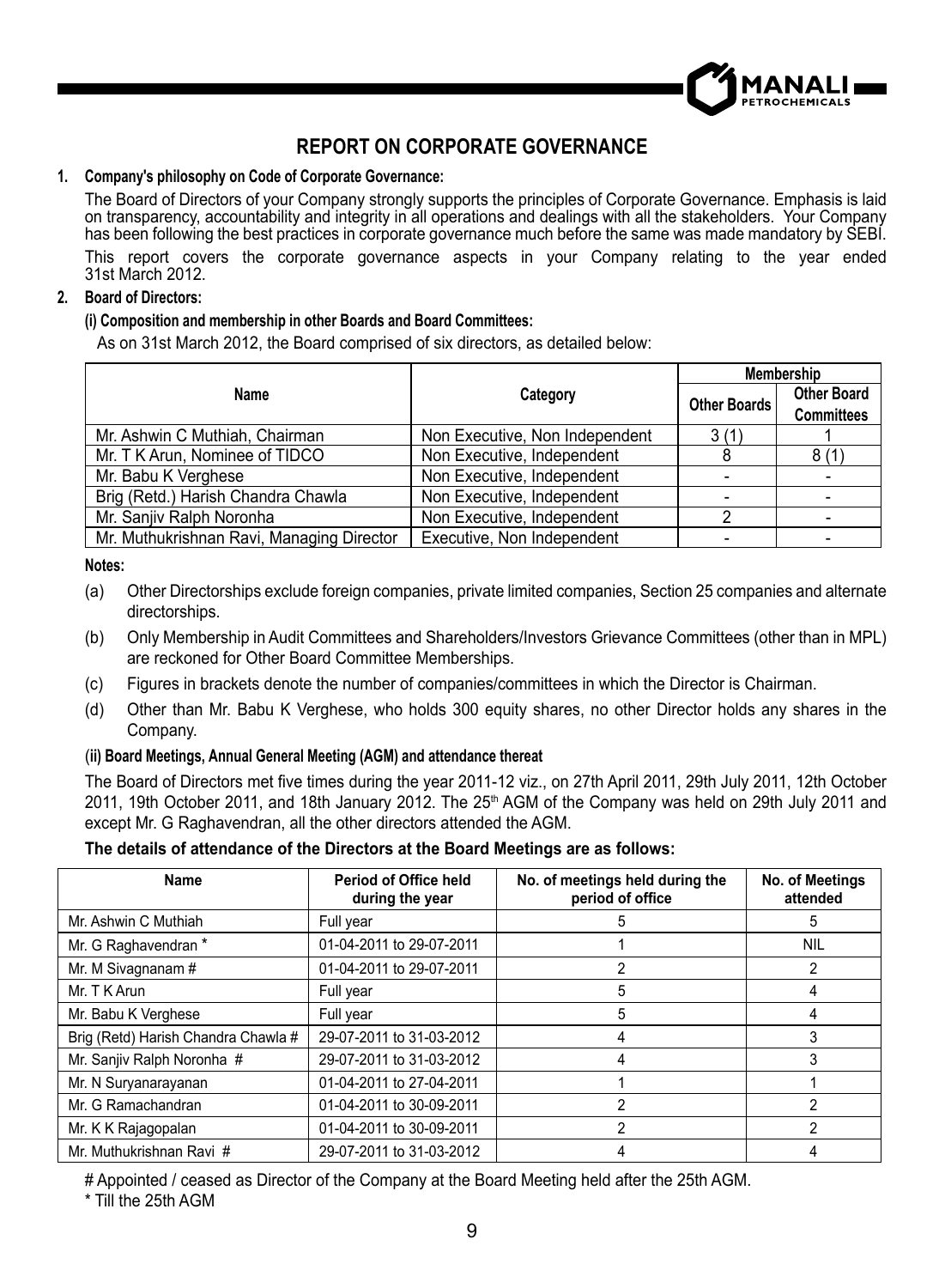

## **3. Audit Committee:**

## **(i) Terms of reference:**

 The Audit Committee was constituted in August 1990, much earlier to being made mandatory by SEBI and under the Companies Act, 1956 (the Act).The then terms of reference covered most of the aspects stipulated by SEBI/under the Act. These were reviewed during the year 2005-06 and modified in line with the requirements of Clause 49 of the Listing Agreements with Stock Exchanges. The current terms of reference fully conform to the requirements of Section 292A of the Act also.

## **(ii) Composition:**

 The Committee comprised of the following independent directors, viz., Mr. M Sivagnanam, Chairman, Mr.G Raghavendran and Mr. T K Arun. Consequent to the changes in the composition of the Board, the Committee was re-constituted on 29th July 2011, with Mr. Sanjiv Ralph Noronha as the Chairman, Mr. T K Arun and Brig (Retd.) Harish Chandra Chawla as the other Members.

 Managing Director, Director (Finance)/ CFO, representatives of the Statutory Auditors, Cost Auditor and Internal Auditors are invitees to the Audit Committee meetings and the Company Secretary is Secretary to the Committee.

## **(iii) Meetings and attendance:**

 The Committee met four times during the year 2011-12 on 27th April 2011, 26th July 2011, 19th October 2011 and 18th January 2012 and the details of attendance are as follows:

| <b>Name</b>                       | Period of Office held during<br>the year | No. of meetings held<br>during the period of<br>office | No. of<br><b>Meetings</b><br>attended |
|-----------------------------------|------------------------------------------|--------------------------------------------------------|---------------------------------------|
| Mr. M Sivagnanam                  | 01-04-2011 to 29-07-2011                 |                                                        |                                       |
| Mr. G Raghavendran                | 01-04-2011 to 29-07-2011                 |                                                        | <b>NIL</b>                            |
| Mr. T K Arun                      | Full year                                |                                                        |                                       |
| Brig (Retd) Harish Chandra Chawla | 29-07-2011 to 31-03-2012                 |                                                        |                                       |
| Mr. Sanjiv Ralph Noronha          | 29-07-2011 to 31-03-2012                 |                                                        |                                       |

 The Unaudited Quarterly Financial Results and the Audited Annual Accounts/Audited Financial Results were reviewed by the Committee before submission to the Board for approval. The annual audit plan, compliance with accounting standards and other related matters were also discussed by the Audit Committee. The appointment of Chief Financial Officer was approved by the Committee at the meeting held on 18th January 2012. In addition to the above, the Committee also reviewed the report of the Cost Auditor, significant observations of the Internal Auditors and the follow-up action thereon. The matters relating to appointment of Statutory Auditors, Cost Auditors and Internal Auditors are placed before the Committee for suitable recommendation to the Board.

## **4. Remuneration Committee:**

## **(i) Terms of reference, composition and meeting:**

The Committee reviews and recommends to the Board on matters relating to fixation and payment of remuneration to the Executive Directors and generally follows the practice in vogue since inception. The Remuneration Committee comprised of Mr. Babu K Verghese, Director as the Chairman, Mr. M. Sivagnanam and Mr. T.K.Arun, Directors as the other members. At the Board meeting held on 29th July 2011, Mr. Sanjiv Ralph Noronha was nominated as a Member of the Committee in the place of Mr. M Sivagnanam. During the year 2011-12, the reconstituted Committee met on 29th July 2011 to recommend the remuneration payable to Mr. Muthukrishnan Ravi and all the members of the Committee attended the meeting.

## **(ii) Remuneration policy:**

The following is the managerial remuneration policy of the Company: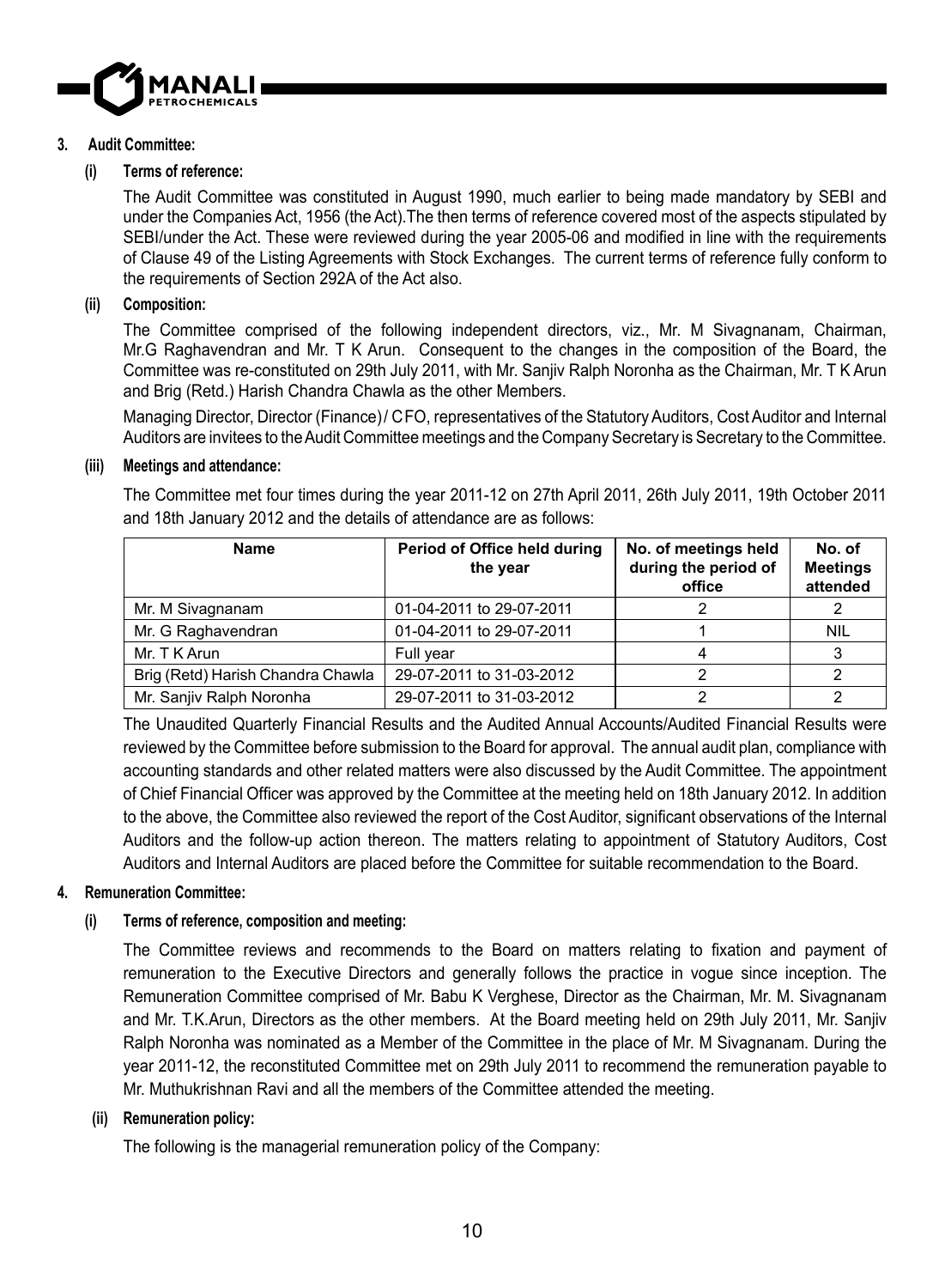

## **(a) For Executive Directors:**

The remuneration of the Whole Time / Executive Directors comprises of a fixed component and a performance linked pay, fixed by the Board, based on the recommendations of the Remuneration Committee, and subsequently approved by the Members. Remuneration trend in the industry and in the region, academic background, qualifications, experience and contribution of the individual are considered in fixing the remuneration. These Directors are not eligible to receive sitting fees for attending the meetings of the Board and Committees.

## **(b) For Non-Executive Directors:**

 The Non-executive Directors are paid sitting fees for attending the Board and Committee Meetings as per the stipulations in the Act, and the Articles of Association of the Company. In addition to this, the travel and other expenses incurred for attending the meetings are reimbursed. The Company has no pecuniary relationship or transactions with any Non-Executive Director.

## **(iii) Details of remuneration paid:**

| <b>Name</b>                        | <b>Amount</b><br>(Rs.) |
|------------------------------------|------------------------|
| Mr. Ashwin C Muthiah               | 1,00,000               |
| Mr. G Raghavendran                 | <b>NIL</b>             |
| Mr. M Sivagnanam                   | 62,000                 |
| Mr. T K Arun (Paid to TIDCO)       | 97,000                 |
| Mr. Babu K Verghese                | 1,08,000               |
| Mr. N Suryanarayanan               | 20,000                 |
| Brig (Retd.) Harish Chandra Chawla | 70,000                 |
| Mr. Sanjiv Ralph Noronha           | 72,000                 |
| Total                              | 5,29,000               |

(a) Sitting fees paid to Non-Executive Directors during 2011-12 are detailed below:

(b) Remuneration paid / payable to the Executive Directors for the year 2011-12 are detailed below:

(Rs. in lakhs)

| SI.<br>No. | <b>Name &amp; Designation</b>                               | Salary<br>and<br>allowances | <b>Contribution to</b><br><b>PF</b> and other<br><b>Funds</b> | <b>Perquisites</b> | Total |
|------------|-------------------------------------------------------------|-----------------------------|---------------------------------------------------------------|--------------------|-------|
| 01         | Mr. G Ramachandran,                                         | 18.11                       | 1.72                                                          | 3.69               | 23.52 |
|            | <b>Managing Director</b><br>(till 30-09-2011)               |                             |                                                               |                    |       |
| 02         | Mr. K K Rajagopalan,                                        |                             |                                                               |                    |       |
|            | Director (Finance)                                          | 18.67                       | 1.53                                                          | 3.24               | 23 44 |
| 03         | (till 30-09-2011)<br>Mr. Muthukrishnan Ravi                 |                             |                                                               |                    |       |
|            | Wholetime Director / Managing Director<br>(from 29-07-2011) | 26.18                       | 2.04                                                          | 19.11              | 47.33 |
|            | Total                                                       | 62.96                       | 5.29                                                          | 26.04              | 94.29 |

 Executive Directors are under contract of employment with the Company which stipulates a notice period of three months from either side for early separation. No severance fee is payable to the Executive Directors and no Employee Stock Option has been offered by the Company to them.

## **5. Shareholders / Investors Grievance Committee:**

## **(i) Terms of reference:**

 The Committee oversees redressal of shareholder and investor grievances and approves issue of share certificates arising out of loss / destruction, sub-division, consolidation, rematerialization etc. and also was approving the transfer, transmission and transposition of shares. Board at the meeting held on 27th April 2011,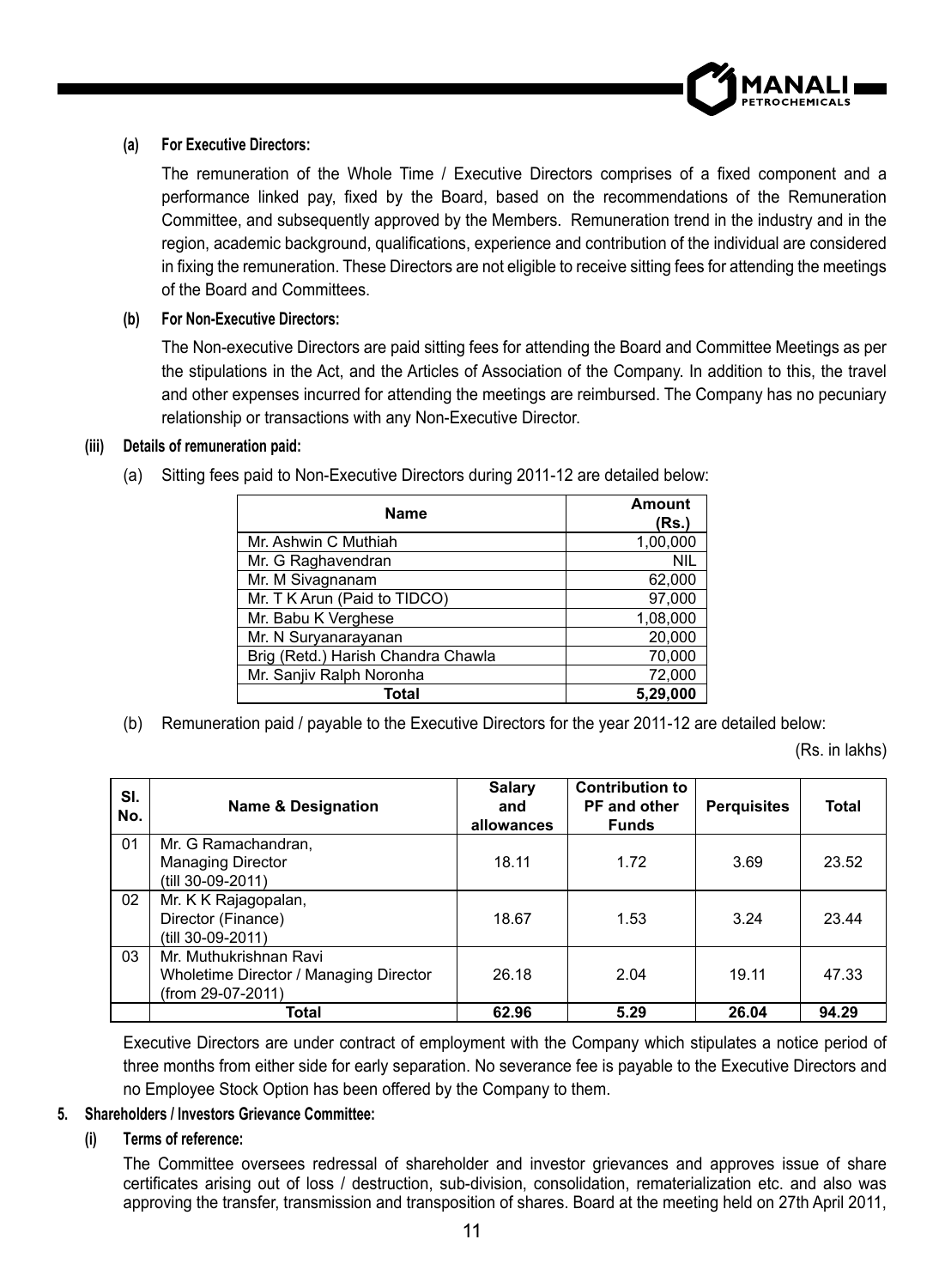

delegated the power to approve routine requests from shareholders for transfer, transmission, transposition, change of name etc to the Managing Director and Company Secretary. The Committee, earlier known as Shareholders/Investors Grievance and Share Transfer Committee has been renamed as Shareholders/ Investors Grievance Committee (SIGC).

## **(ii) Composition, Meetings and attendance:**

The Committee comprised of Mr. Babu K Verghese, Director as Chairman and Mr. M Sivagnanam, Director and Mr. G Ramachandran, Managing Director as Members. The Committee was reconstituted on 12th October 2011 with Mr. Babu K Verghese as Chairman and Mr. Muthukrishnan Ravi as the other member. Mr. R Kothandaraman, Company Secretary is the Compliance Officer.

The Committee met 13 times during the year and all the respective Members were present thereat.

## **(iii) Details of complaints received and redressed:**

During the year 75 complaints were received, which were redressed to the satisfaction of the complainants. There were no pending complaints as at the year end.

## **6. General Body Meetings:**

## **(i) Details of Annual General Meetings and Special Resolutions:**

| <b>AGM</b>       | Year | Venue                               | Date       | Time                     |  |
|------------------|------|-------------------------------------|------------|--------------------------|--|
| 23 <sup>rd</sup> | 2009 | Rajah Annamalai Mandram, Esplanade, | 17-09-2009 | 10.00 a.m.               |  |
|                  |      | lChennai – 600 108                  |            |                          |  |
| 24 <sup>th</sup> | 2010 | Rajah Annamalai Mandram, Esplanade, | 22-09-2010 |                          |  |
|                  |      | lChennai – 600 108                  |            |                          |  |
|                  | 2011 | Rajah Annamalai Mandram, Esplanade, | 29-07-2011 |                          |  |
| 25 <sup>th</sup> |      | Chennai - 600 108                   |            | 10.30 a.m.<br>10.00 a.m. |  |

The following special resolutions were passed in the previous three Annual General Meetings:

| Date of AGM | <b>Subject</b>                                                 |
|-------------|----------------------------------------------------------------|
| 17-09-2009  | Reappointment of Mr. G Ramachandran, as Managing Director      |
|             | for the period from 01-09-2009 to 31-08-2012                   |
| 22-09-2010  | Reappointment of Mr. K K Rajagopalan, as Director (Finance)    |
|             | for the period from 01-10-2010 to 30-09-2011                   |
| 29-07-2011  | Change of name of the Company as Manali Petrochemicals Limited |

 There were no resolutions requiring approval through postal ballot during the last year and at present no such resolution is being proposed to be passed.

## **7. Disclosures:**

- (i) There were no materially significant related party transactions that had potential conflict with the interests of the Company at large. Transactions in the ordinary course of business with the related parties are disclosed in the Notes to Financial Statements.
- (ii) There have been no instances of non-compliance by the Company on any matters related to the capital markets nor have any penalty/strictures been imposed on the Company by the Stock Exchanges or SEBI or any other statutory authority on such matters.
- (iii) The Company has laid down procedures to inform the Board Members about the risk assessment and its mitigation, which is periodically reviewed to ensure that risk control is exercised by the Management effectively. Committees have been formed to analyze the issues relating to risk management and the action points arising out of the deliberations of the Committees are reviewed by the Board.
- (iv) As required under clause 49 (V) of the Listing Agreement, CEO / CFO Certification by Mr. Muthukrishnan Ravi, Managing Director and Mr. S Vasudevan, Chief Financial Officer was placed before the Board at its meeting held on 25th April 2012.
- (v) A Management Discussion and Analysis Report has been presented as part of the Directors' Report.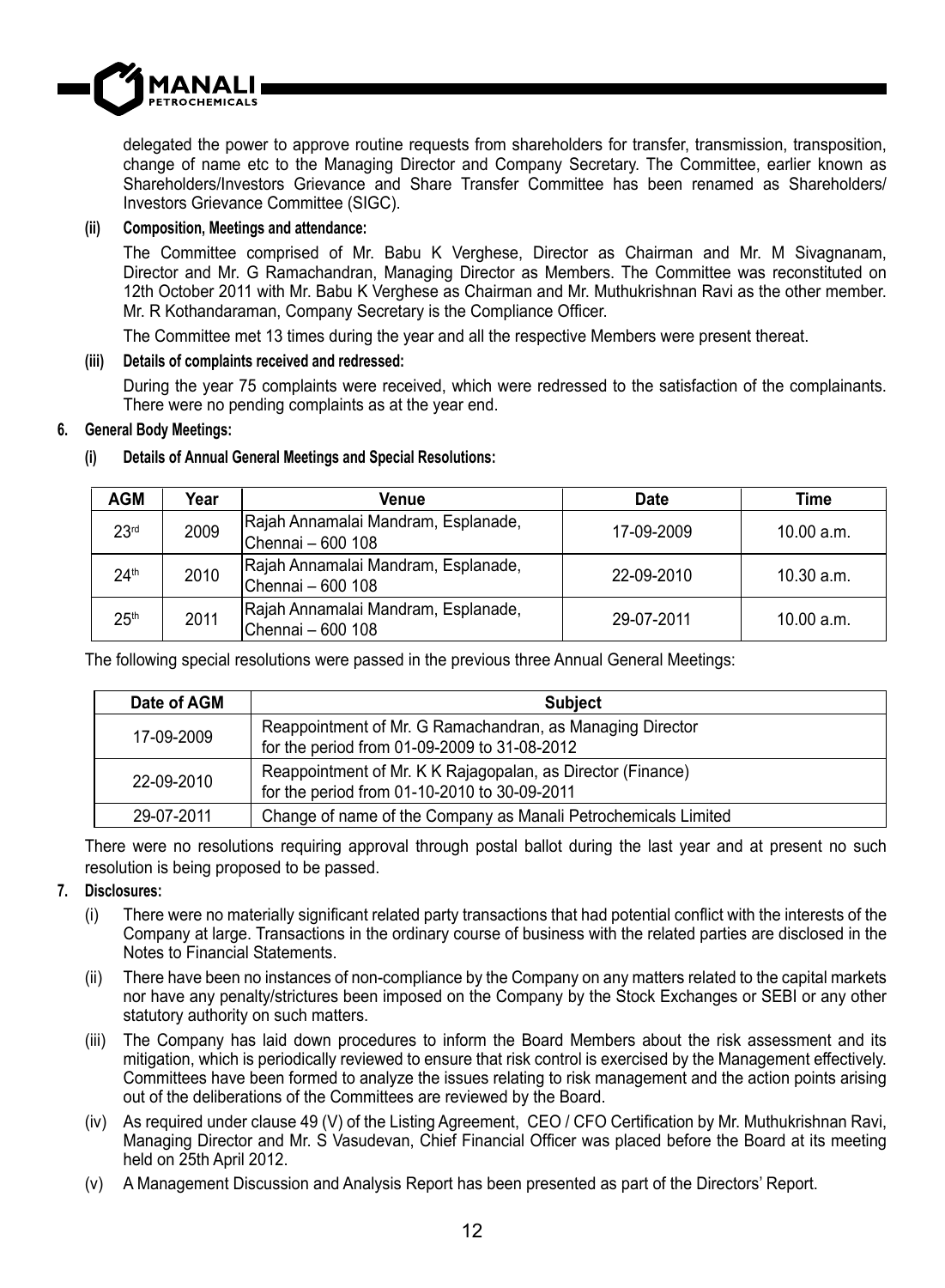- (vi) The Company has complied with all the mandatory requirements stipulated under Clause 49 of the Listing Agreement with the Stock Exchanges.
- (vii) Compliance with Non Mandatory requirements:

## **a. Remuneration Committee:**

 The Company has constituted a Remuneration Committee for determining and recommending to the Board on matters relating to remuneration of Executive Directors. The details are furnished under Sl. No. 4 of this Report.

## **b. Whistle Blower Policy:**

Though no specific Whistle Blower Policy has been laid down, the Company has recognized the importance of such information and so access is available for any employee at any level to report to the Management about the unethical behavior, if any or suspected fraud by staff / officers / suppliers / customers or any other point of concern.

## **c. Audit Qualifications:**

There have been no audit qualifications on the financial statements and the Company is under a regime of unqualified financial statements.

## **8. Means of communication:**

 As stipulated under Clause 41 of the Listing Agreement, the Quarterly Results are published in one English National Newspaper (Business Standard) and one Tamil Newspaper (Makkal Kural) within 48 hours of the conclusion of the Board meeting at which the results are approved. The results are also displayed in the website of the Company viz., www.manalipetro.com.

 The information stipulated under Clause 54 of the Listing Agreement have also been made available in the website of the Company. In addition, official press/news releases and several other details/information of interest to various stakeholders are made available in the website.

## **9. General Shareholder Information:**

## **(i) 26th Annual General Meeting:**

- 
- Date & time 3rd August 2012, 10.15 a.m.
- 

- Venue Rajah Annamalai Mandram, Esplanade, Chennai 600 108

 **(ii) Financial Calendar (tentative):**

| Financial year                       | 1 <sup>st</sup> April 2012 to 31 <sup>st</sup> March 2013 |
|--------------------------------------|-----------------------------------------------------------|
| First quarter results                | Before 14 <sup>th</sup> August 2012                       |
| Second quarter results               | Before 14 <sup>th</sup> November 2012                     |
| Third quarter results                | Before 14 <sup>th</sup> February 2013                     |
| Audited Results for the year 2012-13 | Before 30 <sup>th</sup> May 2013                          |

**(iii) Book Closure date** : 23rd July 2012 to 3rd August 2012 (both days inclusive)

 **(iv) Dividend payment date** : 24th August 2012, subject to declaration of dividend at AGM

## **(v) Registrars and Share Transfer Agent:**

 All share registry work in respect of both physical and demat segments are handled by a single common agency M/s Cameo Corporate Services Limited, Subramanian Building, No. 1, Club House Road, Chennai 600 002, as the Registrars and Share Transfer Agent (RTA) of the Company for all aspects of investor servicing relating to shares.

## **(vi) Share Transfer System:**

 Requests for share transfer, transmissions, transpositions etc. are processed by the RTA and returned within the stipulated time, if the documents are found to be in order. The routine requests from shareholders like transfer, transmission, transposition, change of name etc. are approved by the Managing Director and Company Secretary and the details are placed before the SIGC.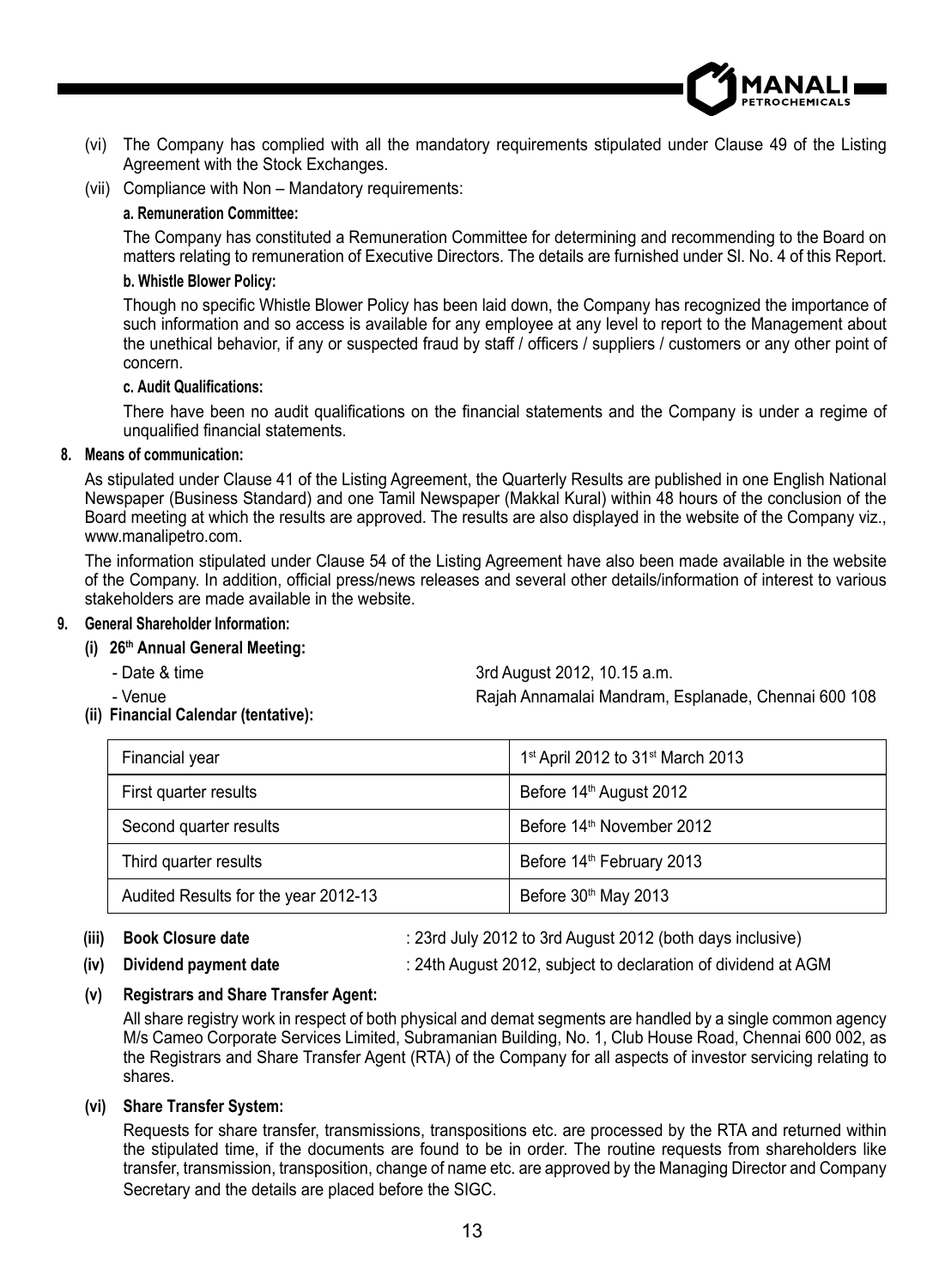

## **(vii) Listing / Stock Code of equity shares**

| <b>NAME OF EXCHANGE</b>                        | <b>STOCK CODE</b> |
|------------------------------------------------|-------------------|
| Bombay Stock Exchange Limited (BSE)            | 500268            |
| National Stock Exchange of India Limited (NSE) | <b>MANALIPETC</b> |

Listing fees have been paid to the aforesaid exchanges upto 2011-12. The Company awaits confirmation of delisting from Calcutta Stock Exchange.

## **(viii) Market Price Data**

| Month & Year | <b>NSE</b>        |       |                 |          |                   | <b>BSE</b> |               |           |
|--------------|-------------------|-------|-----------------|----------|-------------------|------------|---------------|-----------|
|              | Share Price (Rs.) |       | S & P CNX Nifty |          | Share Price (Rs.) |            | <b>Sensex</b> |           |
|              | High              | Low   | High            | Low      | High              | Low        | High          | Low       |
| April 2011   | 16.50             | 11.80 | 5.944.45        | 5.693.25 | 16.10             | 11.77      | 19.811.14     | 18.976.19 |
| May          | 14.80             | 12.35 | 5.775.25        | 5.328.70 | 15.00             | 12.46      | 19.253.87     | 17.786.13 |
| June         | 15.45             | 12.10 | 5.657.90        | 5.195.90 | 15.45             | 11.10      | 18.873.39     | 17.314.38 |
| July         | 15.05             | 13.20 | 5.740.40        | 5.453.95 | 15.45             | 13.20      | 19.131.70     | 18.131.86 |
| August       | 13.75             | 10.10 | 5.551.90        | 4.720.00 | 13.75             | 10.10      | 18.440.07     | 15.765.53 |
| September    | 12.20             | 10.20 | 5.169.25        | 4.758.85 | 12.20             | 10.50      | 17.211.80     | 15.801.01 |
| October      | 11.40             | 10.90 | 5.399.70        | 4.728.30 | 11.95             | 10.35      | 17.908.13     | 15.745.43 |
| November     | 11.20             | 09.10 | 5.326.45        | 4.639.10 | 11.30             | 09.03      | 17.702.26     | 15.478.69 |
| December     | 10.05             | 07.50 | 5.099.25        | 4.531.15 | 10.05             | 07.55      | 17.003.71     | 15.135.86 |
| January 2012 | 11.50             | 08.00 | 5.217.00        | 4.588.05 | 12.50             | 08.01      | 17,258.97     | 15.358.02 |
| February     | 13.00             | 10.40 | 5.629.95        | 5.159.00 | 13.50             | 10.40      | 18.523.78     | 17.061.55 |
| March        | 13.00             | 09.70 | 5.499.40        | 5.135.95 | 12.20             | 09.73      | 18.040.69     | 16.920.61 |

## **(ix) Distribution of shareholding as on March 31, 2012:**

| Range of shares |        | <b>Holders</b> |        | <b>Shares</b>   |        |
|-----------------|--------|----------------|--------|-----------------|--------|
| From            | To     | No.            | %      | No.             | %      |
|                 | 100    | 17,469         | 11.65  | 10,02,790       | 0.58   |
| 101             | 500    | 1,07,611       | 71.75  | 2,44,50,510     | 14.22  |
| 501             | 1,000  | 14,301         | 9.54   | 1,13,19,168     | 6.58   |
| 1,001           | 2,000  | 5,885          | 3.92   | 89,87,270       | 5.23   |
| 2,001           | 3,000  | 1,744          | 1.16   | 45,92,052       | 2.67   |
| 3,001           | 4,000  | 618            | 0.41   | 22,69,588       | 1.32   |
| 4.001           | 5,000  | 725            | 0.48   | 34.74.319       | 2.02   |
| 5,001           | 10.000 | 911            | 0.61   | 70.09.146       | 4.08   |
| 10,001 & above  |        | 719            | 0.48   | 10,88,94,386    | 63.30  |
|                 | Total  | 1,49,983       | 100.00 | 17, 19, 99, 229 | 100.00 |

## **(x) Shareholding pattern as on March 31, 2012:**

| Category                        | <b>Holders</b> |        | <b>Shares</b> |        |
|---------------------------------|----------------|--------|---------------|--------|
|                                 | No.            | %      | No.           | %      |
| Promoters and Promoter Group    | 5              | < 0.01 | 7,70,81,103   | 44.82  |
| <b>Mutual Funds/UTI</b>         | 14             | 0.01   | 1,92,900      | 0.12   |
| <b>Financial Institutions</b>   | 5              | < 0.01 | 18.750        | 0.01   |
| Foreign Institutional Investors |                | < 0.01 | 22,60,000     | 1.31   |
| <b>Bodies Corporate</b>         | 1,173          | 0.78   | 97,56,618     | 5.67   |
| Individuals                     | 1,42,655       | 95.12  | 7,56,33,348   | 43.97  |
| <b>HUF</b>                      | 1,322          | 0.88   | 40,97,585     | 2.38   |
| NRIs/OCBs                       | 4.753          | 3.17   | 28,04,635     | 1.63   |
| Clearing Members & others       | 55             | 0.04   | 1,54,290      | 0.09   |
| Total                           | 1,49,983       | 100.00 | 17,19,99,229  | 100.00 |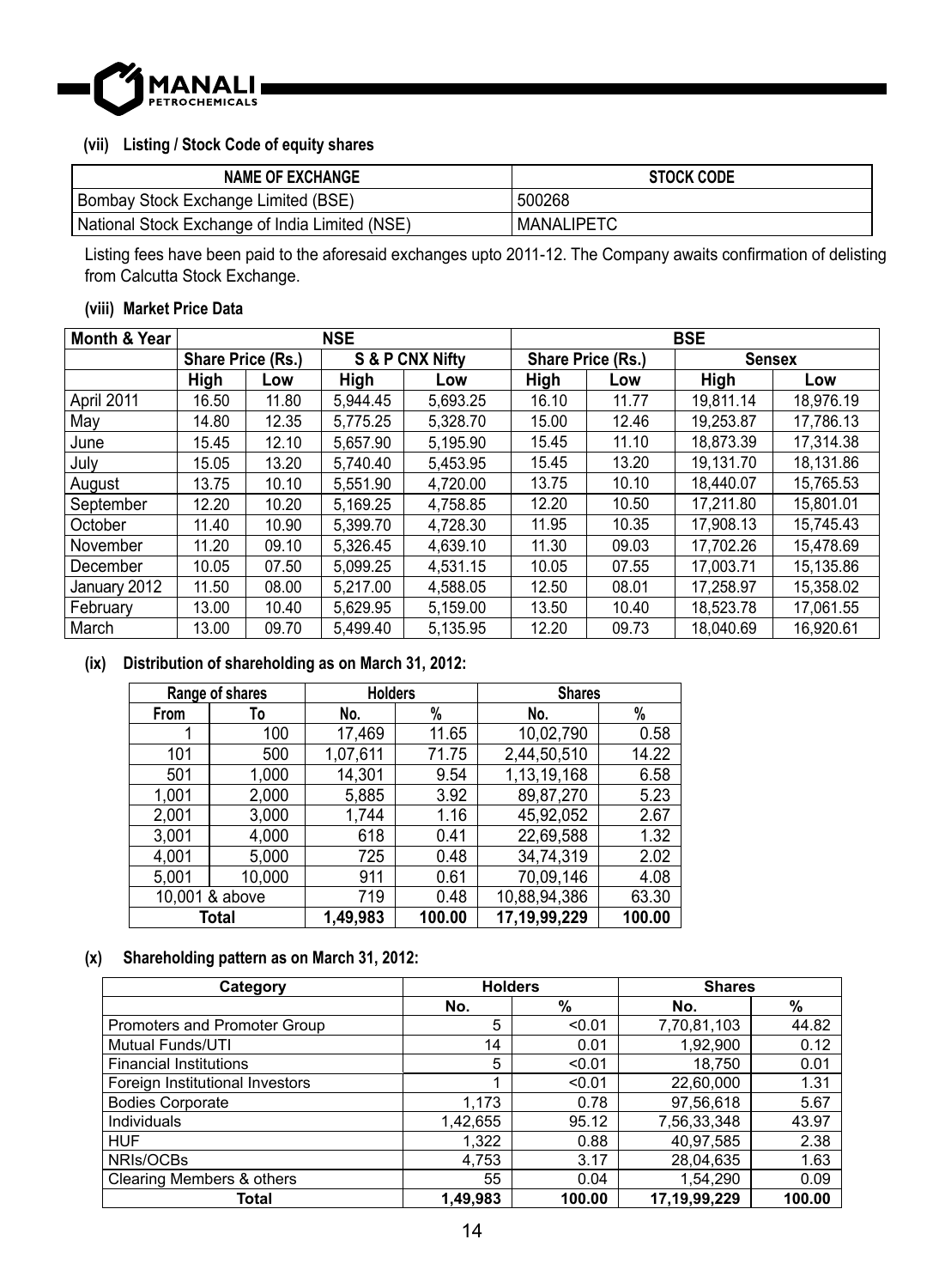

## **(xi) Dematerialization of shares and liquidity:**

The shares, listed in BSE and NSE are to be traded only in dematerialized form. The ISIN of the shares is: INE201A01024. As at March 31, 2012, 15,43,83,386 shares were held in dematerialized form representing about 90% of the total shares. The shares are traded regularly on BSE and NSE.

**(xii) Location of Plants :** Plant I : Ponneri High Road, Manali Chennai – 600 068

## Plant II : Sathangadu Village, Manali, Chennai – 600 068

## **(xiii) Address for correspondence:**

Investors may contact the Registrars and Share Transfer Agent for matters relating to shares, dividends, annual reports and related issues at the following address viz., *Cameo Corporate Services Ltd, Subramanian Building, V Floor, No.1, Club House Road, Chennai – 600 002 Phone : 044 28460390 / 28460394 & 28460718 Fax : 044 28460129 E-mail : investor@cameoindia.com*

For other general matters or in case of any difficulties / grievances, investors may contact: Mr. R Kothandaraman, *Company Secretary and Compliance Of¿ cer, at the Principal Of¿ ce of the Company, Chennai – 600 068 Phone: 044 – 25941025 / 25943895 Fax : 044 – 25941199 E-mail: companysecretary@manalipetro.com*

## **Certificate of compliance of conditions of Corporate Governance**

We have examined the compliance of conditions of Corporate Governance by Manali Petrochemicals Limited (the Company) for the year ended on 31st March 2012 as stipulated in Clause 49 of the Listing Agreement of the said Company with Stock Exchanges.

The compliance of conditions of Corporate Governance is the responsibility of the management. Our examination was limited to the procedures and implementation thereof, adopted by the Company for ensuring compliance of the conditions of Corporate Governance. It is neither an audit nor an expression of opinion on the financial statements of the Company.

In our opinion and to the best of our information and according to the explanations given to us, we certify that the Company has complied with the conditions of Corporate Governance as stipulated in the above mentioned Listing Agreement. We further state that such compliance is neither an assurance as to the future viability of the Company nor the efficiency or effectiveness with which the management has conducted the affairs of the Company.

Chennai 25th April 2012

**For Deloitte Haskins & Sells** Chartered Accountants (Registration No. 008072S) **M.K Ananthanarayanan** Partner Membership No.19521

# **Declaration by CEO**

This is to declare that the respective Codes of Conduct envisaged by the Company for Members of the Board and Senior Management Personnel have been complied with by all the members of the Board and Senior Management Personnel of the Company.

Chennai **Muthukrishnan Ravi** 25th April 2012 Managing Director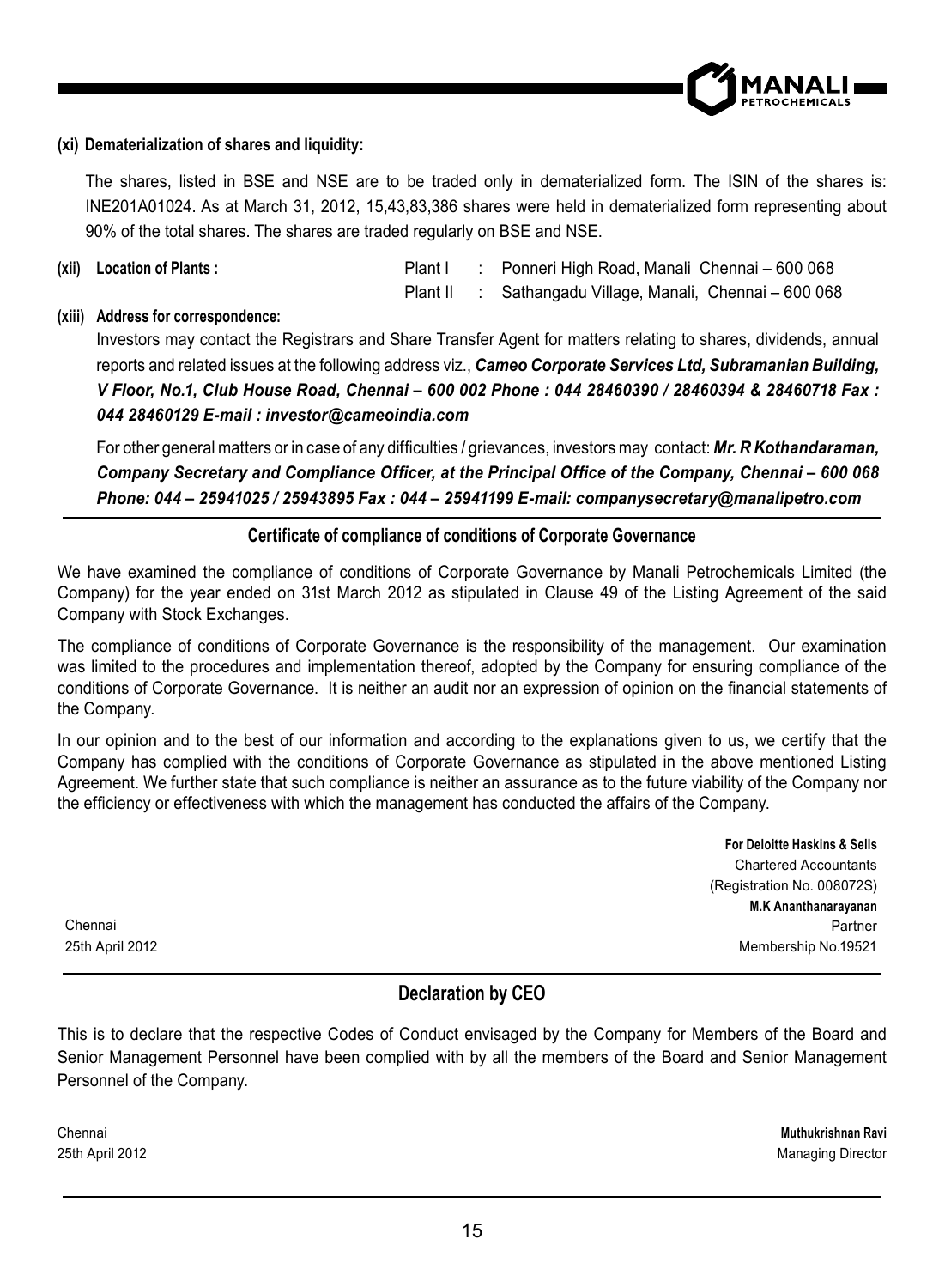

# **Auditors' Report**

#### **To The Members of Manali Petrochemicals Limited**

- 1. We have audited the attached Balance Sheet of Manali Petrochemicals Limited (the Company) as at 31st March, 2012, the Statement of Profit and Loss and the Cash Flow Statement of the Company for the year ended on that date, both annexed thereto. These financial statements are the responsibility of the Company's Management. Our  $resonability$  is to express an opinion on these financial statements based on our audit.
- 2. We conducted our audit in accordance with the auditing standards generally accepted in India. Those Standards require that we plan and perform the audit to obtain reasonable assurance about whether the financial statements are free of material misstatements. An audit includes examining, on a test basis, evidence supporting the amounts and the disclosures in the financial statements. An audit also includes assessing the accounting principles used and the significant estimates made by the Management, as well as evaluating the overall financial statement presentation. We believe that our audit provides a reasonable basis for our opinion.
- 3. As required by the Companies (Auditor's Report) Order, 2003 (CARO) issued by the Central Government in terms of Section 227(4A) of the Companies Act, 1956, we enclose in the Annexure a statement on the matters specified in paragraphs 4 and 5 of the said Order.
- 4. Further to our comments in the Annexure referred to in paragraph 3 above, we report as follows: (a) we have obtained all the information and explanations which to the best of our knowledge and belief were necessary for the purposes of our audit;

(b) in our opinion, proper books of account as required by law have been kept by the Company so far as it appears from our examination of those books;

(c) the Balance Sheet, the Statement of Profit and Loss and the Cash Flow Statement dealt with by this report are in agreement with the books of account;

 $(d)$  in our opinion, the Balance Sheet, the Statement of Profit and Loss and the Cash Flow Statement dealt with by this report are in compliance with the Accounting Standards referred to in Section 211(3C) of the Companies Act, 1956;

(e) in our opinion and to the best of our information and according to the explanations given to us, the said accounts give the information required by the Companies Act, 1956 in the manner so required and give a true and fair view in conformity with the accounting principles generally accepted in India:

- (i) in the case of the Balance Sheet, of the state of affairs of the Company as at 31st March, 2012;
- (ii) in the case of the Statement of Profit and Loss, of the profit of the Company for the year ended on that date and
- (iii) in the case of the Cash Flow Statement, of the cash flows of the Company for the year ended on that date.
- 5. On the basis of the written representations received from the Directors as on 31st March, 2012 taken on record by the Board of Directors, none of the Directors is disqualified as on 31st March, 2012 from being appointed as a director in terms of Section 274(1)(g) of the Companies Act, 1956.

**For Deloitte Haskins & Sells** Chartered Accountants (Registration No. 008072S) **M.K Ananthanarayanan** Partner Membership No.19521

Chennai 25th April 2012

## **Annexure to the Auditors' Report**

(Referred to in paragraph 3 of our report of even date)

- (i) Having regard to the nature of the Company's business / activities / result, clauses (xiii) and (xiv) of CARO are not applicable.
- $(ii)$  In respect of its fixed assets:
	- (a) The Company has maintained proper records showing full particulars, including quantitative details and situation of the fixed assets.
	- (b) The fixed assets were physically verified during the year by the Management in accordance with a regular programme of verification which, in our opinion, provides for physical verification of all the fixed assets at reasonable intervals. According to the information and explanation given to us, no material discrepancies were noticed on such verification.
	- (c) The fixed assets disposed off during the year, in our opinion, do not constitute a substantial part of the fixed assets of the Company and such disposal has, in our opinion, not affected the going concern status of the Company.

(iii) In respect of its inventory:

- (a) As explained to us, the inventories were physically verified during the year by the Management at reasonable intervals.
- (b) In our opinion and according to the information and explanation given to us, the procedures of physical verification of inventories followed by the Management were reasonable and adequate in relation to the size of the Company and the nature of its business.
- (c) In our opinion and according to the information and explanations given to us, the Company has maintained proper records of its inventories and no material discrepancies were noticed on physical verification.
- (iv) The Company has neither granted nor taken any loans, secured or unsecured, to/from companies, firms or other parties listed in the Register maintained under Section 301 of the Companies Act, 1956.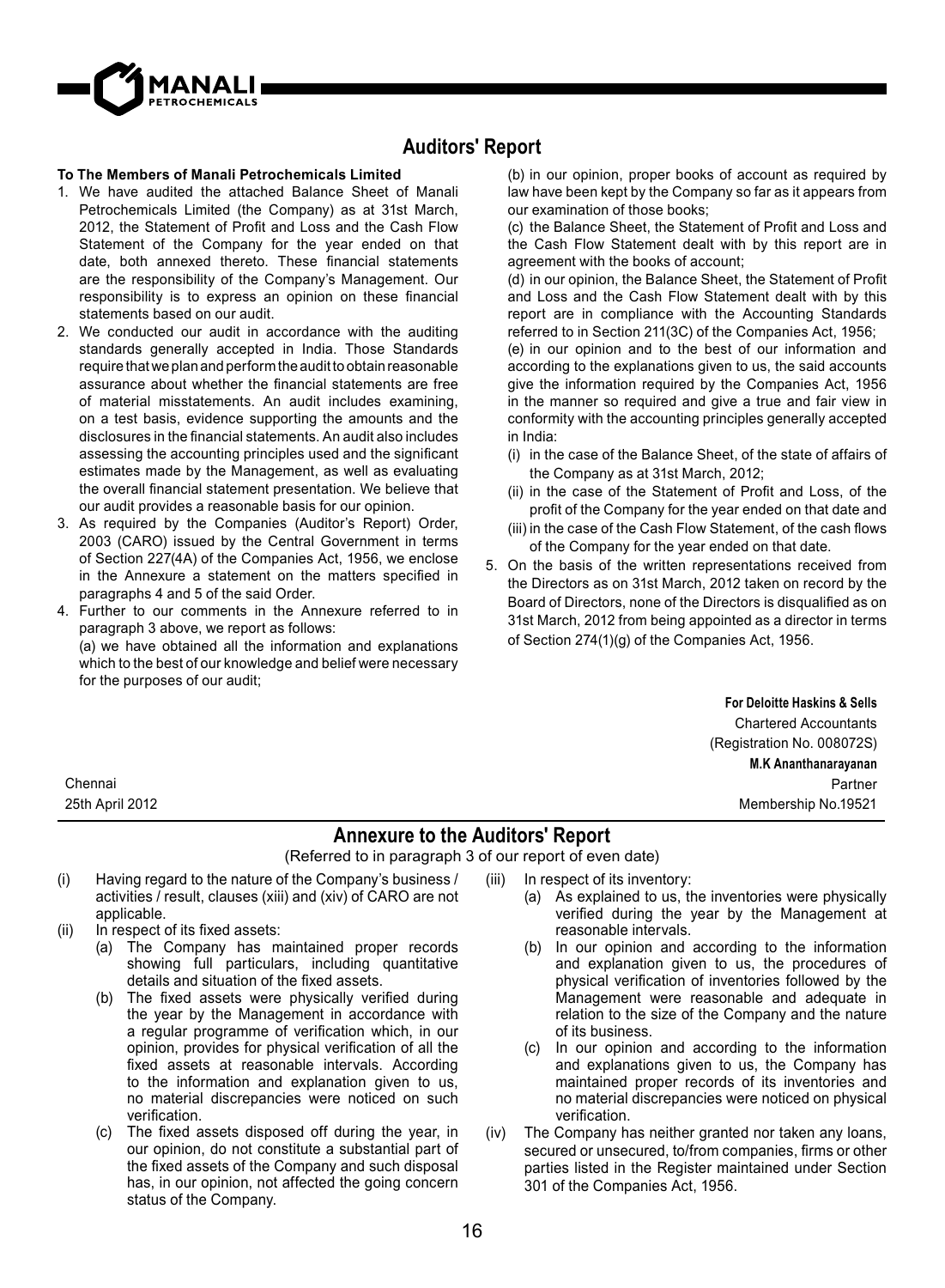

- (v) In our opinion and according to the information and explanations given to us, having regard to the explanations that some of the items purchased are of special nature and suitable alternative sources are not readily available for obtaining comparable quotations, there is an adequate internal control system commensurate with the size of the Company and the nature of its business with regard to purchases of inventory and fixed assets and the sale of goods and services. During the course of our audit, we have not observed any major weakness in such internal control system.
- (vi) In respect of contracts or arrangements entered in the Register maintained in pursuance of Section 301 of the Companies Act, 1956, to the best of our knowledge and belief and according to the information and explanations given to us:
	- (a) The particulars of contracts or arrangements referred to Section 301 that needed to be entered in the Register maintained under the said Section have been so entered.
	- (b) Where each of such transaction is in excess of Rs.5 lakhs in respect of any party, the transactions have been made at prices which are prima facie reasonable having regard to the prevailing market prices at the relevant time.
- (vii) According to the information and explanations given to us, the Company has not accepted any deposit from the public during the year.
- (viii) In our opinion, the internal audit functions carried out during the year by a firm of Chartered Accountants appointed by the Management have been commensurate with the size of the Company and the nature of its business.
- (ix) We have broadly reviewed the cost records maintained by the Company pursuant to the Companies (Cost Accounting Records) Rules, 2011 prescribed by the Central Government under Section 209(1) (d) of the Companies Act, 1956 and are of the opinion that prima facie the prescribed cost records have been maintained. We have, however, not made a detailed examination of the records with a view to determine whether they are accurate or complete.
- (x) According to the information and explanations given to us in respect of statutory dues:
	- (a) The Company has been regular in depositing undisputed dues, including Provident Fund, Investor Education and Protection Fund, Employees' State Insurance, Income-tax, Sales Tax, Wealth Tax, Service Tax, Custom Duty, Excise Duty, Cess and other material statutory dues applicable to it with the appropriate authorities.
	- (b) There were no undisputed amounts payable in respect of Income-tax, Wealth Tax, Custom Duty, Excise Duty, Cess and other material statutory dues in arrears as at 31st March, 2012 for a period of more than six months from the date they became payable.
	- (c) There are no dues of Income-tax, Sales Tax, Wealth Tax, Service Tax, Custom Duty, Excise Duty

and Cess which have not been deposited as on 31st March, 2012 on account of disputes except as given below:

| <b>Statute</b>                        | Nature of<br>Dues | Forum where<br>Dispute is<br>pending                   | Period to which the<br>amount relates | Amount<br>involved<br>(Rs. in lakhs) |
|---------------------------------------|-------------------|--------------------------------------------------------|---------------------------------------|--------------------------------------|
| <b>Central Excise</b><br>Act. 1944    | Excise<br>Duty    | High Court of<br>Madras                                | 1996-97                               | 4.64                                 |
| Customs<br>Act, 1972                  | Customs<br>Duty   | High Court of<br>Madras                                | 1993-94                               | 10.04                                |
| <b>Central Sales</b><br>Tax Act, 1956 | Sales Tax         | High Court of<br>Madras                                | <b>Various Years</b>                  | 10.23                                |
| Central Sales<br>Tax Act. 1956        |                   | Sales Tax<br>Sales Tax Tribunal under<br>Sales Tax Act | 2000-01                               | 10.74                                |
| Income Tax Act.<br>1961               | Income<br>Tax     | Commissioner<br>of Income Tax<br>(Appeals)             | 2006-07, 2007-08<br>& 2008-09         | 104.21                               |
| Income Tax Act,<br>1961               | Income<br>Tax     | Income Tax<br>Appellate<br>Tribunal                    | 2003-04                               | 14.46                                |

(xi) In our opinion, the Company does not have any accumulated losses as at the end of the financial year.

- (xii) In our opinion and according to the information and explanations given to us, the Company has not defaulted in the repayment of dues to banks, financial institutions and debenture holders.
- (xiii) In our opinion, the Company is not dealing in or trading in shares, securities, debentures and other investments. Accordingly, the provisions of clause (xiv) of the Companies (Auditor's Report) Order, 2003 are not applicable to the Company.
- (xiv) In our opinion and according to the information and explanations given to us, the Company has not, during the year, given any guarantee for loans taken by others from banks or financial institutions.
- (xv) The Company has not availed any term loan during the year.
- (xvi) In our opinion and according to the information and explanations given to us and on an overall examination of the Balance Sheet, we report that funds raised on short-term basis have not been used during the year for long-term investment.
- (xvii) According to the information and explanations given to us, the Company has not made preferential allotment of shares to parties and companies covered in the register maintained under Section 301 of the Companies Act, 1956.
- (xviii) The Company has not issued any debentures during the year.
- (xix) The Company has not raised any money by public issues during the year.
- (xx) To the best of our knowledge and according to the information and explanations given to us, no fraud by the Company and no fraud on the Company has been noticed or reported during the year.

**For Deloitte Haskins & Sells** Chartered Accountants (Registration No.008072S) **M.K. Ananthanarayanan** Chennai Partner 25th April 2012 (Membership No.19521)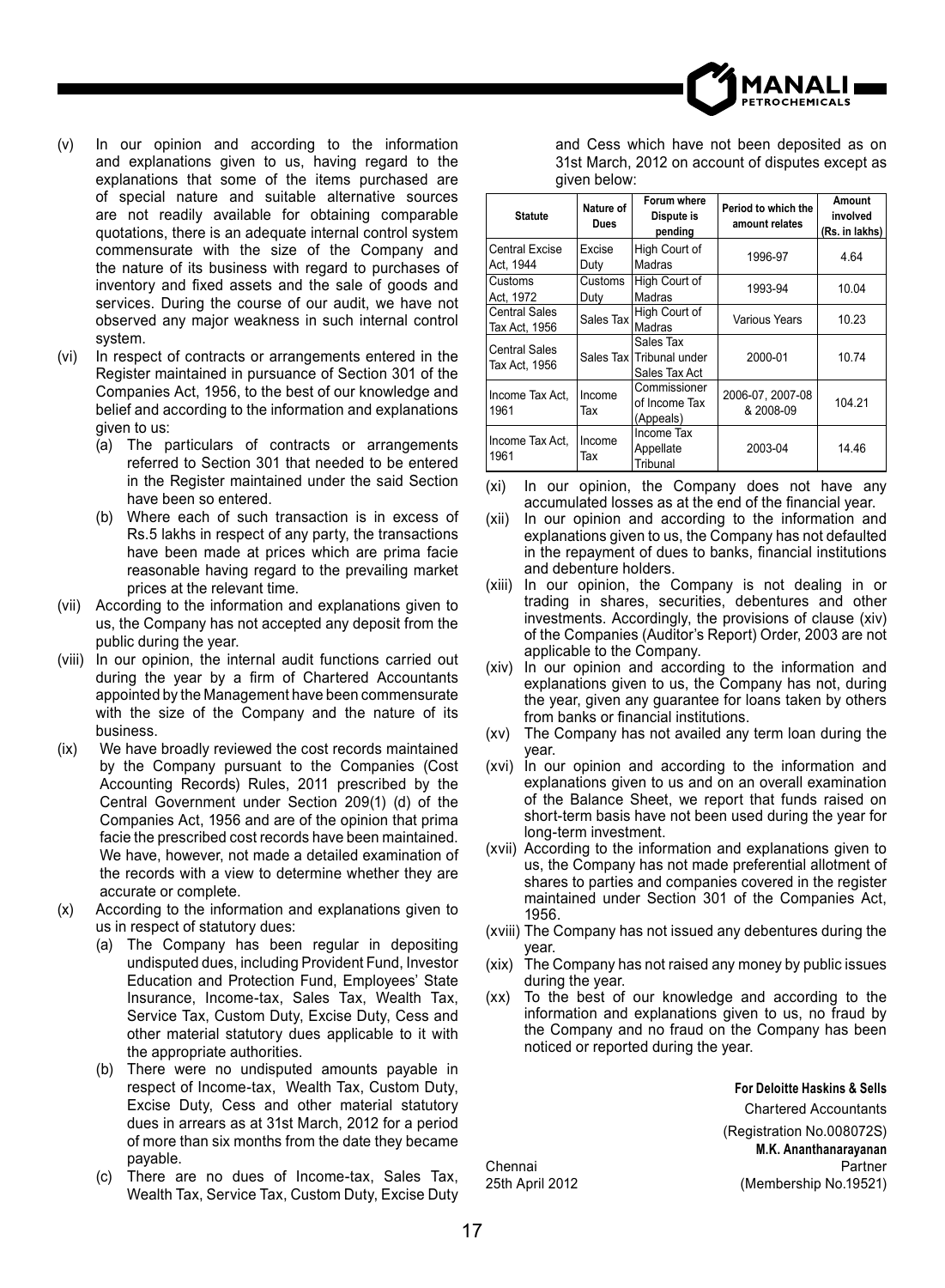

# **Balance Sheet as at March 31, 2012** (Rs. in lakhs)

| <b>Particulars</b>                            |                                                                 | Note No. | As at<br>March 31, 2012 | As at<br>March 31, 2011 |
|-----------------------------------------------|-----------------------------------------------------------------|----------|-------------------------|-------------------------|
|                                               | <b>I. EQUITY AND LIABILITIES</b>                                |          |                         |                         |
| (1) Shareholders' Funds                       |                                                                 |          |                         |                         |
| Share Capital                                 |                                                                 | 3        | 8,603.47                | 8,603.47                |
|                                               | Reserves and Surplus                                            | 4        | 8,833.73                | 5,665.18                |
|                                               |                                                                 |          | 17,437.20               | 14,268.65               |
| (2)                                           | <b>Non-current Liabilities</b>                                  |          |                         |                         |
|                                               | Deferred Tax Liabilities (Net)                                  | 35       | 1,344.20                | 1,313.58                |
|                                               | Other Long-term Liabilities                                     | 5        | 207.00                  | 210.72                  |
|                                               | Long-term Provisions                                            | 6        | 56.24                   | 76.23                   |
|                                               |                                                                 |          | 1,607.44                | 1,600.53                |
| (3) Current Liabilities                       |                                                                 |          |                         |                         |
|                                               | Short-term Borrowings                                           | 7        | 118.72                  | 592.17                  |
|                                               | <b>Trade Payables</b>                                           | 8        | 5,036.15                | 4,431.21                |
|                                               | <b>Other Current Liabilities</b>                                | 9        | 679.57                  | 458.10                  |
|                                               | <b>Short-term Provisions</b>                                    | 10       | 2,171.96                | 1,104.59                |
|                                               |                                                                 |          | 8,006.40                | 6,586.07                |
| <b>TOTAL</b>                                  |                                                                 |          | 27,051.04               | 22,455.25               |
| <b>II. ASSETS</b>                             |                                                                 |          |                         |                         |
|                                               |                                                                 |          |                         |                         |
| (1) Non-current Assets<br><b>Fixed Assets</b> |                                                                 |          |                         |                         |
|                                               |                                                                 | 11       | 9,890.90                | 9,134.47                |
|                                               | <b>Tangible Assets</b>                                          | 11       | 8.07                    | 18.83                   |
|                                               | Intangible Assets<br>Capital Work-in-progress                   |          | 471.55                  | 835.60                  |
|                                               | Non-current Investments                                         | 12       | 0.45                    | 0.45                    |
|                                               | Long-term Loans and Advances                                    | 13       | 572.71                  | 385.56                  |
|                                               |                                                                 |          | 10,943.68               | 10,374.91               |
| (2) Current Assets                            |                                                                 |          |                         |                         |
|                                               | <b>Current Investments</b>                                      | 14       | 1,803.45                | 3,393.84                |
| Inventories                                   |                                                                 | 15       | 6,543.81                | 4,312.99                |
|                                               | <b>Trade Receivables</b>                                        | 16       | 3,835.41                | 2,868.93                |
|                                               | Cash and Cash equivalents                                       | 17       | 631.78                  | 460.14                  |
|                                               | Short-term Loans and Advances                                   | 18       | 3,292.91                | 1,044.44                |
|                                               |                                                                 |          | 16,107.36               | 12,080.34               |
|                                               |                                                                 |          |                         |                         |
| <b>TOTAL</b>                                  |                                                                 |          | 27,051.04               | 22,455.25               |
|                                               | See accompanying Notes forming part of the financial statements |          |                         |                         |

In terms of our report attached.

# **For Deloitte Haskins & Sells**

## Chartered Accountants

## **M.K. Ananthanarayanan** Partner Place : Chennai

Date : 25th April 2012

#### Chairman **S Vasudevan R Kothandaraman** Company Secretary

Chief Financial Officer

## **For and on behalf of the Board of Directors**

**Ashwin C Muthiah**

**Sanjiv Ralph Noronha** Director **Muthukrishnan Ravi** Managing Director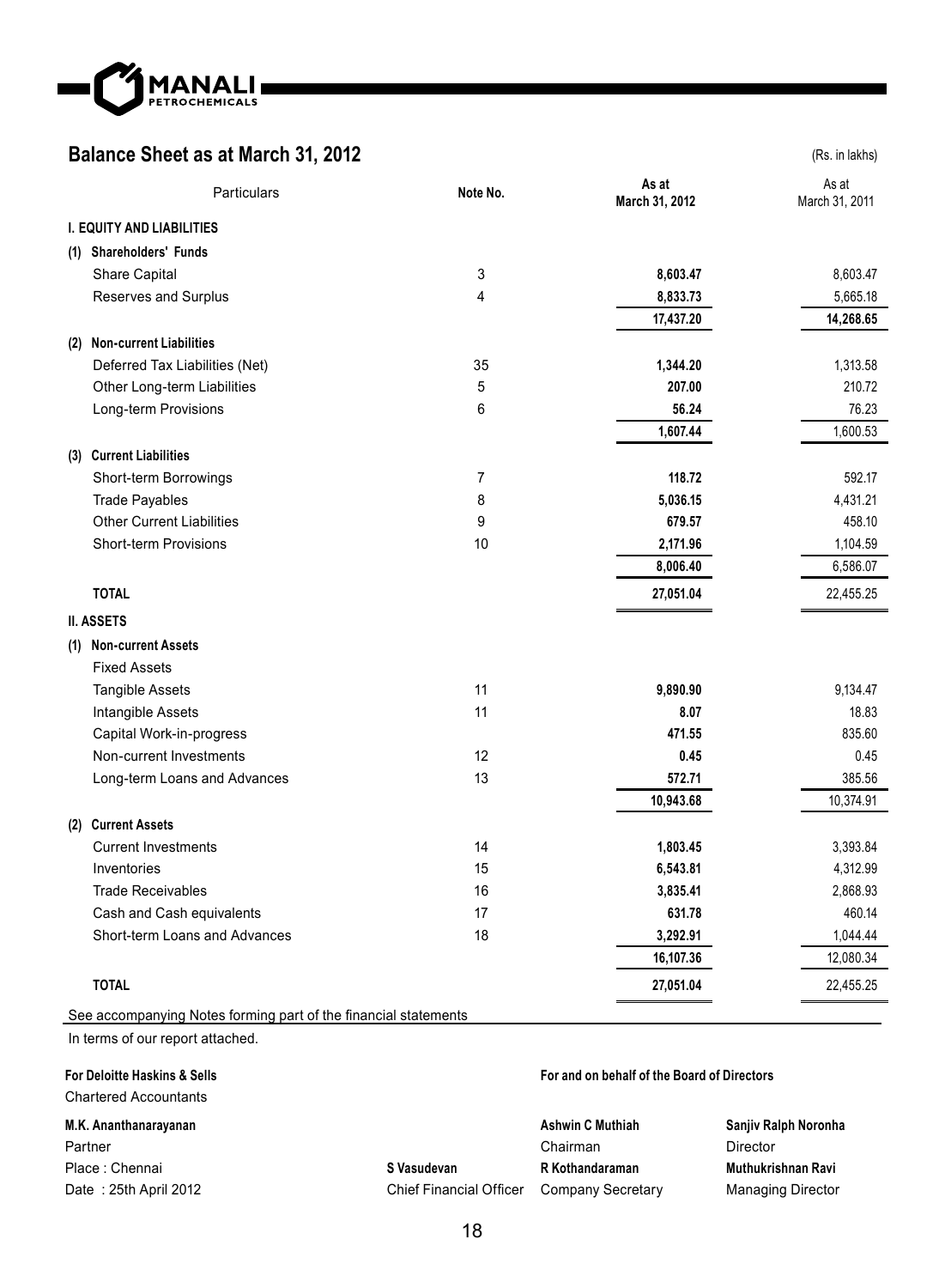

# **Statement of Profit & Loss for the year ended March 31, 2012** (Rs. in lakhs)

|     | <b>Particulars</b>                                   | Note No. | Year ended<br>March 31, 2012 | Year ended<br>March 31, 2011 |
|-----|------------------------------------------------------|----------|------------------------------|------------------------------|
| (1) | <b>Revenues from Operations (Gross)</b>              | 19       | 63,045.36                    | 49,763.29                    |
|     | Less: Excise Duty                                    |          | (5,649.06)                   | (4,481.26)                   |
|     | <b>Revenues from Operations (Net)</b>                |          | 57,396.30                    | 45,282.03                    |
|     | (II) Other Income                                    | 20       | 683.21                       | 383.30                       |
|     | (III) Total Revenues (I+II)                          |          | 58,079.51                    | 45,665.33                    |
|     | (IV) Expenses                                        |          |                              |                              |
|     | Cost of raw materials and packing materials consumed | 21       | 39,432.27                    | 31,161.84                    |
|     | <b>Purchase of Traded Goods</b>                      | 21       | 1,365.05                     | 1,353.07                     |
|     | (Increase) in Inventories                            | 22       | (1, 381.46)                  | (278.95)                     |
|     | <b>Employee Benefits expense</b>                     | 23       | 2,483.74                     | 1,481.28                     |
|     | <b>Finance Costs</b>                                 |          | 192.29                       | 154.01                       |
|     | Depreciation                                         | 11       | 588.40                       | 490.75                       |
|     | Other Expenses                                       | 24       | 9,510.34                     | 7,872.08                     |
|     | <b>Total Expenses</b>                                |          | 52,190.63                    | 42,234.08                    |
|     | (V) Profit Before Tax (III-IV)                       |          | 5,888.88                     | 3,431.25                     |
|     | (VI) Tax Expense                                     |          |                              |                              |
|     | Current income Tax                                   |          | 1,490.29                     | 761.91                       |
|     | Deferred Tax                                         | 35       | 30.62                        | 141.59                       |
|     | (VII) Profit for the year (V-VI)                     |          | 4,367.97                     | 2,527.75                     |
|     | (VIII) Earnings Per Share (Basic and Diluted)        | 34       | 2.54                         | 1.47                         |

See accompanying Notes forming part of the financial statements

In terms of our report attached.

| For Deloitte Haskins & Sells<br><b>Chartered Accountants</b> | For and on behalf of the Board of Directors |                         |                          |
|--------------------------------------------------------------|---------------------------------------------|-------------------------|--------------------------|
| M.K. Ananthanarayanan                                        |                                             | <b>Ashwin C Muthiah</b> | Sanjiv Ralph Noronha     |
| Partner                                                      |                                             | Chairman                | Director                 |
| Place: Chennai                                               | S Vasudevan                                 | R Kothandaraman         | Muthukrishnan Ravi       |
| Date: 25th April 2012                                        | <b>Chief Financial Officer</b>              | Company Secretary       | <b>Managing Director</b> |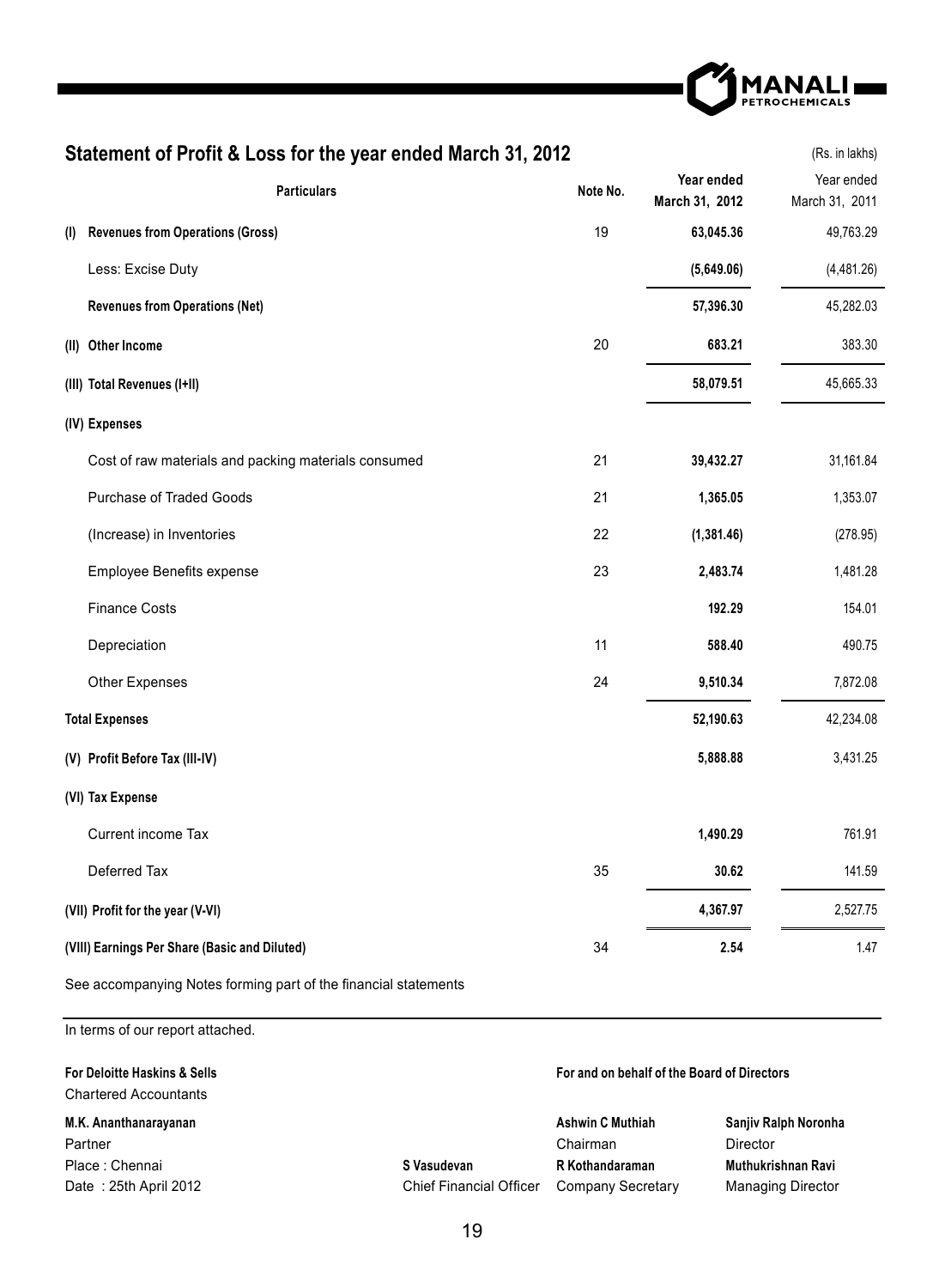

# **Cash Flow Statement for the year ended March 31, 2012** (Rs. in lakhs)

|                                                                      |             | 2011-12     |             | 2010-11    |
|----------------------------------------------------------------------|-------------|-------------|-------------|------------|
| A. CASH FLOW FROM OPERATING ACTIVITIES                               |             |             |             |            |
| Profit Before Tax as per Statement of Profit and Loss                |             | 5,888.88    |             | 3,431.25   |
| <b>Non-cash Adjustments</b>                                          |             |             |             |            |
| Depreciation                                                         | 588.40      |             | 490.75      |            |
| Dividend Income                                                      | (131.21)    |             | (147.04)    |            |
| <b>Interest Expense</b>                                              | 192.29      |             | 154.01      |            |
| Interest Income                                                      | (152.58)    |             | (72.72)     |            |
| Provision for doubtful debts no longer required                      | (60.96)     |             | (37.60)     |            |
| Foreign Exchange Fluctuations                                        | 186.77      |             | (34.75)     |            |
| Loss on sale / retirement of assets                                  | 93.18       |             | 58.12       |            |
|                                                                      |             | 715.89      |             | 410.77     |
| OPERATING PROFIT BEFORE WORKING CAPITAL CHANGES                      |             | 6,604.77    |             | 3,842.02   |
| <b>Adjustment for Working Capital</b>                                |             |             |             |            |
| Inventories                                                          | (2, 230.82) |             | (1, 152.61) |            |
| <b>Trade Receivables</b>                                             | (890.66)    |             | 614.87      |            |
| Short Term Loans and Advances                                        | (2, 248.46) |             | 335.20      |            |
| Long Term Loans and Advances                                         | (187.15)    |             | (79.14)     |            |
| Long-term Provisions                                                 | (19.99)     |             | 76.23       |            |
| Other Long-term Liabilities                                          | (3.72)      |             | 210.72      |            |
| <b>Short-term Provisions</b>                                         | 356.15      |             | (316.88)    |            |
| <b>Trade Payables</b>                                                | 639.65      | (4,585.00)  | 516.87      | 205.26     |
| Net Cash From Operating Activities before Income Tax                 |             | 2.019.77    |             | 4.047.28   |
| Income Tax paid                                                      |             | (1, 248.98) |             | (657.37)   |
| Net Cash from Operating Activities [A]                               |             | 770.79      |             | 3,389.91   |
| <b>B. CASH FLOW FROM INVESTING ACTIVITIES</b>                        |             |             |             |            |
| Purchase of Tangible Assets and payment towards CWIP                 |             | (1,088.26)  |             | (2,755.49) |
| Proceeds from sale of Fixed Assets                                   |             | 25.06       |             | 73.95      |
| Interest Income                                                      |             | 137.71      |             | 64.73      |
| Dividend Income                                                      |             | 131.21      |             | 147.04     |
| Net Cash used in Investing activities [B]                            |             | (794.28)    |             | (2,469.77) |
| C. CASH FLOW FROM FINANCING ACTIVITIES                               |             |             |             |            |
| (Repayment) / Proceeds from Short-Term borrowings                    |             | (473.45)    |             | 2.15       |
| <b>Interest Paid</b>                                                 |             | (192.29)    |             | (154.01)   |
| Dividend Paid                                                        |             | (590.00)    |             | (426.11)   |
| Tax on Proposed Equity Dividend                                      |             | (139.51)    |             | (107.13)   |
| Net Cash Used in Financing Activities [C]                            |             | (1, 395.25) |             | (685.10)   |
| Net (Decrease) / Increase in Cash and Cash Equivalents (D) = (A+B+C) |             | (1, 418.74) |             | 235.04     |
| Cash and Cash Equivalents at the beginning of the year               |             | 3,853.97    |             | 3618.93    |
| Cash and Cash Equivalents at the end of the year                     |             | 2,435.23    |             | 3853.97    |
| Cash and Cash Equivalents comprise the following:                    |             |             |             |            |
| Cash on hand and Balances with banks (Note 17)                       |             | 631.78      |             | 460.14     |
| Current investments (Note 14)                                        |             | 1,803.45    |             | 3,393.84   |
| Total                                                                |             | 2,435.23    |             | 3,853.98   |
| See accompanying Notes forming part of the financial statements      |             |             |             |            |

In terms of our report attached.

| For Deloitte Haskins & Sells<br><b>Chartered Accountants</b> | For and on behalf of the Board of Directors |                         |                          |
|--------------------------------------------------------------|---------------------------------------------|-------------------------|--------------------------|
| M.K. Ananthanarayanan                                        |                                             | <b>Ashwin C Muthiah</b> | Sanjiv Ralph Noronha     |
| Partner                                                      |                                             | Chairman                | Director                 |
| Place: Chennai                                               | S Vasudevan                                 | R Kothandaraman         | Muthukrishnan Ravi       |
| Date: 25th April 2012                                        | <b>Chief Financial Officer</b>              | Company Secretary       | <b>Managing Director</b> |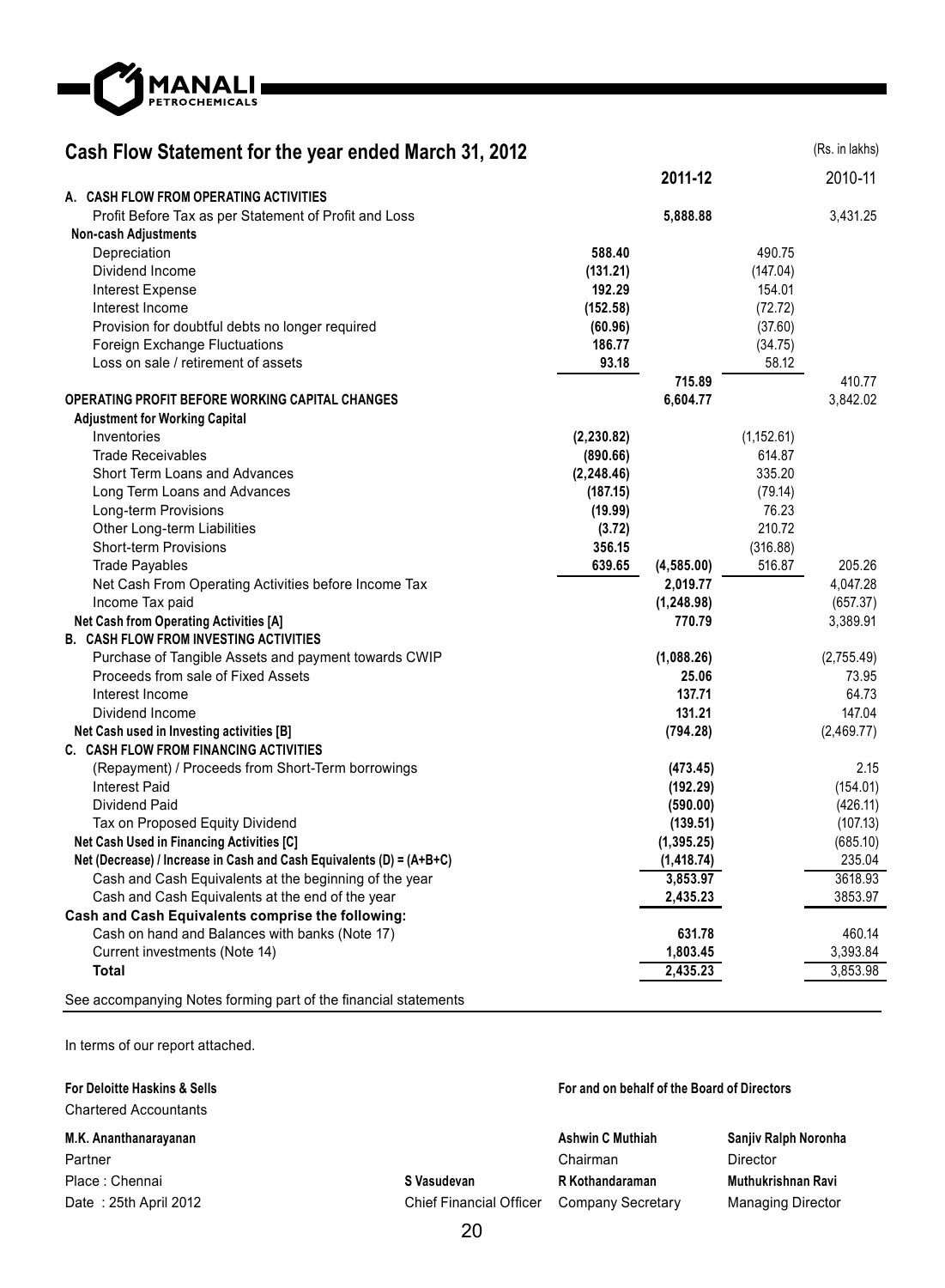

# **Notes to Financial Statements for the year ended March 31, 2012**

#### **1. Corporate Information**

 Manali Petrochemicals Limited (the 'Company') is a public Company incorporated on 11th June 1986 in the state of Tamilnadu, India. The Company is engaged in the manufacture and sale of Propylene Oxide (PO), Propylene Glycol (PG) and Polyols (PY), which are used as industrial raw materials.

#### **2. Basis of preparation of Financial Statements**

The financial statements of the Company have been prepared in accordance with Generally accepted accounting principles in India (Indian GAAP). The Company has prepared these financial statements to comply with all material aspects with the accounting standards notified under the Companies (Accounting Standard) Rules, 2006, (as amended) and the relevant provisions of the Companies Act, 1956. The financial statements have been prepared on an accrual basis and under the historical cost convention.

The Accounting policies adopted in the preparation of financial statements are consistent with those of previous year.

#### **2.1 Summary of significant Accounting Policies**

## (**a) Use of Estimates**

The preparation of the financial statements in conformity with Indian GAAP requires the Management to make estimates and assumptions considered in the reported amounts of assets and liabilities (including Contingent Liabilities) and the reported income and expenses during the year. The Management believes that the estimates used in preparation of the financial statements are prudent and reasonable. Future results could differ due to these estimates and the differences between the actual results and the estimates are recognised in the periods in which these gets materialised.

#### (**b) Fixed Assets, Intangible Assets and Capital Work in Progress**

 Fixed assets are stated at cost less accumulated depreciation and impairment losses, if any. Cost comprises the purchase price (net of CENVAT / VAT) and any attributable cost of bringing the assets to its working condition for its intended use.

Intangible Assets are recognised when it is probable that the future economic benefits that are attributable to the asset will flow to the enterprise and the cost of the asset can be measured reliably. They are recorded at the consideration paid for acquisition.

Capital Work in Progress comprises outstanding advances paid to acquire fixed assets, the cost of fixed assets that are not yet ready for their intended use at the Balance Sheet date.

## (**c) Depreciation and Amortisation**

- (i) Depreciation on fixed assets is provided for on Straight-line basis at the rates and in the manner prescribed in Schedule XIV of the Companies Act, 1956, except for moulds and wooden pallets included under plant and machinery, the cost of which are amortised over a period of 5 years from the date of purchase.
- (ii) Expenditure incurred on acquisition of new software licences which constitute intangible assets are amortised over a period of three years.
- (iii) Leasehold land is amortised on straight line basis over the remaining period of lease.
- (iv) Depreciation for additions to / deductions from fixed assets is calculated pro rata from / to the month of additions / deductions.
- (v) Fixed assets individually costing Rs.5,000 or less is depreciated in full in the year of addition.

#### (**d) Impairment of Fixed Assets**

 The carrying values of assets / cash generating units at each Balance Sheet date are reviewed for impairment. If any indication of impairment exists, the recoverable amount of such assets is estimated and impairment is recognised, if the carrying amount of these assets exceeds their recoverable amount. The recoverable amount is the greater of the net selling price and their value in use. Value in use is arrived at by discounting the future cash flows to their present value based on an appropriate discount factor. When there is indication that an impairment loss recognised for an asset in earlier accounting periods no longer exists or may have decreased, such reversal of impairment loss is recognised in the Statement of Profit and Loss, except in the case of revalued assets.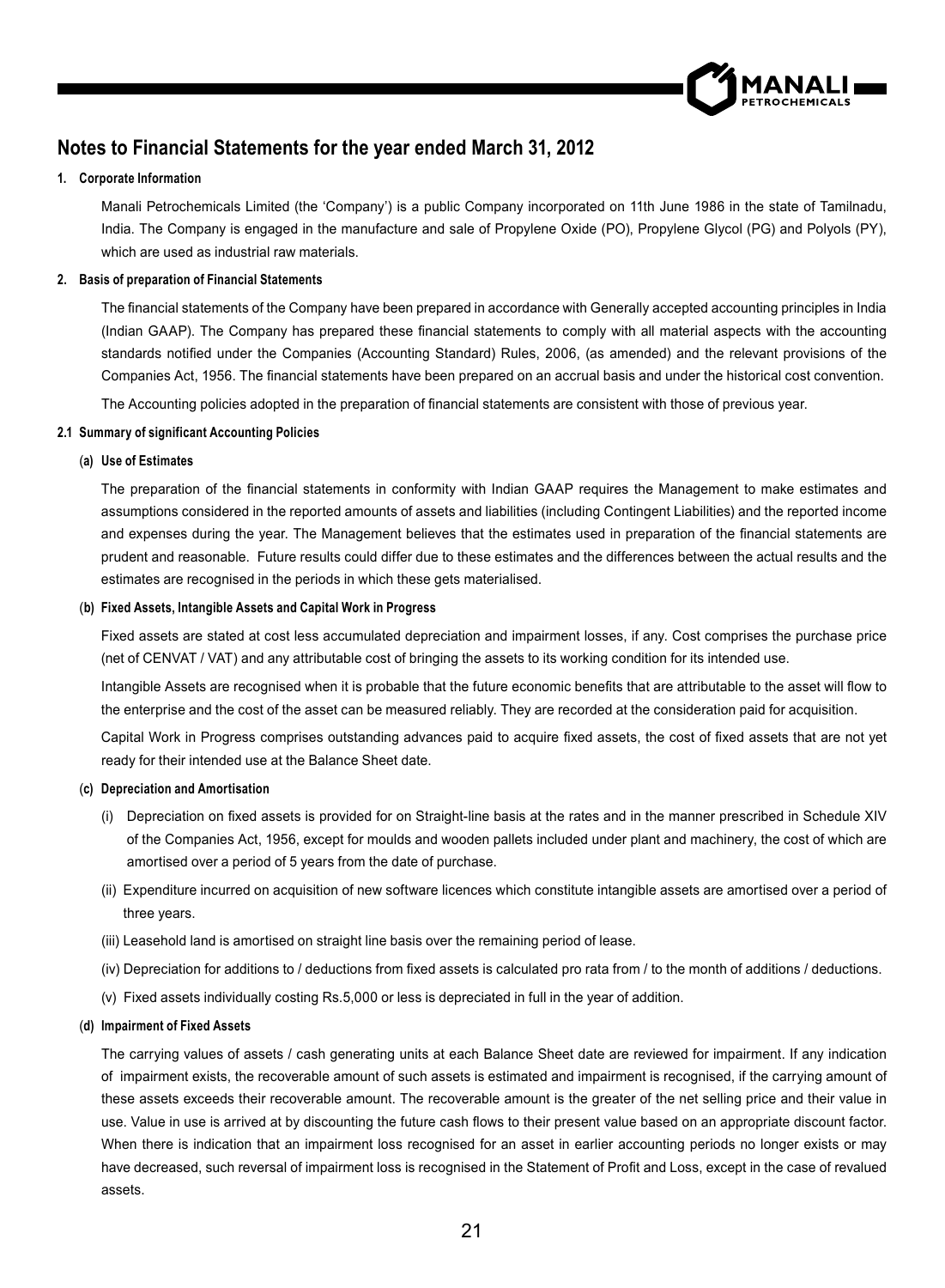

#### (**e) Investments**

 Long-term investments (excluding investment properties) are carried individually at cost less provision for diminution, other than temporary, in the value of such investments. Current investments are carried individually at the lower of cost and fair value. Cost of investments include acquisition charges such as brokerage, fees, duties etc.

#### (**f) Inventories**

- (a) Raw materials and stores and spares are valued at lower of cost and net realizable value. Cost is determined on moving weighted average basis and includes freight, taxes and duties net of CENVAT/VAT credit, wherever applicable. Customs duty payable on material in bond is added to cost.
- (b) Finished goods and work-in-process are valued at lower of cost and net realisable value. Cost includes direct materials and labour and a proportion of overheads based on normal operating capacity. Cost of finished goods include excise duty and is determined on a weighted average basis.

#### (**g) Foreign currency transactions and translations**

 Transactions in foreign currency are recorded at the exchange rate prevailing on the date of transactions and realized exchange gain/loss is dealt with in the Profit and Loss account. Monetary assets and liabilities denominated in foreign currencies as at the balance sheet date are translated at the rate of exchange prevailing at the year-end. Exchange differences arising on actual payments/realisations and year-end restatements are dealt with in the Profit & Loss Account. The premium/discount on forward exchange contracts are amortised over the period of the contract if such contracts relate to monetary items as at the Balance sheet date.

#### (**h) Revenue recognition**

#### **Sale of goods**

Sales are recognised, net of returns and trade discounts, on transfer of significant risks and rewards of ownership to the buyer, which generally coincides with the delivery of goods to customers. Sales include excise duty but exclude sales tax and value added tax.

#### **Dividend**

Dividend Income is recognised when the Company's right to receive the dividend is established by the reporting date.

#### **Interest**

 Interest income is recognised on a time proportion basis taking into account the amount outstanding and the applicable interest rate. Interest Income is included under the head "Other Income" in the statement of Profit and Loss.

#### (**i) Retirement and other employee benefits**

#### **I. Short-term employee benefits**

All employee benefits falling due wholly within twelve months of rendering service are classified as short-term employee benefits. The benefits like salaries, wages, short term compensated absences and the expected cost of bonus and exgratia are recognised as expense in the profit and loss account in the period in which the employee renders the related service on an undiscounted basis

#### **II. Long-term Post employment benefits**

i. Defined Contribution Plan

#### **(a) Provident Fund**

Fixed contributions made to the Provident Fund are charged to profit and loss account.

#### **(b) Superannuation**

Contributions towards superannuation benefits to employees who are covered under the defined contribution plan are made to Life Insurance Corporation of India (LIC) through the Trust established by the Company. Such contributions made are charged to profit and loss account.

#### **ii. Defined Benefit Plan**

#### **(a) Gratuity**

 Liability for gratuity to employees is determined on the basis of actuarial valuation using Projected Unit Credit method as on the balance sheet date and funded with the Life Insurance Corporation of India/Trust established by the Company. The contribution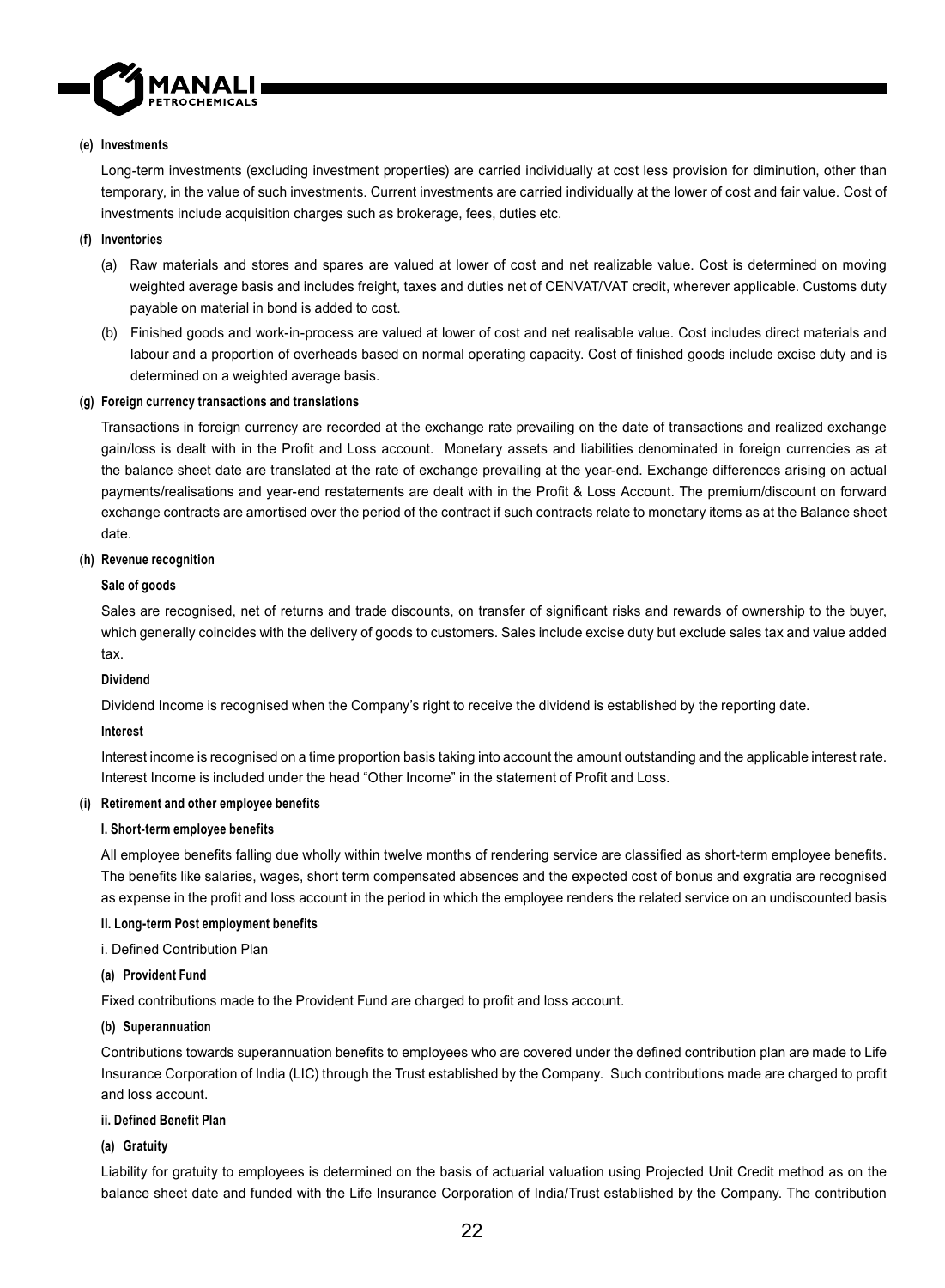

thereof paid / payable is charged to profit and loss account. Actuarial gains / losses are recognised immediately in the Profit and Loss Account.

#### **(b) Superannuation**

Liability for superannuation to employees who are covered under the defined benefit plan is determined on the basis of actuarial valuation using Projected Unit Credit method as on the balance sheet date and is funded with the trust established by the Company. The contribution thereof paid / payable is charged to profit and loss account.

#### **(c) Compensated absences**

 Liability for long term compensated absences determined on the basis of actuarial valuation using Projected Unit Credit method as on the balance sheet date is provided for.

 Liability for short term compensated absences are determined as per Company's policy / scheme and are recognized as expense in the profit and loss account based on expected obligation on undiscounted basis.

#### **(j) Taxes on Income**

 Current tax is the amount of tax payable on the taxable income for the year as determined in accordance with the provisions of Income Tax Act 1961.

 Deferred tax is recognized on timing difference, being the difference between taxable income and accounting income that originate in one period and are capable of reversal in one or subsequent periods and are quantified using the substantively enacted tax rate as on the Balance Sheet date.

Deferred Tax assets are recognised only to the extent that there is reasonable certainty that sufficient future taxable income will be available against which such deferred tax assets can be realized. If the Company has unabsorbed depreciation or carry forward tax losses, deferred tax assets are recognised only if there is virtual certainty supported by convincing evidence that such deferred tax assets can be realized against future taxable profits.

 At each Balance Sheet date, the Company reassesses unrecognized deferred tax assets. It recognises unrecognized deferred tax asset to the extent that it has become virtually certain that sufficient future taxable income will be available against which such deferred tax assets can be realized.

Minimum Alternate Tax (MAT) paid in a year is charged to the statement of profit and loss as current tax. The Company recognizes MAT credit available as an asset only to the extent that there is convincing evidence that the Company will pay normal income tax during the specified period. The Company reviews the asset at each reporting date.

#### **(k) Research and development expenses**

Revenue expenditure pertaining to research is charged to the Statement of Profit and Loss. Development costs of products are also charged to the Statement of Profit and Loss unless a product's technological feasibility has been established, in which case such expenditure is capitalised. The amount capitalised comprises expenditure that can be directly attributed or allocated on a reasonable and consistent basis to creating, producing and making the asset ready for its intended use. Fixed assets utilised for research and development are capitalised and depreciated in accordance with the policies stated for Tangible Fixed Assets and Intangible Assets.

#### **(l) Provisions, Contingent Liabilities and Contingent Assets**

Provisions are recognised only when:

- (a) the Company has a present obligation as a result of past events;
- (b) a probable outflow of resources is expected to settle the obligation and
- (c) the amount of obligation can be reliably estimated.

 Provisions are determined based on best estimate required to settle the obligation at the Balance Sheet date. These are reviewed at each Balance Sheet date and adjusted to reflect the current best estimates.

Contingent liabilities are disclosed in the notes for:

(i) Present obligation arising from past events, when it is not probable that an outflow of resources will be required to settle the obligation or a reliable estimate of the amount of the obligation cannot be made and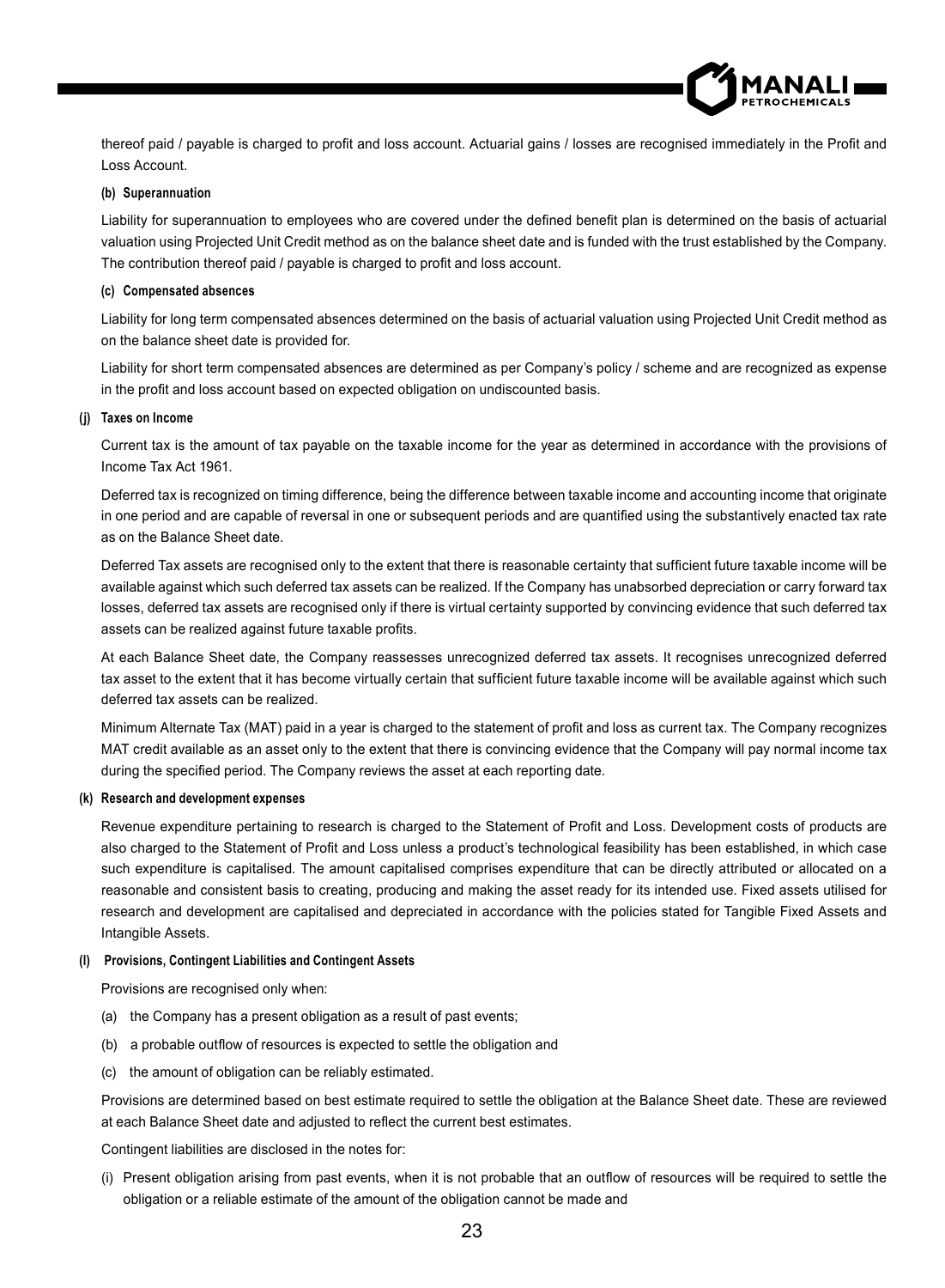

(ii) Possible obligation arising from past events which will be confirmed only by future events not wholly within the control of the Company.

Contingent assets are neither recognised nor disclosed in the financial statements.

#### **(m) Segment Reporting**

 The Company is engaged in the business of manufacture of Petrochemicals, which is the only segment in the context of reporting business segment in accordance with Accounting Standard 17 on Segment Reporting issued by the Institute of Chartered Accountants of India. The Company does not dislcose multiple geographical segments since its operations are primarily carried out in India.

#### **(n) Earnings per Share**

Basic earnings per share is computed by dividing the net profit / (loss) after tax (including the post tax effect of extraordinary items, if any) by the weighted average number of equity shares outstanding during the period. For the purpose of calculating diluted earnings per share, the net profit or (loss) (including the post tax effect of extraordinary items, if any) for the year attributable to equity share holders and the weighted average number of shares outstanding during the year are adjusted for the effects of all dilutive potential equity shares. Potential dilutive equity shares are deemed to be converted as at the beginning of the period, unless they have been issued at a later date. The dilutive potential equity shares are adjusted for the proceeds receivable had the shares been actually issued at fair value (i.e., average market value of the outstanding shares). Dilutive potential equity shares are determined independently for each period presented.

#### **(o) Cash and Cash Equivalents**

Cash comprises cash on hand and demand deposits with banks. Cash equivalents are short-term balances (with an original maturity of three months or less from the date of acquisition), highly liquid investments that are readily convertible into known amounts of cash and which are subject to insignificant risk of changes in value.

#### **(p) Cash Flow Statement**

Cash flows are reported using the indirect method, whereby profit / (loss) before extraordinary items and tax is adjusted for the effects of transactions of non-cash nature and any deferrals or accruals of past or future cash receipts or payments. The cash flows from operating, investing and financing activities of the Company are segregated based on the available information.

#### **(q) Leases**

 Assets leased by the Company in its capacity as lessee where substantially all the risks and rewards of ownership vest in the Company are classified as finance leases. Such leases are capitalised at the inception of the lease at the lower of the fair value and the present value of the minimum lease payments and a liability is created for an equivalent amount. Each lease rental paid is allocated between the liability and the interest cost so as to obtain a constant periodic rate of interest on the outstanding liability for each year.

 Lease arrangements where the risks and rewards incidental to ownership of an asset substantially vest with the lessor are recognised as operating leases. Lease rentals under operating leases are recognised in the Statement of Profit and Loss on a straight-line basis.

## **(r) Insurance Claims**

 Insurance claims are accounted for on the basis of claims admitted / expected to be admitted and to the extent that there is no uncertainty in receiving the claims.

#### **(s) Service Tax Input Credit**

 Service tax input credit is accounted for in the books in the period in which the underlying service received is accounted and when there is no uncertainty in availing / utilising the credits.

#### **2.2 Change in depreciation rates**

 During the year the Company has revised the useful life of Computers with effect from 1st April 2011 and hence the deprciation rates applied on these assets have been changed from 16.21% to 33.33%. Accordingly, the carrying value of these assets as on 1st April 2011 are being depreciated over their remaining revised useful life. The consequential impact of this revision on the financial statements is not material.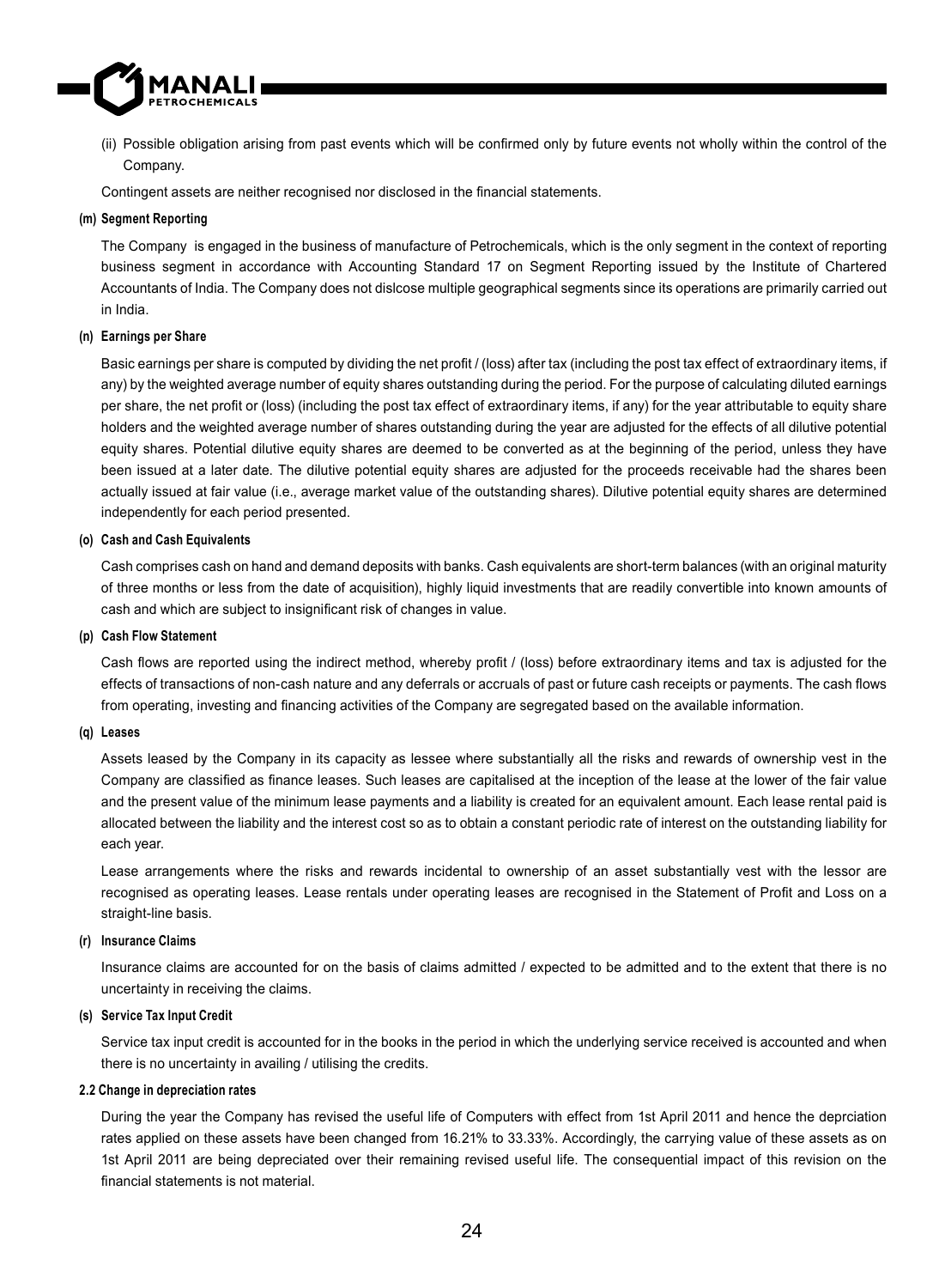

**As at March 31, 2012** As at March 31, 2011

## **3 - Share Capital**

| <b>Authorised</b>                                                                   |           |           |
|-------------------------------------------------------------------------------------|-----------|-----------|
| 24,00,00,000 (Previous Year: 24,00,00,000) Equity Shares of Rs.5 each               | 12,000.00 | 12,000.00 |
| <b>Issued, Subscribed and Paid Up</b>                                               |           |           |
| 17,19,99,229 (Previous Year: 17,19,99,229) Equity Shares of Rs.5 each fully paid up | 8.599.96  | 8.599.96  |
| Add: Shares Forfeited                                                               | 3.51      | 3.51      |
| Total                                                                               | 8,603.47  | 8,603.47  |

There has been no movement in the Share Capital during the year. The Company has only one class of equity shares having a par value of Rs.5 per share. Each holder of the equity shares is entitled to one vote per share. In the event of repayment of Share Capital, the same will be in proportion to the number of equity shares held.

The Dividend proposed by the Board of Directors is subject to the approval of the shareholders in the ensuing Annual General Meeting. For the year ended 31st March 2012, the amount of dividend recognized as distributions to equity shareholders is Re.0.60 per share (Previous year: Re.0.50).

#### **Details of shares held by shareholders holding more than 5% shares in the Company:**

|                                                       | March 31, 2012 |           | March 31, 2011 |           |
|-------------------------------------------------------|----------------|-----------|----------------|-----------|
| Name of shareholders                                  | No. of shares  | % holdina | No. of shares  | % holding |
| SIDD Life Sciences Private Limited                    | 6,58,46,053    | 38.28     | 5,44,00,000    | 31.63     |
| Tamilnadu Industrial Development Corporation Ltd.     | 1,12,12,500    | 6.52      | 1.12.12.500    | 6.52      |
| Southern Petrochemical Industries Corporation Limited | 10.000         | 0.01      | 1.14.61.053    | 6.66      |

#### **4 - Reserves and Surplus**

| ÍA. SECURITIES PREMIUM RESERVE                                               | 91.45      | 91.45    |
|------------------------------------------------------------------------------|------------|----------|
| IB. GENERAL RESERVE                                                          |            |          |
| <b>Opening Balance</b>                                                       |            |          |
| Add: Transferred during the year                                             | 109.20     |          |
| Less: Utilised during the year                                               |            |          |
| <b>Closing Balance</b>                                                       | 109.20     |          |
| <b>IC. SURPLUS IN THE STATEMENT OF PROFIT AND LOSS</b>                       |            |          |
| <b>Opening Balance</b>                                                       | 5,573.73   | 4,045.49 |
| Add: Profit for the year                                                     | 4,367.97   | 2,527.75 |
| Less: Appropriations                                                         |            |          |
| <b>Transfer to General Reserves</b>                                          | (109.20)   |          |
| Proposed Equity Dividend (Amount per share Re.0.60 [Previous year: Re.0.50]) | (1,032.00) | (860.00) |
| Tax on Proposed Equity Dividend                                              | (167.42)   | (139.51) |
| <b>Closing Balance</b>                                                       | 8,633.08   | 5,573.73 |
| <b>Total</b>                                                                 | 8,833.73   | 5,665.18 |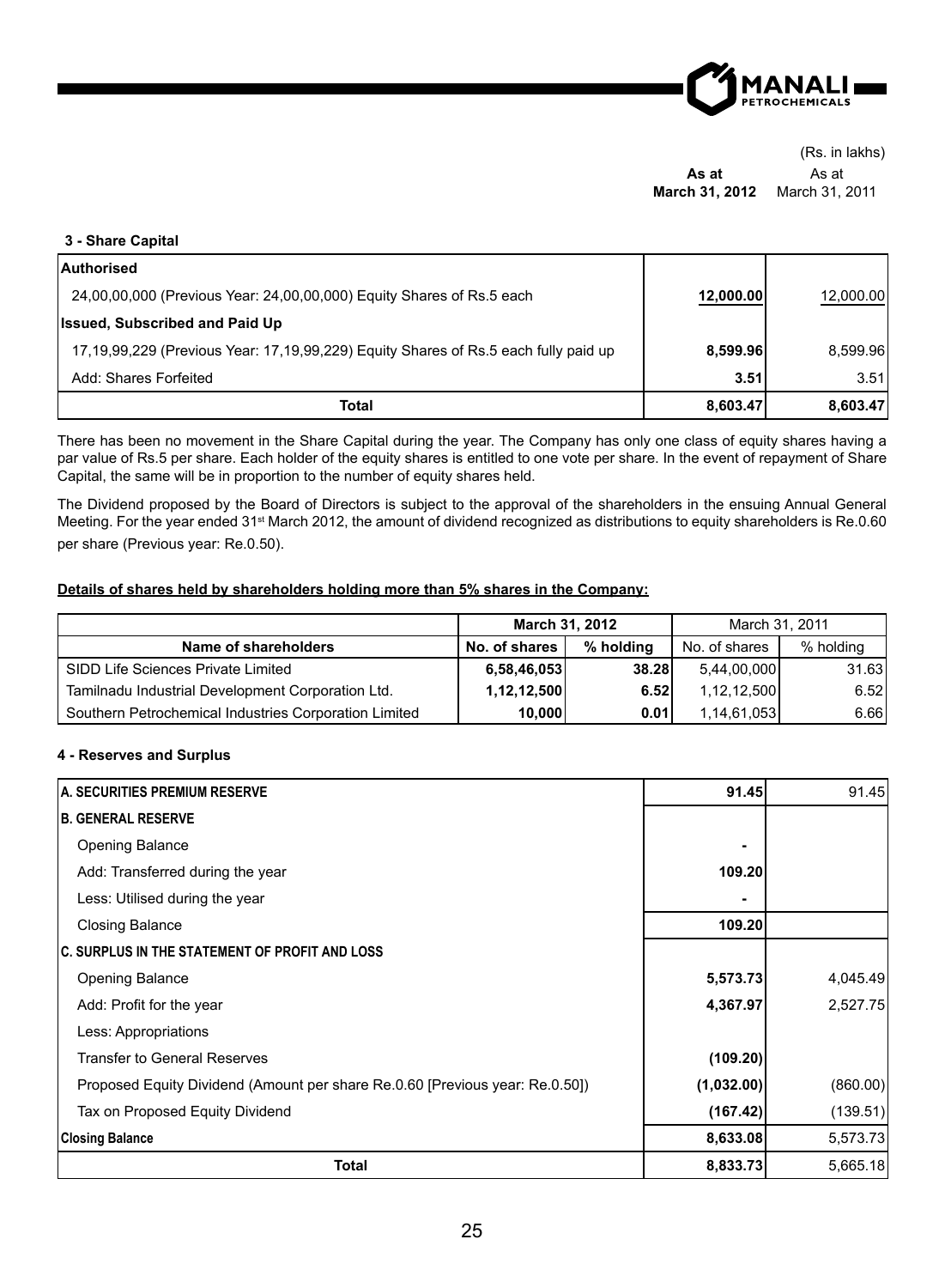

#### (Rs. in lakhs) **As at March 31, 2012** As at March 31, 2011

#### **5 - Other Long-term Liabilities**

| Deposits     | 207.00 | $\sim$ $\sim$<br>. .<br><u>_ 1 v</u> |
|--------------|--------|--------------------------------------|
| <b>Total</b> | 207.00 | $\sim$                               |

Above deposits represent the amounts received from two entities towards use of treated effluent pipeline as per the agreements entered into with them. These deposits are interest free and are repayable in fifteen equal annual installments commencing from April 2012.

The above deposits have been classified as under:

| <b>As Non-current Liabilities</b>     | 207.00 | 210.72 |
|---------------------------------------|--------|--------|
| As Other current Liabilities (Note 9) | 23.00  | 15.33  |

#### **6 - Long-term Provisions**

| Provision for compensated absences - Non Current | 56.24 | ົດລ<br>. ت∠.ס ֿ |
|--------------------------------------------------|-------|-----------------|
| Total                                            | 56.24 | $\sim$<br>ט⊾ט   |

#### **7 - Short-term Borrowings**

| Cash<br>(Secured)<br>Banks<br>Credit from | 118.72 | $\overline{\phantom{a}}$<br>592.1 |
|-------------------------------------------|--------|-----------------------------------|
| Total                                     | 118.72 | 47<br>592.17                      |

Cash Credit from banks is secured by hypothecation of inventories, book debts and other receivables, both present and future, and by way of a second charge on the Company's immovable properties. The Cash Credit is repayable on demand.

Interest-free sales tax loan has been fully settled. However the charge created on the immovable and movable properties of the Company on which the said loan was secured has not been released pending receipt of "No Dues Certificate" from Sales Tax department.

## **8 - Trade Payables**

| <b>Acceptances</b>                     | 1.340.72 | 1.251.45 |
|----------------------------------------|----------|----------|
| Other than acceptances (Refer Note 27) | 3.695.43 | 3.179.76 |
| Total                                  | 5.036.15 | 4.431.21 |

Trade payables are dues in respect of goods purchased or services received in the normal course of business.

## **9 - Other Current Liabilities**

| Unpaid Dividend                                                                                             | 269.99 | 218.89 |
|-------------------------------------------------------------------------------------------------------------|--------|--------|
| <b>Other Payables</b><br>Statutory dues (Contributions to PF and ESIC, Withholding Taxes, Excise Duty, VAT, |        |        |
| Service Tax, etc.)                                                                                          | 319.30 | 161.38 |
| Employee Benefits Payable (Note 32)                                                                         |        |        |
| <b>Post Employment Benefits</b>                                                                             | 43.72  | 39.03  |
| Gratuity                                                                                                    | 23.56  | 23.47  |
| Current Portion of Deposits (Note 5)                                                                        | 23.00  | 15.33  |
| Total                                                                                                       | 679.57 | 458.10 |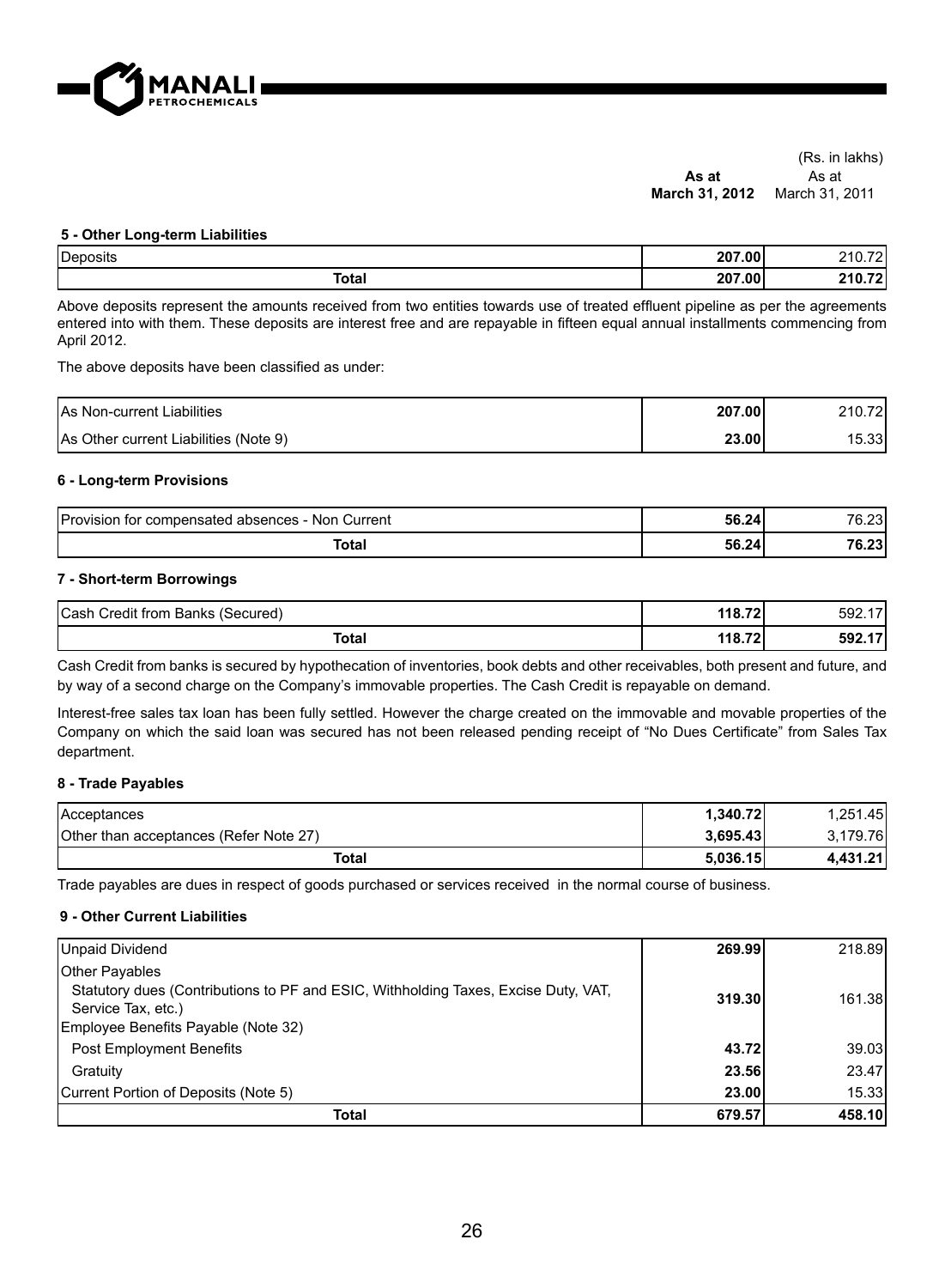

|                | (Rs. in lakhs) |
|----------------|----------------|
| As at          | As at          |
| March 31, 2012 | March 31, 2011 |

#### **10 - Short-term Provisions**

| Provision for compensated absences - Current                                             | 44.27    | 4.81     |
|------------------------------------------------------------------------------------------|----------|----------|
| <b>Provision - Others</b>                                                                |          |          |
| Proposed Equity Dividend                                                                 | 1.032.00 | 860.00   |
| Tax on Proposed Equity Dividend                                                          | 167.42   | 139.51   |
| Wage arrears                                                                             | 696.00   | 86.35    |
| Provision for Tax (net of advance tax Rs.1248.98 lakhs [Previous year-Rs. 657.37 lakhs]) | 232.27   | 13.92    |
| Total                                                                                    | 2,171.96 | 1.104.59 |

#### **Provision for Wage Arrears**

During the year 2004, a claim was raised against the Company by its workmen demanding a revision to wages for the years from 2001 to 2004. This matter was adjudicated by the Industrial Tribunal on 23rd September 2008. The Company filed an appeal with the Supreme Court against the decision of the Tribunal. As per the directions of the Supreme Court, the Company had made interim payments aggregating to Rs.238.96 lakhs (including Rs.85.35 lakhs paid during the year), which have been adjusted against provisions made in earlier years. The appeal has been 'partly heard' by the Supreme Court as of 31st March 2012. Pending final decision of the Supreme Court, the Company, as a matter of abundant caution, has estimated the additional liability at Rs.695 lakhs and has during the year created a provision for the said amount. This, according to the management, is the best estimate, which would more than cover the ultimate liability, that the Company may incur in this regard.

The movement in the provision for wage arrears is given below:

| Balance at beginning of the year | 86.35   | 87.10  |
|----------------------------------|---------|--------|
| Charge for the year              | 695.00  | ۰      |
| Payments made during the year    | (85.35) | (0.75) |
| Balance at end of the year       | 696.00  | 86.35  |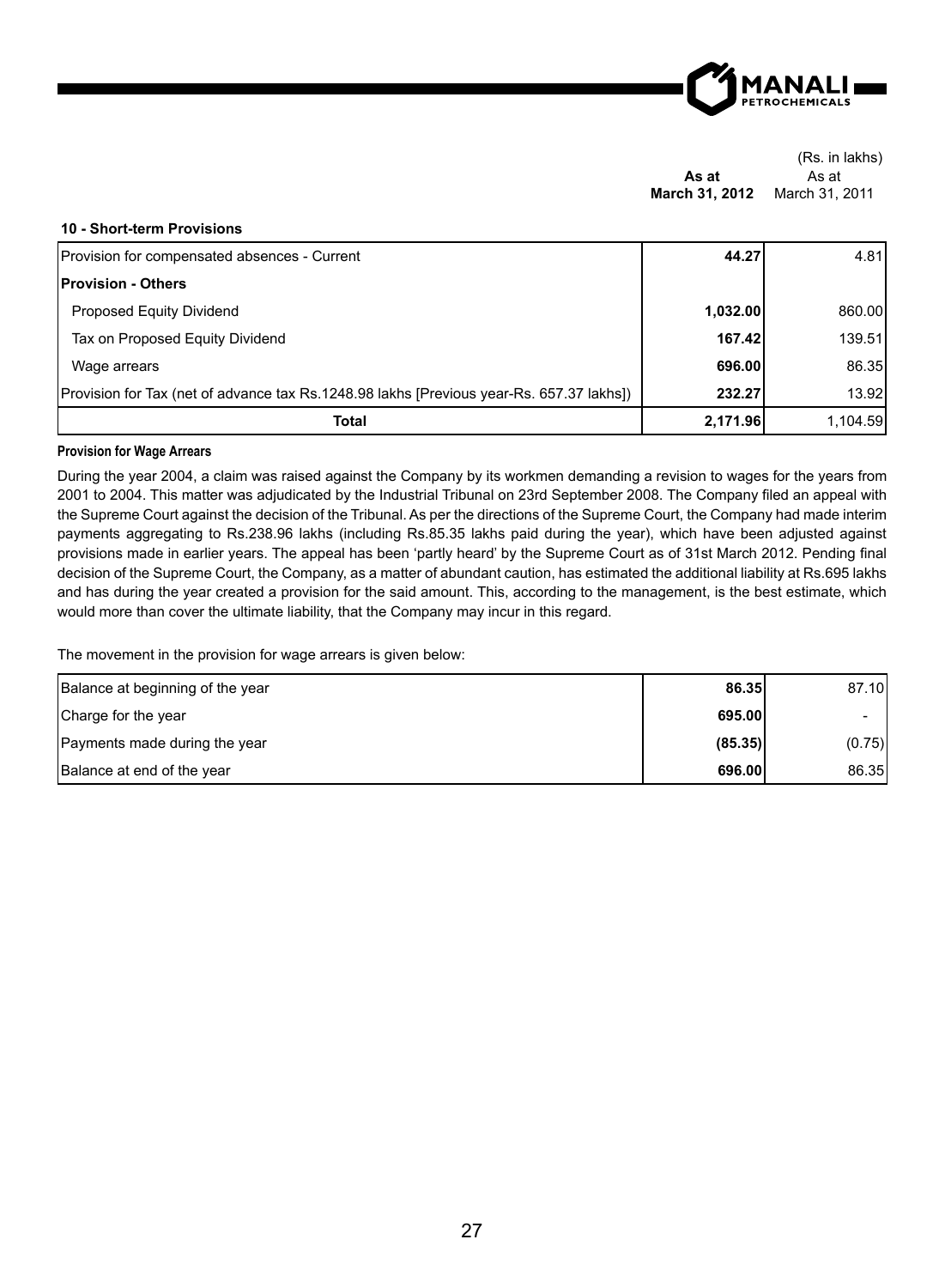**11 - Fixed Assets** (Rs. in lakhs) 11 - Fixed Assets

(Rs. in lakhs)

MA<sub>PETRO</sub>

**1ANALI**<br>Trochemicals

|                                |                        | <b>Gross Block</b> |                  |                         |                        | Accumulated Depreciation and Amortisation |                           |                                        | Net Book Value |                         |
|--------------------------------|------------------------|--------------------|------------------|-------------------------|------------------------|-------------------------------------------|---------------------------|----------------------------------------|----------------|-------------------------|
| Particulars                    | April 1, 2011<br>As at | Additions          | <b>Disposals</b> | March 31, 2012<br>As at | April 1, 2011<br>As at | Expense for<br>the year                   | Eliminated on<br>disposal | March 31, 2012 March 31, 2012<br>As at | As at          | March 31, 2011<br>As at |
|                                |                        |                    |                  |                         |                        |                                           |                           |                                        |                |                         |
| Tangible Assets                |                        |                    |                  |                         |                        |                                           |                           |                                        |                |                         |
| Land                           | 179.75                 |                    | $\blacksquare$   | 179.75                  | ï                      | ı                                         |                           |                                        | 179.75         | 179.75                  |
| Development on lease hold land | 20.25                  |                    | ×                | 20.25                   | 13.64                  | 1.07                                      | f,                        | 14.71                                  | 5.54           | 6.61                    |
| <b>Buildings</b>               | 1,303.43               | 0.94               | ×                | 1,304.37                | 439.32                 | 38.57                                     |                           | 477.89                                 | 826.48         | 864.11                  |
| Plant and Machinery            | 24,937.41              | 1,406.16           | 921.33           | 25,422.24               | 17,019.52              | 513.57                                    | 826.89                    | 16,706.20                              | 8,716.04       | 7,917.89                |
| Fumiture and Fixtures          | 79.16                  | 2.43               | 65.14            | 16.45                   | 71.13                  | 0.16                                      | 61.61                     | 9.68                                   | 6.77           | 8.03                    |
| Office Equipment               | 120.08                 | 17.28              | 32.58            | 104.78                  | 33.47                  | 4.39                                      | 27.36                     | 10.50                                  | 94.28          | 86.61                   |
| Computers                      | 348.96                 | 9.93               |                  | 358.89                  | 313.34                 | 15.21                                     |                           | 328.55                                 | 30.34          | 35.62                   |
| Vehicles                       | 83.75                  | 15.58              | 32.87            | 66.46                   | 47.90                  | 4.67                                      | 17.81                     | 34.76                                  | 31.70          | 35.85                   |
| Sub-total                      | 27,072.79              | 1,452.32           | 1,051.92         | 27,473.19               | 17,938.32              | 577.64                                    | 933.67                    | 17,582.29                              | 9,890.90       | 9,134.47                |
| Intangible Assets              |                        |                    |                  |                         |                        |                                           |                           |                                        |                |                         |
| Computer Software              | 32.28                  | ï                  |                  | 32.28                   | 13.45                  | 10.76                                     | ï                         | 24.21                                  | 8.07           | 18.83                   |
| Total                          | 27,105.07              | 1,452.32           | 1,051.92         | 27,505.47               | 17,951.77              | 588.40                                    | 933.67                    | 17,606.50                              | 9,898.97       | 9,153.30                |
| Previous Year                  | 25,898.64              | 2,146.80           | 940.37           | 27,105.07               | 18,269.32              | 490.75                                    | 808.30                    | 17,951.77                              | 9,153.30       | 7,629.32                |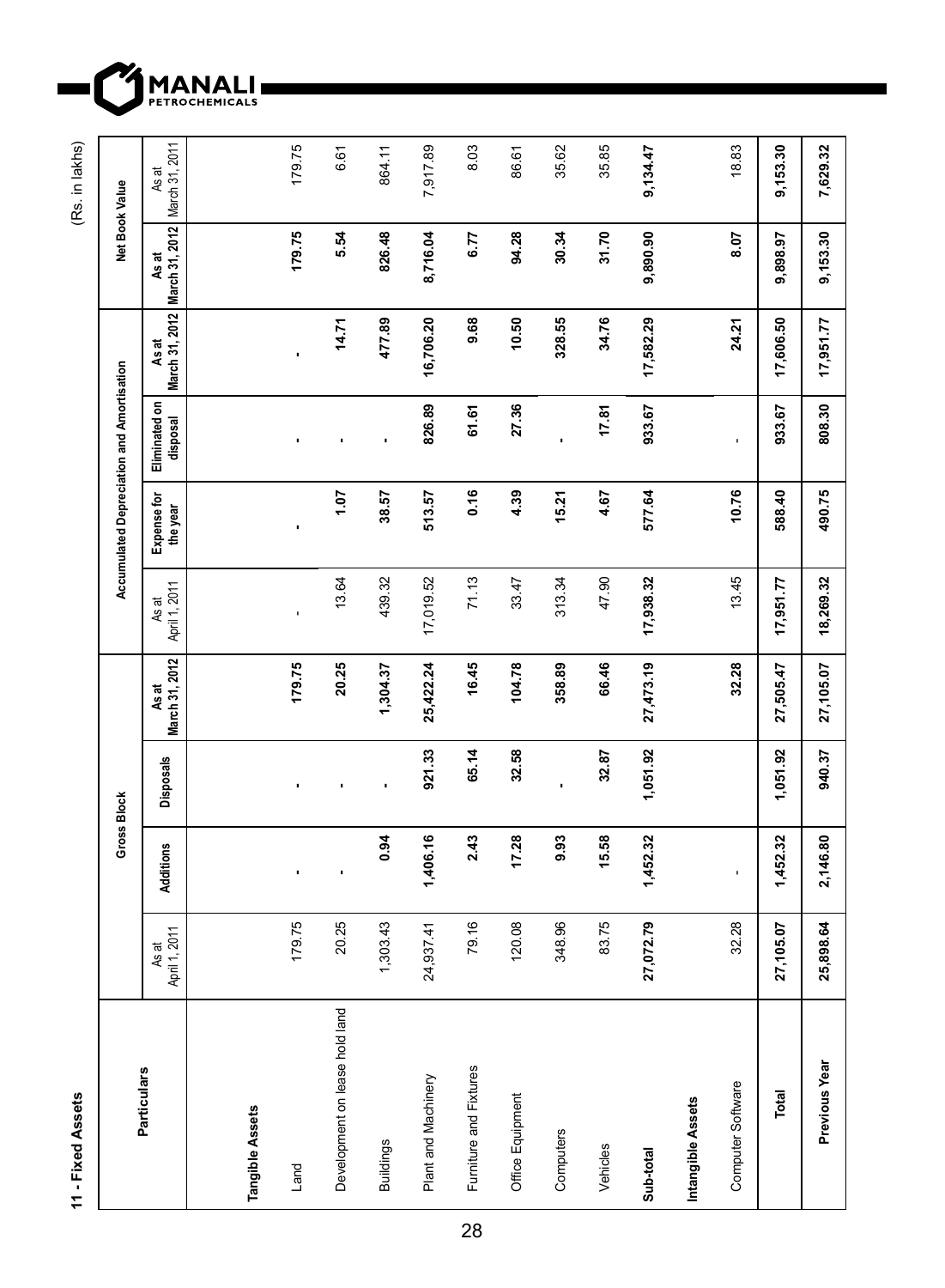

#### (Rs. in lakhs) **As at**  As at

# **March 31, 2012** March 31, 2011 **12 - Non-current Investments**

| Non-Trade - Quoted                                                                                       |      |      |
|----------------------------------------------------------------------------------------------------------|------|------|
| Investments in Equity instruments                                                                        |      |      |
| 500 Equity Shares of Rs 10 each fully paid-up in Chennai Petroleum Corporation<br>Limited                | 0.45 | 0.45 |
| Aggregate amount of quoted investments (Market value - Rs.0.77 Lakhs<br>[Previous year - Rs.1.15 Lakhs]) |      |      |
| Total                                                                                                    | 0.45 | 0.45 |

## **13 - Long-term Loans and Advances**

| <b>Unsecured, considered Good</b>               |        |        |
|-------------------------------------------------|--------|--------|
| Capital Advances                                | 54.14  | 174.94 |
| Advances to employees                           | 21.26  | 11.08  |
| Other Loans and Advances                        | 300.00 |        |
| Balance with Statutory / Government authorities | 197.31 | 199.54 |
| <b>Total</b>                                    | 572.71 | 385.56 |

## **14 - Current Investments**

| <b>Current Investments</b><br>(valued at lower of cost or fair value, unless stated otherwise) |          |          |
|------------------------------------------------------------------------------------------------|----------|----------|
| Unquoted - Mutual Funds                                                                        |          |          |
| UTI Liquid Fund                                                                                |          | 574.69   |
| (No. of units - Nil [Previous Year - 57,457])                                                  |          |          |
| <b>IUTI Fixed Income Interval Fund</b>                                                         | 1,050.93 | 2,153.88 |
| $(No. of units - 1,05,31,643)$ [Previous Year - 2,15,36,101])                                  |          |          |
| UTI Floating Rate Fund                                                                         |          | 414.97   |
| (No. of units - Nil [Previous Year - 41,465])                                                  |          |          |
| UTI Dynamic Bond Fund                                                                          |          | 250.30   |
| $(No. of units - Nil [Previous Year - 24,87,513])$                                             |          |          |
| UTI Money Market Fund                                                                          | 752.52   |          |
| (No. of units - 74,999 [Previous Year - Nil])                                                  |          |          |
| <b>Total</b>                                                                                   | 1,803.45 | 3,393.84 |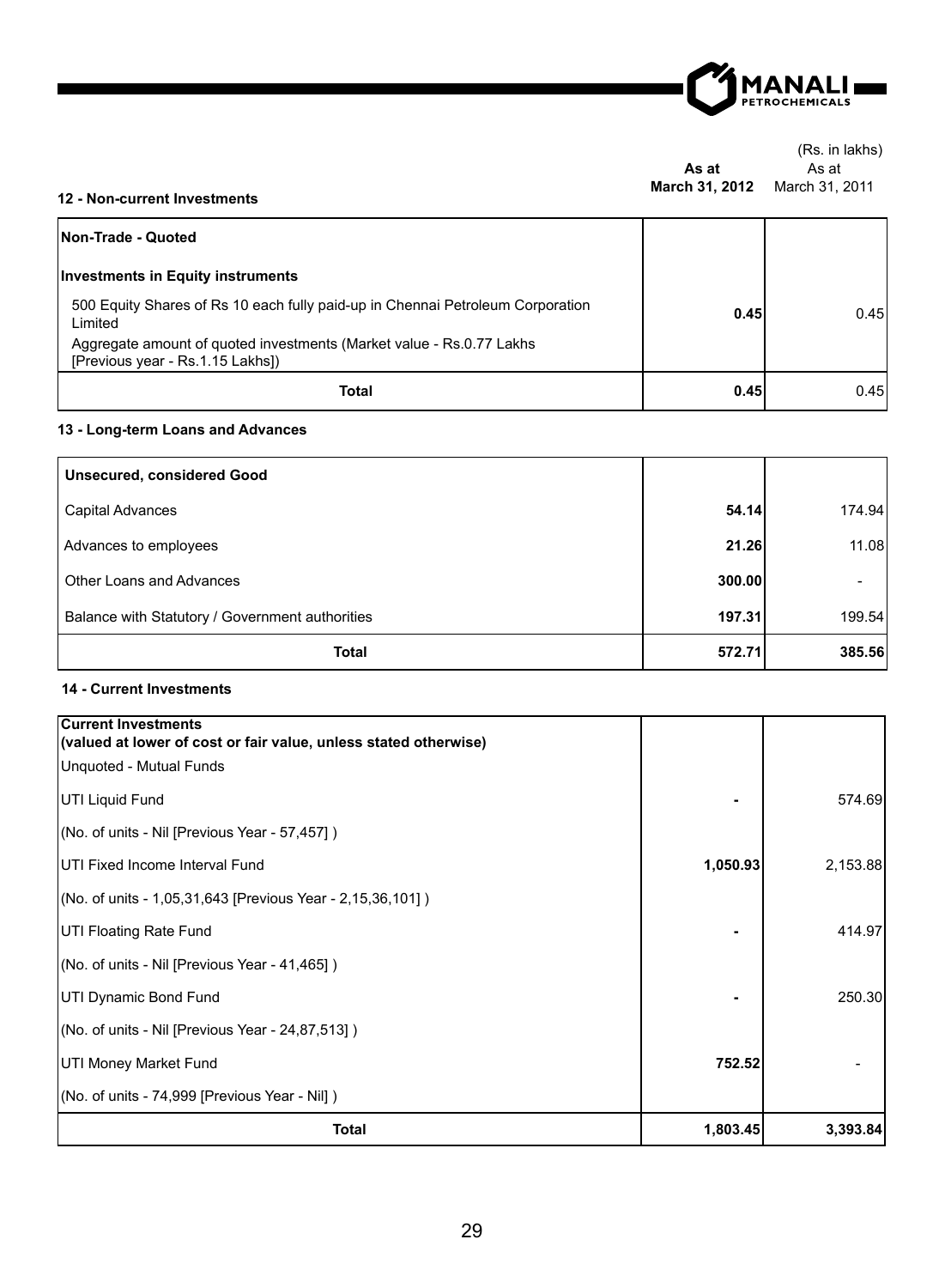

| (Rs. in lakhs) |
|----------------|
| As at          |
| March 31, 2011 |
|                |

| 19 - IIIV GIILVIIGS      |          |          |
|--------------------------|----------|----------|
| Stores and Spares        | 617.87   | 528.65   |
| <b>Raw Materials</b>     | 1,452.01 | 1,150.43 |
| Raw Materials in Transit | 1,398.96 | 940.40   |
| Work-in-Process          | 167.87   | 200.57   |
| <b>Traded Goods</b>      | 144.06   | 229.88   |
| <b>Finished Goods</b>    | 2,763.04 | 1,263.06 |
| <b>Total</b>             | 6,543.81 | 4,312.99 |

## **16 - Trade Receivables**

**15 - Inventories**

| Outstanding for a period exceeding six months from the date they are due for payment |          |          |
|--------------------------------------------------------------------------------------|----------|----------|
| Unsecured Considered Good                                                            | 0.03     | 0.09     |
| Unsecured Considered Doubtful                                                        | 316.80   | 377.75   |
|                                                                                      | 316.83   | 377.84   |
| Less: Provision for Doubtful Receivables                                             | 316.80   | 377.75   |
|                                                                                      | 0.03     | 0.09     |
| <b>Others</b>                                                                        |          |          |
| Unsecured Considered Good                                                            | 3,835.38 | 2,868.84 |
| <b>Total</b>                                                                         | 3,835.41 | 2,868.93 |

## **17 - Cash and Cash Equivalents**

| Cash on hand                                     | 0.56   | 0.87   |
|--------------------------------------------------|--------|--------|
| Cheques on hand                                  | 6.59   | 35.35  |
| <b>Bank Balances</b>                             |        |        |
| <b>Current Accounts</b>                          | 127.63 | 99.58  |
| Margin Money Deposit Accounts (Refer Note below) | 227.01 | 105.45 |
| <b>Unpaid Dividend Accounts</b>                  | 269.99 | 218.89 |
| <b>Total</b>                                     | 631.78 | 460.14 |

Cash and Cash Equivalents as at March 31, 2012 and March 31, 2011 include restricted bank balances of Rs.227.01 lakhs and Rs.105.45 lakhs respectively. The restrictions are primarily on account of bank balances being held as margin money deposits against Letters of Credit and Bank Guarantees.

Balance with banks include margin monies amounting to Rs.227.01 lakhs (Previous year Rs.105.45 lakhs) which have an original maturity period of less than 12 months.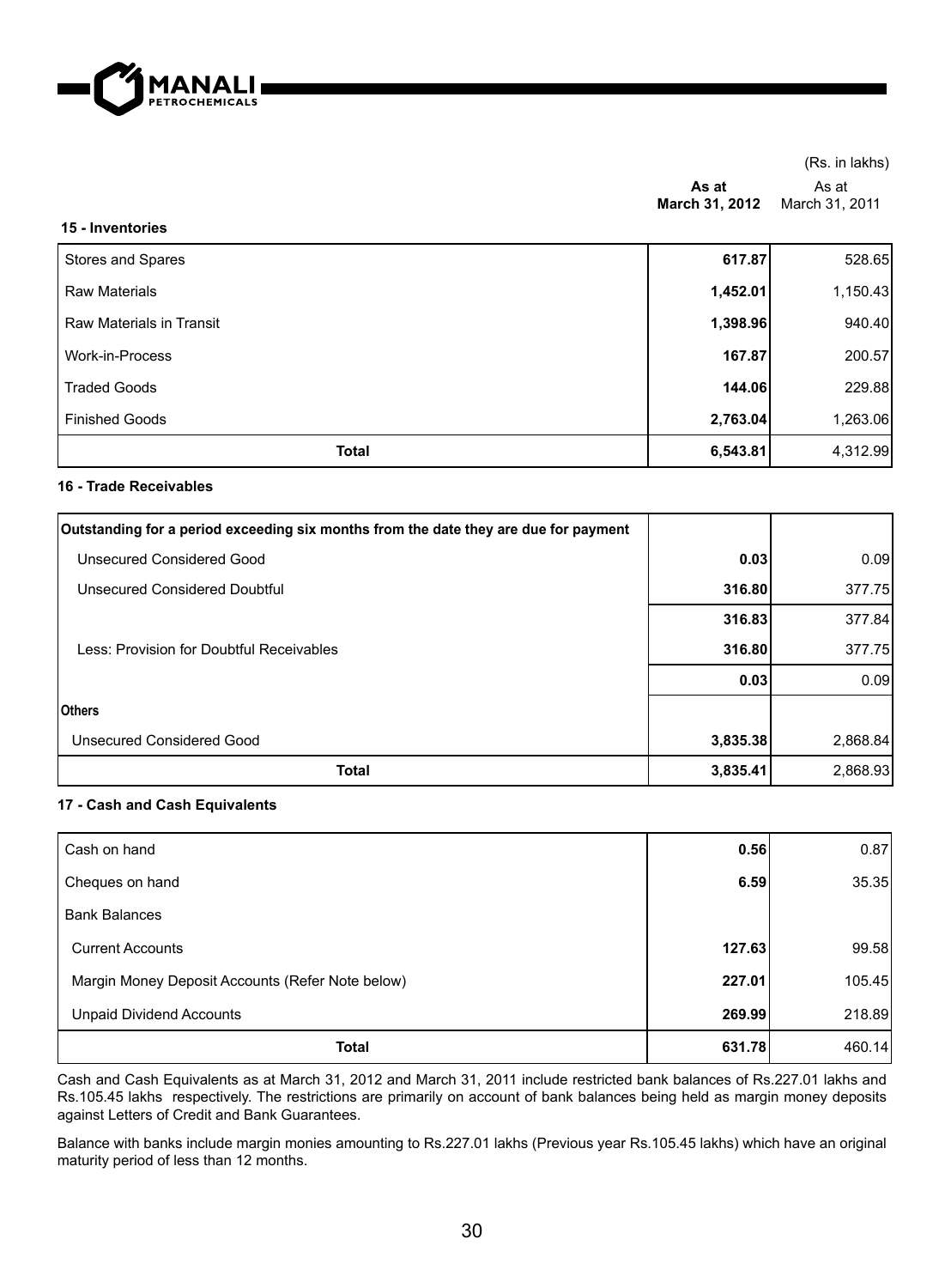

|                                            | As at<br>March 31, 2012 | As at<br>March 31, 2011 |
|--------------------------------------------|-------------------------|-------------------------|
| 18 - Short-term Loans and Advances         |                         |                         |
| Unsecured Considered good                  |                         |                         |
| Inter Corporate Deposit (Refer note below) | 2,000.00                |                         |
| Loans and Advances to Employees            | 50.99                   | 50.32                   |
| Security Deposits                          | 22.99                   | 9.79                    |
| <b>IOthers</b>                             | 784.43                  | 512.92                  |
| <b>Prepaid Expenses</b>                    | 87.23                   | 148.18                  |
| Balances with Government Authorities       |                         |                         |
| CENVAT credit receivable                   | 347.27                  | 323.23                  |
| <b>Total</b>                               | 3,292.91                | 1.044.44                |

Inter Corporate Deposit of Rs.20 crores carries an interest of 9.50% p.a. and is repayable within 12 months.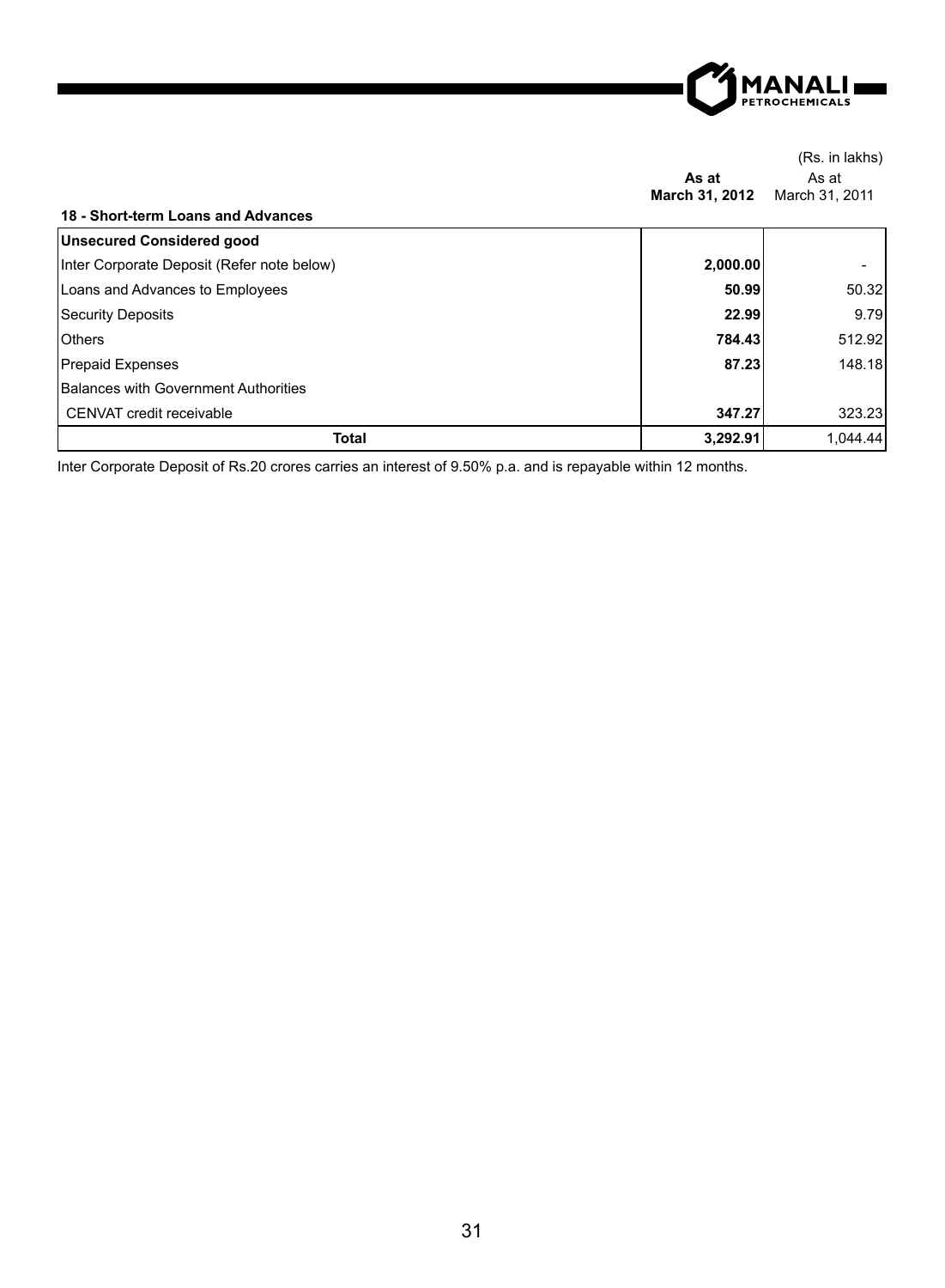

**Year ended March 31, 2012** March 31, 2011 Year ended

#### **19 - REVENUES FROM OPERATIONS**

| <b>Sale of Products</b>                |           |           |
|----------------------------------------|-----------|-----------|
| Finished goods                         | 61,307.66 | 48,315.48 |
| Traded goods                           | 1,644.62  | 1,356.05  |
| <b>Other Operating Revenue</b>         |           |           |
| Scrap sales                            | 93.08     | 91.76     |
| <b>Revenue from Operations (Gross)</b> | 63,045.36 | 49,763.29 |
| Less: Excise Duty #                    | 5,649.06  | 4,481.26  |
| <b>Revenue from Operations (Net)</b>   | 57,396.30 | 45,282.03 |

# Excise duty on sales amounting to Rs.5,649.06 lakhs (Previous Year: Rs.4,481.26 lakhs) has been reduced from Sales in the Statement of Profit and Loss and Excise Duty on increase in inventories amounting to Rs.224.66 lakhs (Previous Year: Rs.13.66 lakhs) has been considered as expense. (Refer Note 24).

#### **Details of Sales**

| <b>Manufactured Goods:</b> |           |           |
|----------------------------|-----------|-----------|
| Propylene Oxide            | 21.93     | 40.30     |
| Propylene Glycol           | 20,550.55 | 17,067.47 |
| Polyol                     | 37,292.11 | 28,439.59 |
| <b>Others</b>              | 3,443.07  | 2,768.12  |
|                            | 61,307.66 | 48,315.48 |
| <b>Traded Goods:</b>       |           |           |
| Isocyanates                | 1,644.62  | 1,356.05  |
|                            |           |           |
| <b>Total</b>               | 62,952.28 | 49,671.53 |

#### **20 - Other Income**

| Interest Income on                                           |        |        |
|--------------------------------------------------------------|--------|--------|
| <b>Bank Deposits</b>                                         | 19.13  | 17.97  |
| <b>Customer Deposits</b>                                     | 45.01  | 21.30  |
| Others                                                       | 88.44  | 33.45  |
| Dividend received on current investments                     | 131.21 | 147.04 |
| Insurance claims received                                    | 156.95 | 30.00  |
| Provision for Doubtful Debts no longer required written back | 60.96  | 37.60  |
| Gain from Foreign Currency Fluctuation [net]                 |        | 34.75  |
| Miscellaneous Income                                         | 181.51 | 61.19  |
| <b>Total</b>                                                 | 683.21 | 383.30 |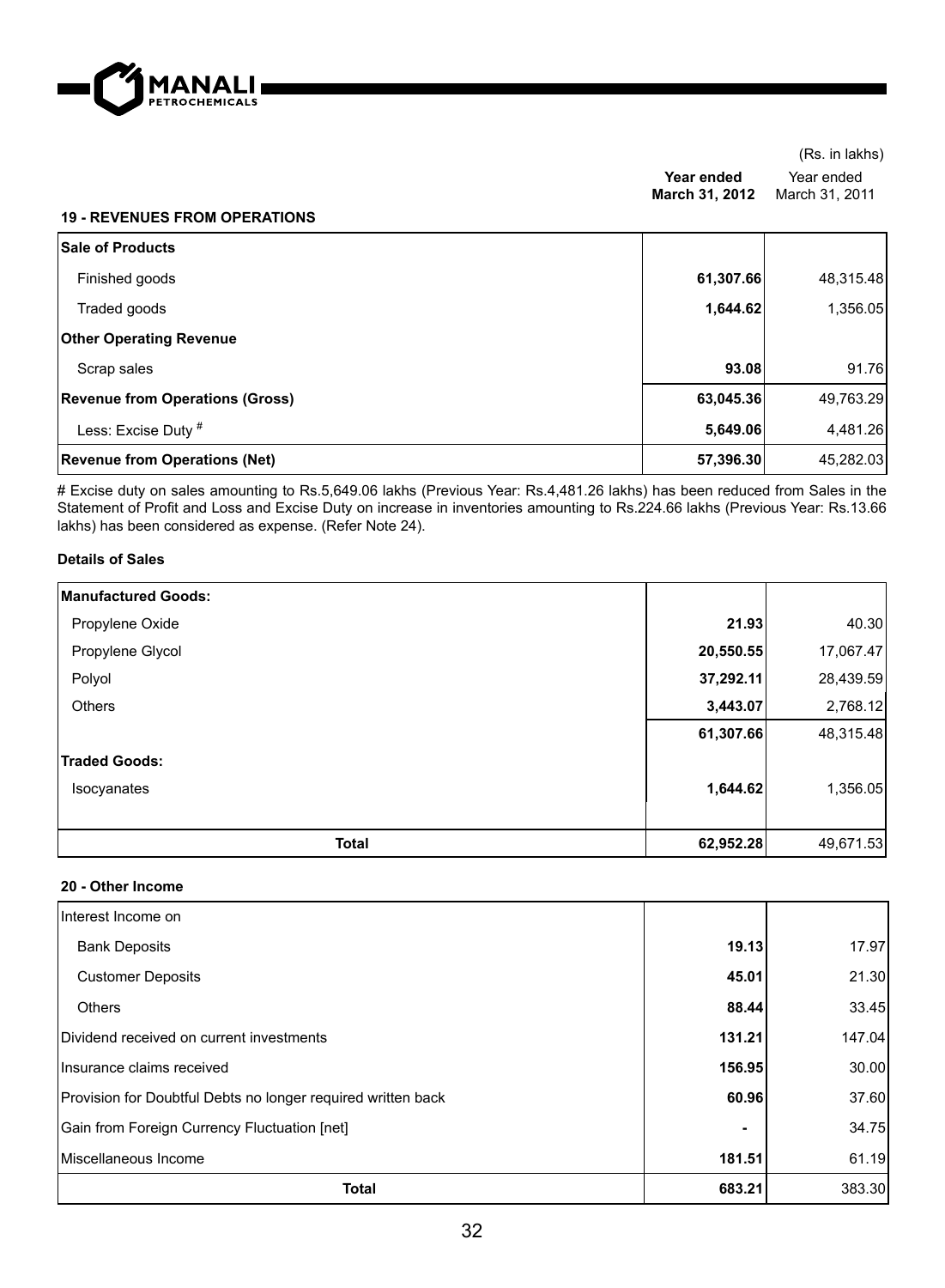

**Year ended March 31, 2012** March 31, 2011 Year ended

## **21 - Cost of Raw Materials & Packing Materials Consumed**

| Opening Stock         | 2,090.83  | 1,280.44  |
|-----------------------|-----------|-----------|
| <b>Add: Purchases</b> | 40,192.41 | 31,972.23 |
|                       | 42,283.24 | 33,252.67 |
| Less: Closing Stock   | 2,850.97  | 2,090.83  |
| Total                 | 39,432.27 | 31,161.84 |

## **Materials consumed comprises:**

| Propylene                                                      | 17,515.60 | 13,614.59 |
|----------------------------------------------------------------|-----------|-----------|
| Methyloxirane Propylene Oxide                                  | 6,850.95  | 4,418.60  |
| <b>Chlorine</b>                                                | 3,606.67  | 3,281.70  |
| <b>I</b> Others<br>(Individually less than 10% of consumption) | 11,459.05 | 9,846.95  |
| Total                                                          | 39,432.27 | 31,161.84 |

## **Purchase of Traded goods**

| .365.05<br>Isoc<br>anates<br>. |
|--------------------------------|
|--------------------------------|

## **22 - (Increase) in Inventories**

| Inventories at the beginning of the year |            |          |
|------------------------------------------|------------|----------|
| <b>Finished Goods</b>                    | 1,263.06   | 1,165.61 |
| Work-in-process                          | 200.57     | 96.13    |
| <b>Traded Goods</b>                      | 229.88     | 152.82   |
|                                          | 1,693.51   | 1,414.56 |
| Inventories at the end of the year       |            |          |
| <b>Finished Goods</b>                    | 2,763.04   | 1,263.06 |
| Work-in-process                          | 167.87     | 200.57   |
| <b>Traded Goods</b>                      | 144.06     | 229.88   |
|                                          | 3,074.97   | 1,693.51 |
| (Increase) in Inventories                | (1,381.46) | (278.95) |

## **Details of Work-in-Process**

| Propylene Oxide  | 2.12   | 2.00   |
|------------------|--------|--------|
| Propylene Glycol | 79.94  | 16.85  |
| Polyol           | 85.81  | 181.72 |
| <b>Total</b>     | 167.87 | 200.57 |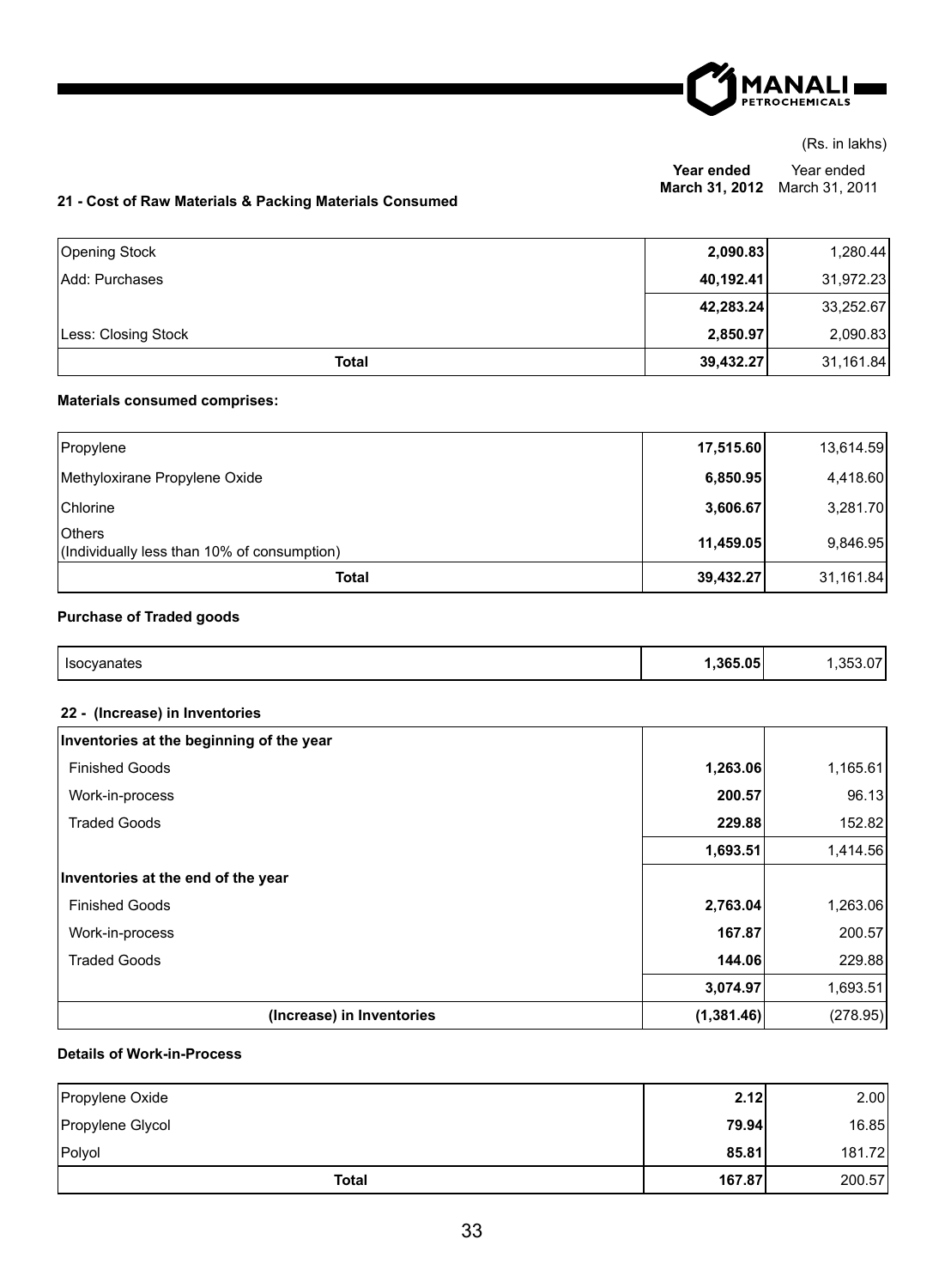

| 23 - Employee benefits expense            | Year ended<br>March 31, 2012 | Year ended<br>March 31, 2011 |
|-------------------------------------------|------------------------------|------------------------------|
| Salaries and Wages *                      | 1,970.97                     | 1,039.30                     |
| Contribution to Provident and Other Funds | 87.36                        | 74.34                        |
| Gratuity Expense (Note 32)                | 29.96                        | 23.16                        |
| Post-employment benefits (Note 32)        | 39.98                        | 33.76                        |
| <b>Staff Welfare Expenses</b>             | 355.47                       | 310.72                       |
| <b>Total</b>                              | 2,483.74                     | 1,481.28                     |

\* Salaries and Wages include Rs. 53.28 lakhs (Previous Year - Rs. 59.97 lakhs) towards R&D expenses

#### **24 - Other Expenses**

| 353.36   | 350.34   |
|----------|----------|
| 93.18    | 58.12    |
| 186.77   |          |
| 3.00     | 3.00     |
| 0.75     |          |
| 8.00     | 8.00     |
|          |          |
| 5.29     | 7.66     |
| 318.75   | 93.72    |
| 222.54   | 183.09   |
| 849.01   | 767.33   |
| 92.63    | 144.22   |
| 205.97   | 190.26   |
| 145.80   | 161.61   |
| 163.21   | 163.94   |
| 674.44   | 647.93   |
|          |          |
| 23.92    | 25.77    |
| 224.66   | 13.66    |
| 454.05   | 402.12   |
| 714.89   | 632.89   |
| 4,770.12 | 4,018.42 |
|          |          |

(a) Represents Excise Duty related to the difference between the inventories at the beginning and at the end of the year.

(b) Other expenses include those relating to R&D aggregating to Rs.11.62 lakhs (Previous Year Rs.7.30 lakhs).

### **25 - Capital and other Commitments**

Estimated value of contracts in capital account remaining to be executed (net of advances) and not provided for is Rs.387.13 lakhs (Previous year Rs.379.42 lakhs).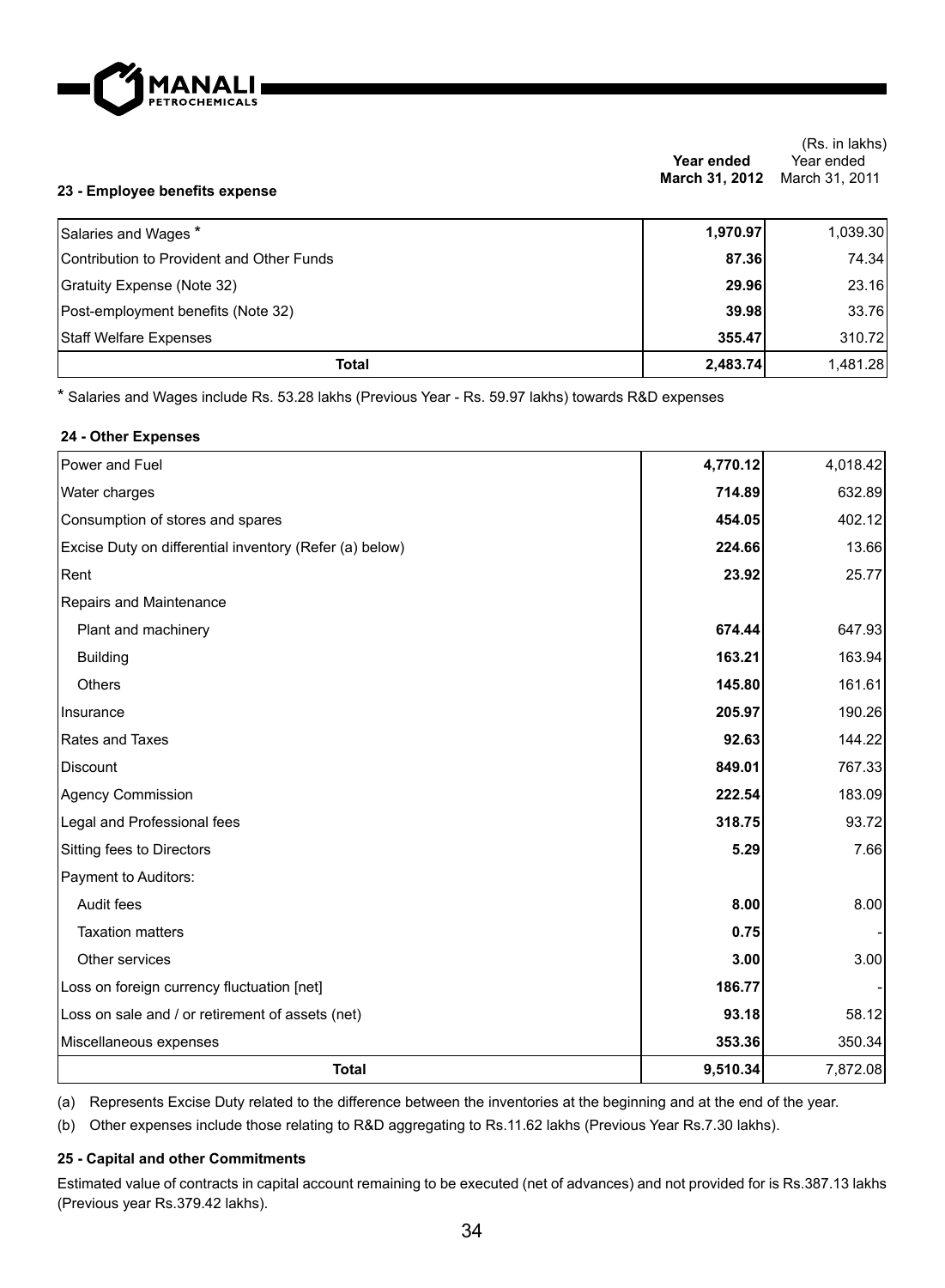

|                                       | As at<br>March 31, 2012 | As at<br>March 31, 2011 |
|---------------------------------------|-------------------------|-------------------------|
| 26 - Contingent Liabilities           |                         |                         |
| (a) Bills discounted                  | 413.44                  | 308.39                  |
| (b) Letters of Credit / Guarantees    | 3,075.75                | 2,016.29                |
| (c) Disputed Excise & Customs demands | 68.07                   | 74.05                   |
| (d) Disputed Sales Tax demands        | 58.88                   | 57.71                   |
| (e) Disputed Income Tax demands       | 118.67                  | 488.02                  |

The details of disputed demands pertaining to (c), (d) and (e) above are as follows:

| <b>Nature of the Dues</b> | Forum before which the<br>dispute is pending          | Period to which it relates | As at<br>March 31, 2012 March 31, 2011 | As at  |
|---------------------------|-------------------------------------------------------|----------------------------|----------------------------------------|--------|
| <b>Excise Duty</b>        | Customs, Excise and Service Tax<br>Appellate Tribunal | 2006-07                    |                                        | 5.98   |
|                           | <b>High Court of Madras</b>                           | 1996-97                    | 4.64                                   | 4.64   |
|                           | <b>High Court of Madras</b>                           | 2007-08                    | 53.39                                  | 53.39  |
| Customs Duty              | <b>High Court of Madras</b>                           | 1993-94                    | 10.04                                  | 10.04  |
|                           |                                                       |                            | 68.07                                  | 74.05  |
| <b>Sales Tax</b>          | Appellate Deputy Commissioner (CT)                    | 2003-04                    | 37.91                                  | 36.74  |
|                           | Sales tax Tribunal under Sales Tax Act                | 2000-01                    | 10.74                                  | 10.74  |
|                           | High court of Madras                                  | <b>Various Years</b>       | 10.23                                  | 10.23  |
|                           |                                                       |                            | 58.88                                  | 57.71  |
| Income Tax                | Income Tax Apellate Tribunal                          | 2003-04 (2005-06)          | 14.46                                  | 391.78 |
|                           | Commissioner of Income Tax (Appeals)                  | 2006-07, 2007-08 & 2008-09 | 104.21                                 | 96.24  |
|                           |                                                       |                            | 118.67                                 | 488.02 |

The Company is contesting the above demands and the Management believes that it has reasonable chances of the appeals filed against these demands to be decided in its favour. Accordingly no provision is considered necessary in this regard. Against the above demands, the Company has paid Rs.91.30 lakhs (Previous year - Rs. 97.28 lakhs) which is included in long-term loans and advances.

**27 -** There are no dues to Micro, Small & Medium Enterprises [MSME] as at the Balance Sheet date and no interest has been paid to any such parties. This is based on the information on such parties having been identified on the basis of information available with the Company and relied upon by the Auditors. Hence "Trade payables-other than acceptances" in Note 8 represent payable to creditors other than MSME.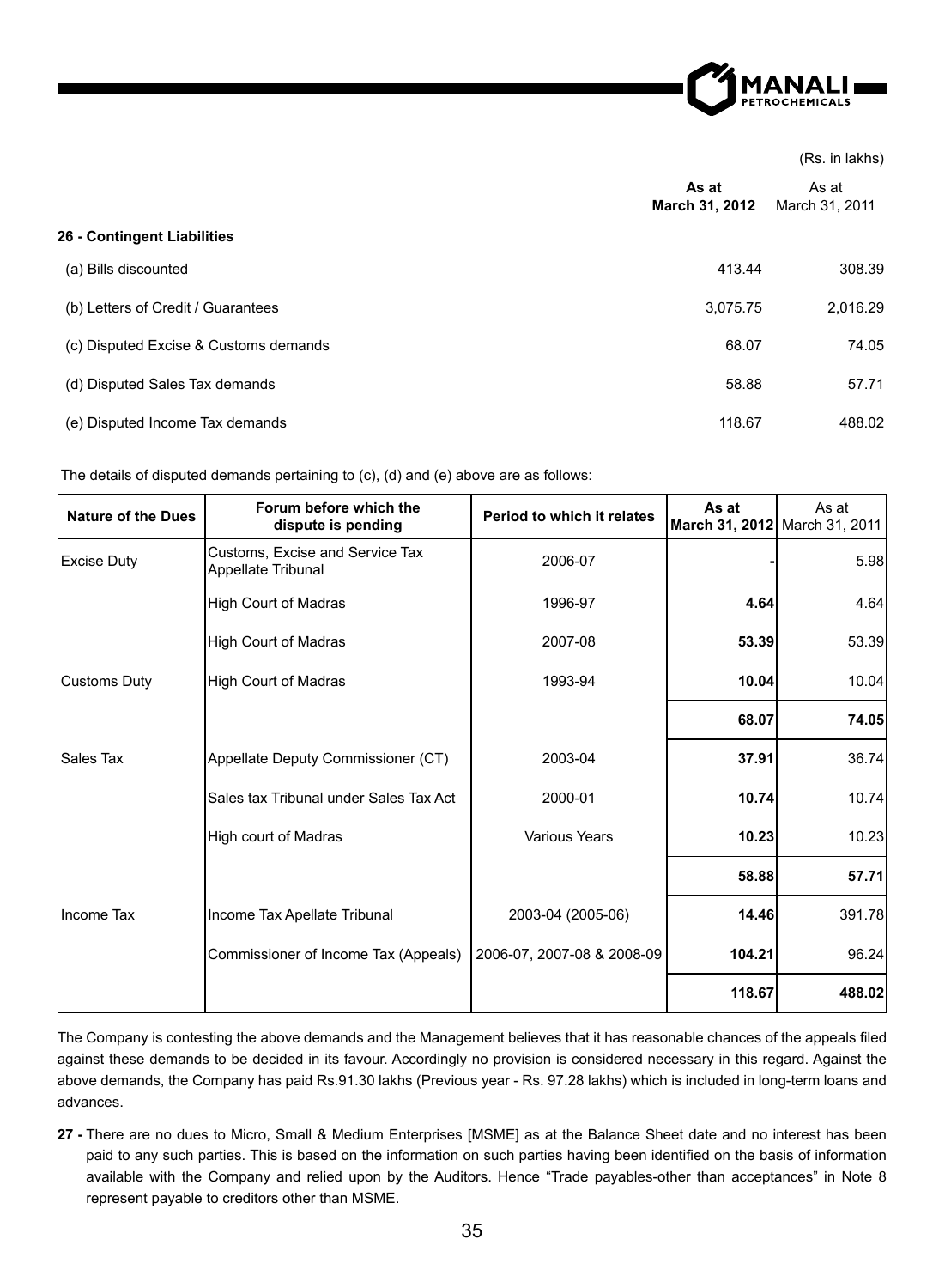

**Year ended March 31, 2012** Year ended March 31, 2011

#### **28 - Value of Imports calculated on CIF basis**

| Raw Materials, Stores and Consumables | 11,845.59 | 8.657.97 |
|---------------------------------------|-----------|----------|
| Traded goods                          | 1.029.61  | 1.031.35 |
| Total                                 | 12.875.20 | 9.689.32 |

#### **29 - Expenditure in Foreign Currency**

| Travel       | 32.88 | 10.14 |
|--------------|-------|-------|
| Others       | 6.96  | 5.43  |
| <b>Total</b> | 39.84 | 15.57 |

#### **30 - Details of consumption of imported and indigenous items**

|                            |                 | Year ended    | Year ended      |           |
|----------------------------|-----------------|---------------|-----------------|-----------|
|                            |                 | 31 March 2012 | 31 March 2011   |           |
|                            | Percentage      |               | Percentage      |           |
|                            | $(\%)$ of total | Value         | $(\%)$ of total | Value     |
|                            | consumption     |               | consumption     |           |
| i) Raw materials           |                 |               |                 |           |
| Imported                   | 33.98           | 13,398.19     | 32.77           | 10,211.45 |
| Indigenous                 | 66.02           | 26,034.08     | 67.23           | 20,950.39 |
|                            | 100.00          | 39,432.27     | 100.00          | 31,161.84 |
| ii) Stores and consumables |                 |               |                 |           |
| Imported                   | 5.13            | 23.29         | 2.47            | 9.92      |
| Indigenous                 | 94.87           | 430.76        | 97.53           | 392.20    |
|                            | 100.00          | 454.05        | 100.00          | 402.12    |

#### **31 - Earnings in Foreign Currency**

| Export of goods calculated on FOB basis | 340.89 | 251.54 |
|-----------------------------------------|--------|--------|
| Freight and Insurance                   | 10.02  | 10.76I |
| Total                                   | 350.91 | 262.30 |

#### **32 - Employee bene¿ t plans**

#### **Defined contribution plans**

The Company makes Provident Fund and Superannuation contributions under defined contribution plans for eligible employees. Under the schemes, the Company is required to contribute a specified percentage of the payroll costs to fund the benefits. The Company recognised Rs.65.64 lakhs (Previous year Rs.55.65 lakhs) for Provident Fund contributions and Rs.39.98 lakhs (Previous year Rs.33.81 lakhs) for Superannuation Fund contributions in the Statement of Profit and Loss. The contributions payable to these Plans by the Company are at the rates specified in the rules of the Schemes.

#### **Defined benefit plans**

The Company offers the following employee benefit schemes to its employees:

- i) Gratuity
- ii) Post-employment benefits and
- iii) Compensated absences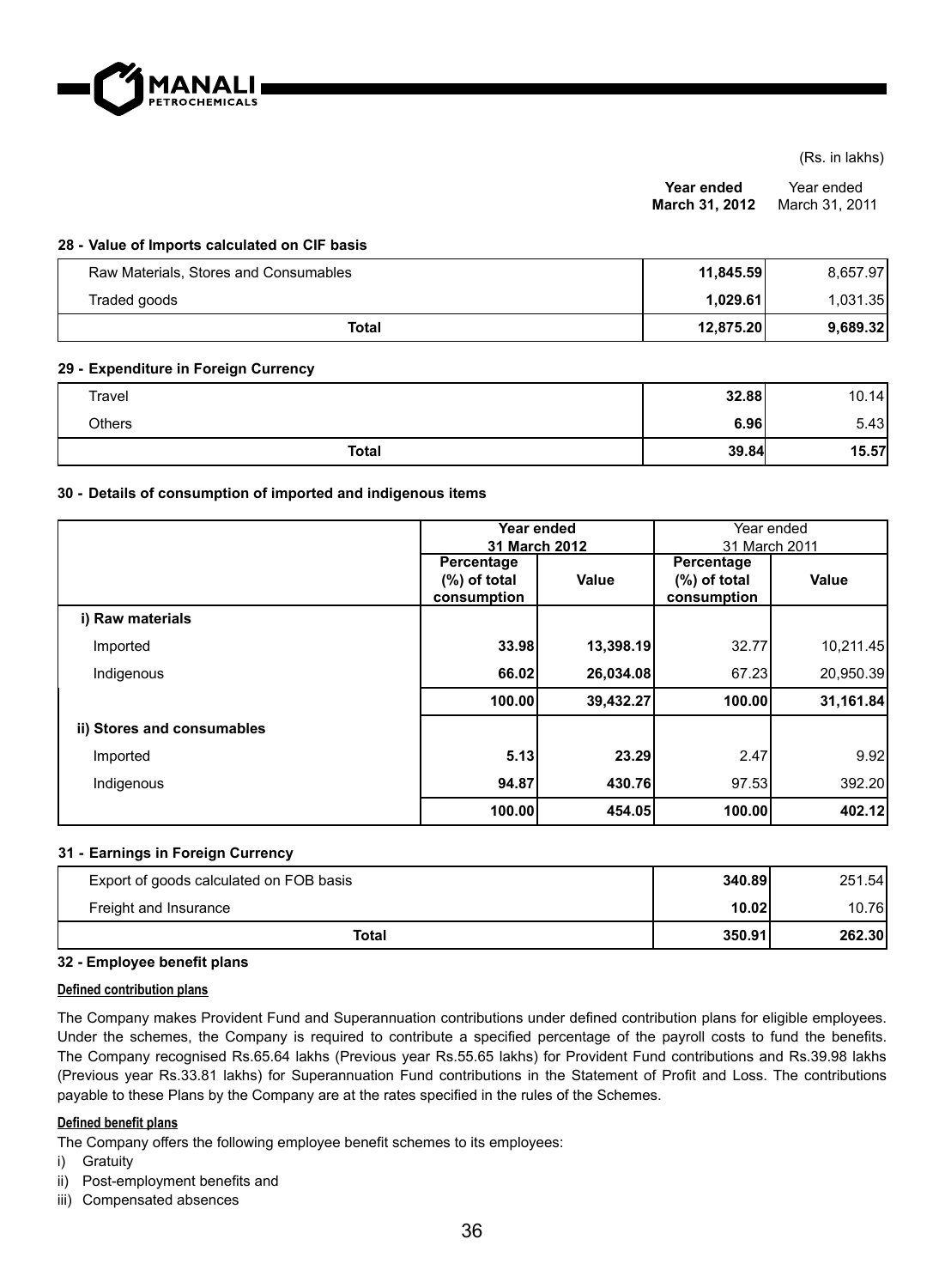

The following table sets out the funded status of the defined benefit schemes and the amount recognised in the financial statements:

**Net employee benefit expenses (recognised in Employee Benefits Expense)** 

|                                                              | Superannuation        |                       | Gratuity              |                       |
|--------------------------------------------------------------|-----------------------|-----------------------|-----------------------|-----------------------|
| <b>Particulars</b>                                           | Year ended<br>2011-12 | Year ended<br>2010-11 | Year ended<br>2011-12 | Year ended<br>2010-11 |
| Current Service Cost                                         | 5.43                  | 5.32                  | 19.63                 | 17.37                 |
| Interest cost on benefit obligation                          | 7.86                  | 7.55                  | 14.68                 | 14.71                 |
| Expected return on plan assets                               | 7.70                  | 6.01                  | 17.11                 | 14.37                 |
| Net actuarial (gain)/loss recognised in the year             | (4.20)                | (10.37)               | 43.83                 | (3.38)                |
| Total expense recognised in the Statement of Profit and Loss | 1.39                  | (3.51)                | 61.03                 | 14.33                 |

#### **Net Asset / (Liability) recognised in the Balance Sheet**

|                                                             | Superannuation             |                            | Gratuity                   |                            |
|-------------------------------------------------------------|----------------------------|----------------------------|----------------------------|----------------------------|
| <b>Particulars</b>                                          | As at<br>March 31,<br>2012 | As at<br>March 31,<br>2011 | As at<br>March 31,<br>2012 | As at<br>March 31,<br>2011 |
| Fair value of plan assets at the end of the year            | 119.57                     | 108.06                     | 220.62                     | 210.17                     |
| Present value of defined obligations at the end of the year | 114.19                     | 106.16                     | 247.87                     | 219.24                     |
| Plan Asset / (Liability) recognised in the Balance Sheet    | 5.38                       | 1.90                       | (27.25)                    | (9.07)                     |

## Changes in the present value of the defined benefit obligations are as follows :

|                                                                                 | Superannuation        |                       | Gratuity              |                       |
|---------------------------------------------------------------------------------|-----------------------|-----------------------|-----------------------|-----------------------|
| <b>Particulars</b>                                                              | Year ended<br>2011-12 | Year ended<br>2010-11 | Year ended<br>2011-12 | Year ended<br>2010-11 |
| Present value of defined benefit obligations as at the beginning<br>of the year | 106.16                | 100.72                | 214.05                | 194.67                |
| Interest cost                                                                   | 7.86                  | 7.55                  | 14.68                 | 14.71                 |
| Current service cost                                                            | 5.43                  | 5.32                  | 19.63                 | 17.37                 |
| Benefits paid                                                                   | 2.71                  |                       | 37.34                 | 6.20                  |
| Actuarial (Gains) / Losses on obligation                                        | (2.55)                | (7.43)                | 36.85                 | (1.31)                |
| Present value of defined obligations as at the end of the year                  | 114.19                | 106.16                | 247.87                | 219.24                |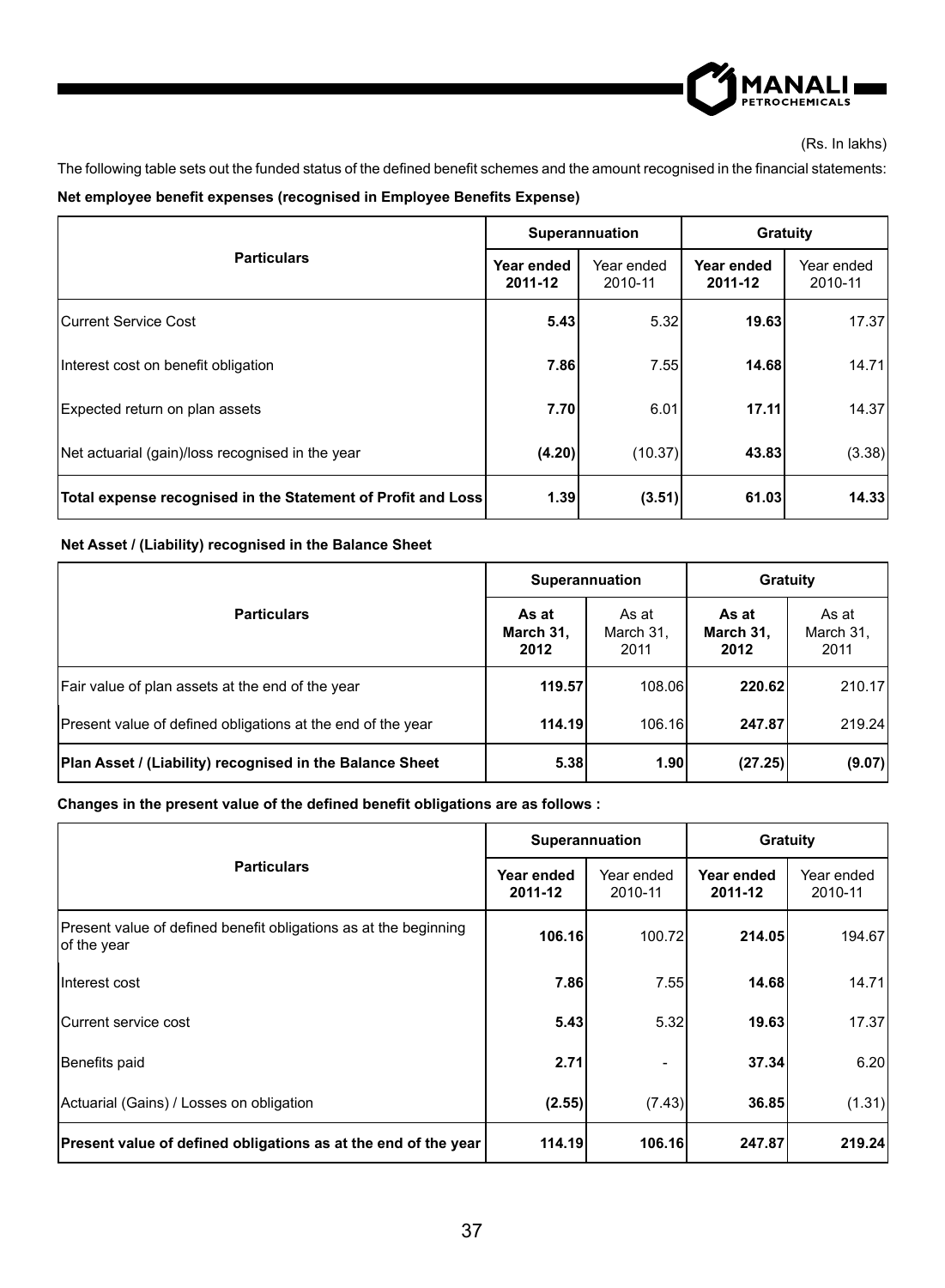

## **Changes in the fair value of Plan Assets are as follows :**

|                                                     | Superannuation                  |                                 | Gratuity                        |                                 |
|-----------------------------------------------------|---------------------------------|---------------------------------|---------------------------------|---------------------------------|
| <b>Particulars</b>                                  | Year ended<br>March 31,<br>2012 | Year ended<br>March 31,<br>2011 | Year ended<br>March 31,<br>2012 | Year ended<br>March 31,<br>2011 |
| Fair value of Plan Assets at beginning of the year  | 110.16                          | 73.18                           | 212.01                          | 170.84                          |
| Expected return on plan assets                      | 7.70                            | 6.01                            | 17.11                           | 14.37                           |
| <b>IContributions</b>                               | 2.39                            | 25.80                           | 35.36                           | 29.09                           |
| Benefits paid                                       | 2.71                            | ۰                               | 37.34                           | 6.20                            |
| Actuarial Gains / (Losses) on plan assets           | 2.03                            | 3.07                            | (6.52)                          | 2.07                            |
| Fair value of Plan Assets as at the end of the year | 119.57                          | 108.06                          | 220.62                          | 210.17                          |

## **Composition of the Plan Assets (As a percentage of total Plan Assets)**

|                                        | Superannuation             |                            | Gratuity                   |                            |
|----------------------------------------|----------------------------|----------------------------|----------------------------|----------------------------|
| <b>Particulars</b>                     | As at<br>March 31,<br>2012 | As at<br>March 31,<br>2011 | As at<br>March 31,<br>2012 | As at<br>March 31,<br>2011 |
| <b>IGovernment of India Securities</b> | 21.32                      | 22.65                      | 27.18                      | 27.18                      |
| <b>IState Government Securities</b>    | 7.00                       | 9.61                       | 11.40                      | 11.40                      |
| High Quality Corporate Bonds           | 52.56                      | 55.84                      | 55.63                      | 55.63                      |
| Equity shares of listed companies      |                            | ۰                          |                            | ۰                          |
| Property                               |                            | ۰                          | -                          | ۰                          |
| Special Deposit scheme                 | 6.26                       | 6.64                       | 2.18                       | 2.18                       |
| Funds managed by Insurer               |                            | ۰                          |                            | ۰                          |
| <b>I</b> Others                        | 12.86                      | 5.26                       | 3.61                       | 3.61                       |
| Total                                  | 100.00                     | 100.00                     | 100.00                     | 100.00                     |

The expected rate of return on assets is determined based on the assessment made at the beginning of the year on the return expected on its existing portfolio, along with the estimated increment to the plan assets and expected yield on the respective assets in the portfolio during the year.

The composition of Plan Assets relating to Gratuity as given above relates to Plant I only. The Gratuity Fund relating to Plant II is maintained with LIC and details of investments are not furnished in the absence of information from LIC.

## **Experience Adjustments**

|                                                   | Year ended        |                   |                   |                   |                   |  |
|---------------------------------------------------|-------------------|-------------------|-------------------|-------------------|-------------------|--|
| Superannuation                                    | March 31.<br>2012 | March 31.<br>2011 | March 31.<br>2010 | March 31.<br>2009 | March 31.<br>2008 |  |
| Defined Benefit Obligations                       | 114.19            | 106.16            | 100.72            | 68.59             | 60.32             |  |
| <b>Plan Assets</b>                                | 119.57            | 108.06            | 73.18             | 64.71             | 47.90             |  |
| Surplus / (Deficit)                               | 5.38              | 1.90 <sub>l</sub> | (27.54)           | (3.88)            | (12.42)           |  |
| <b>Experience Adjustments on Plan Liabilities</b> | (2.55)            | (7.43)            | 22.43             | (0.45)            | 9.65              |  |
| <b>Experience Adjustments on Plan Assets</b>      | 2.03              | 3.07              | (0.16)            | (0.12)            | 13.25             |  |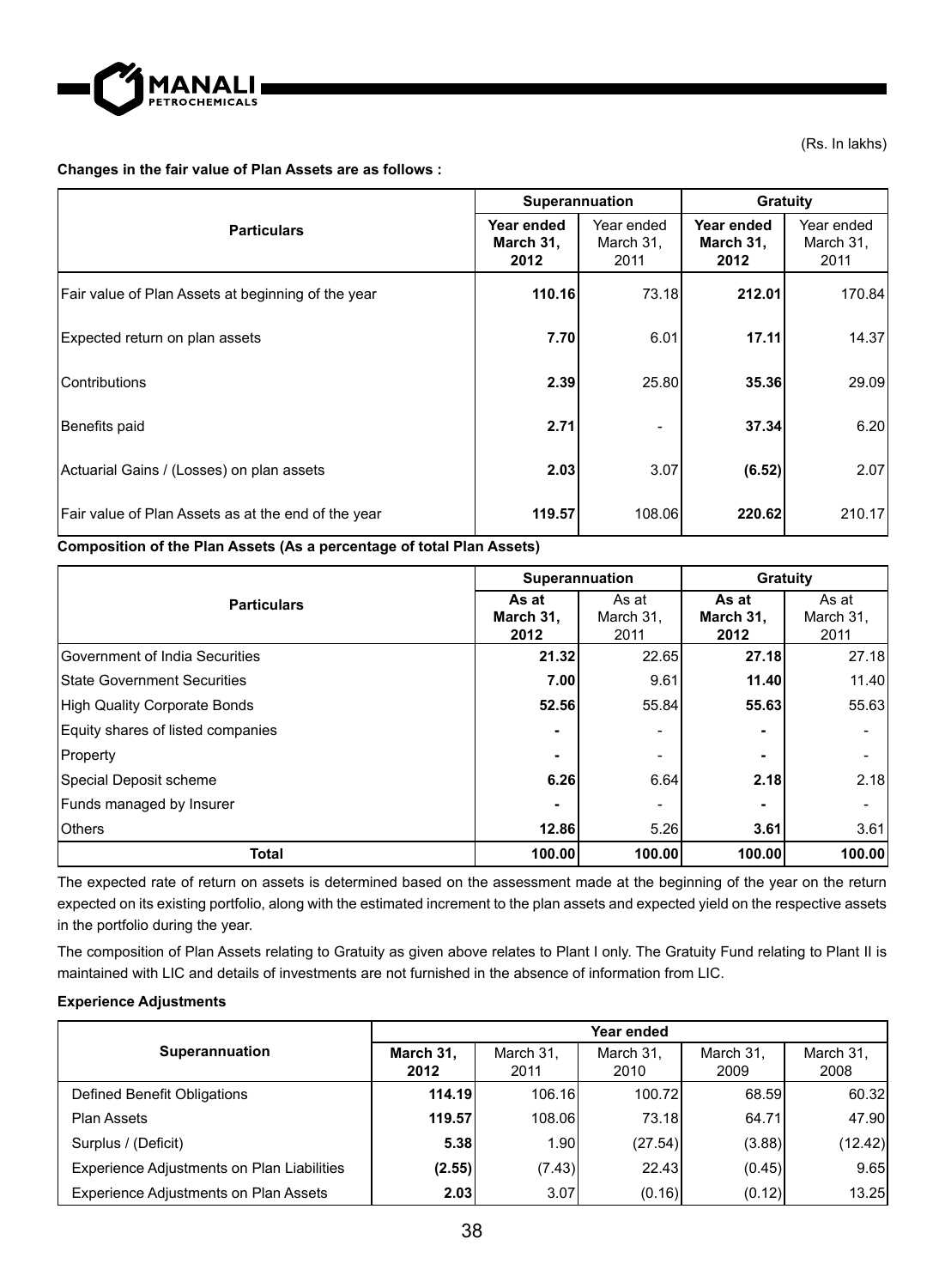

|                                                   | Year ended        |                   |                   |                   |                   |  |
|---------------------------------------------------|-------------------|-------------------|-------------------|-------------------|-------------------|--|
| Gratuity                                          | March 31,<br>2012 | March 31,<br>2011 | March 31.<br>2010 | March 31,<br>2009 | March 31,<br>2008 |  |
| Defined Benefit Obligations                       | 247.87            | 219.24            | 194.67            | 162.74            | 141.46            |  |
| <b>Plan Assets</b>                                | 220.62            | 210.17            | 170.84            | 148.18            | 144.67            |  |
| Surplus / (Deficit)                               | (27.25)           | (9.07)            | (23.83)           | (14.56)           | 3.21              |  |
| <b>Experience Adjustments on Plan Liabilities</b> | 36.85             | (1.31)            | 11.14             | 9.54              | 11.13             |  |
| <b>Experience Adjustments on Plan Assets</b>      | (6.52)            | 2.07              | (0.25)            | 0.17              | (1.63)            |  |

#### **Principal Actuarial assumptions for Gratuity and Post Employment obligations**

| <b>Particulars</b>           | <b>Rate (%)</b> |         |
|------------------------------|-----------------|---------|
|                              | 2011-12         | 2010-11 |
| (a) Discount Rate            | 7.50            | 7.50    |
| (b) Future salary increases* | 5.00            | 5.00    |
| (c) Attrition rate           | 3.00            | 5.00    |

\* The estimates of future salary increases considered in actuarial valuation take account of inflation, seniority, promotion and other relevant factors.

## **33 - Related Party Disclosures**

#### **Associate:**

SIDD Life Sciences Private Limited

## **Key Management Personnel:**

Mr. Muthukrishnan Ravi, Whole Time Director [from 29th July 2011] / Managing Director [from 1st October 2011]

Mr. G Ramachandran, Managing Director [up to 30th September 2011]

Mr. K K Rajagopalan, Director (Finance) [up to 30th September 2011]

Note: Related parties have been identified by the Management.

## **Transactions with related parties and balance outstanding:**

| <b>Particulars</b>          | Year ended<br>March 31, 2012 | Year ended<br>March 31, 2011 |
|-----------------------------|------------------------------|------------------------------|
| Mr. Muthukrishnan Ravi      |                              |                              |
| Remuneration                | 47.33                        |                              |
| Outstanding at the year end | 6.85                         |                              |
| Mr. G Ramachandran          |                              |                              |
| Remuneration                | 23.52                        | 37.06                        |
| Outstanding at the year end |                              | 10.43                        |
| Mr. K K Rajagopalan         |                              |                              |
| Remuneration                | 23.44                        | 32.69                        |
| Outstanding at the year end | ٠                            | 9.01                         |